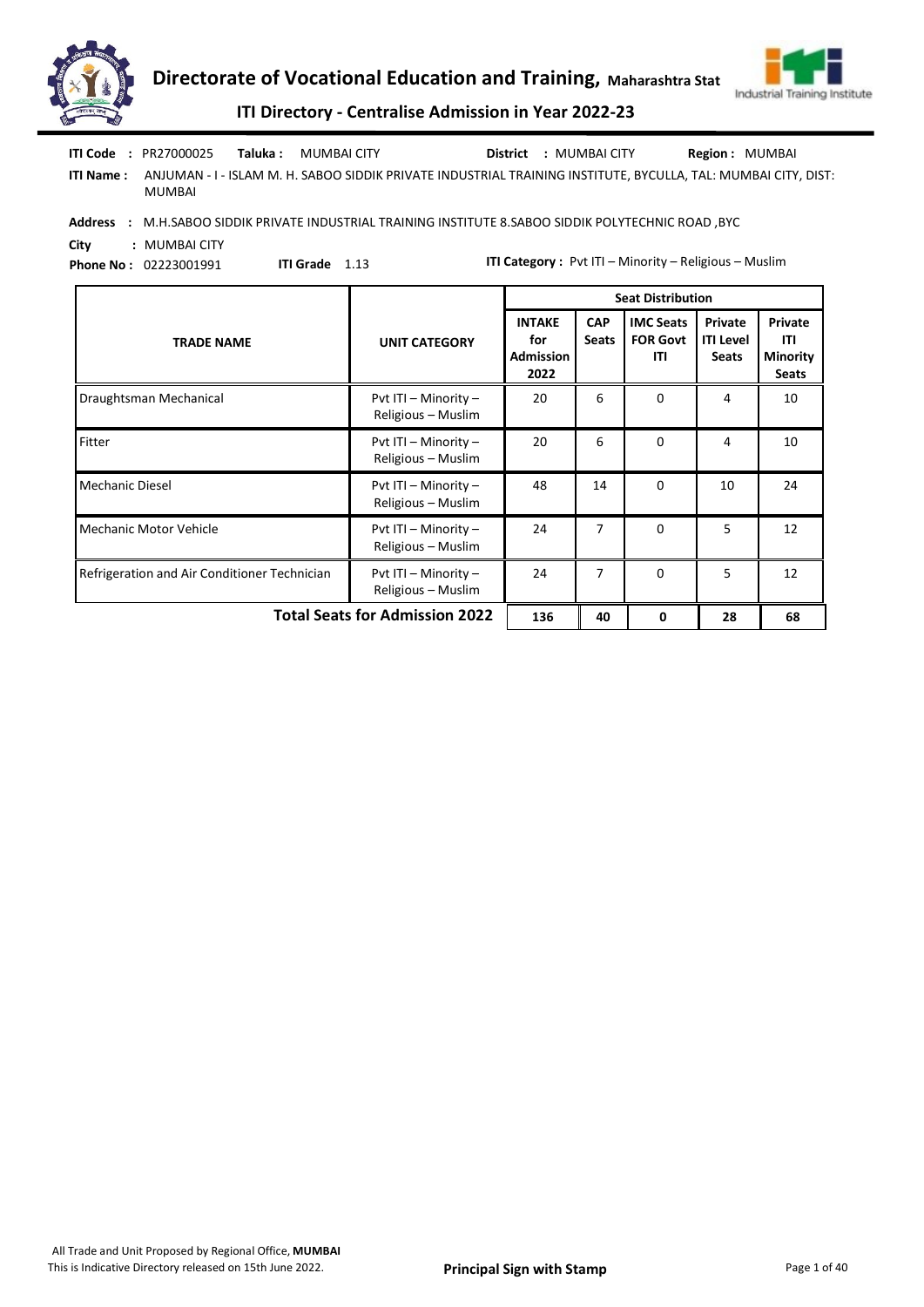

|                  | <b>ITI Code : PU27000049 Taluka : MUMBAI CITY</b> |               |                                                                                                          |  | <b>District : MUMBAI CITY</b> | <b>Region: MUMBAI</b> |
|------------------|---------------------------------------------------|---------------|----------------------------------------------------------------------------------------------------------|--|-------------------------------|-----------------------|
| <b>ITI Name:</b> | DIST: MUMBAI                                      |               | BOMBAY TECHNICAL SCHOOL OF ENGINEERING PRIVATE INDUSTRIAL TRAINING INSTITUTE, GIRGAON, TAL: MUMBAI CITY, |  |                               |                       |
|                  |                                                   |               | Address : ANGRE WADI, NEAR SIKKA NAGAR, V P ROAD, GIRGAON, MUMBAI 44                                     |  |                               |                       |
| City             | : MUMBAI CITY                                     |               |                                                                                                          |  |                               |                       |
|                  | <b>Phone No: 02223881136</b>                      | ITI Grade 1.5 |                                                                                                          |  | <b>ITI Category: GENERAL</b>  |                       |

|                                       |                      | <b>Seat Distribution</b>                         |                            |                                            |                                             |                                                   |  |  |
|---------------------------------------|----------------------|--------------------------------------------------|----------------------------|--------------------------------------------|---------------------------------------------|---------------------------------------------------|--|--|
| <b>TRADE NAME</b>                     | <b>UNIT CATEGORY</b> | <b>INTAKE</b><br>for<br><b>Admission</b><br>2022 | <b>CAP</b><br><b>Seats</b> | <b>IMC Seats</b><br><b>FOR Govt</b><br>ITI | Private<br><b>ITI Level</b><br><b>Seats</b> | Private<br>ITI<br><b>Minority</b><br><b>Seats</b> |  |  |
| Draughtsman Civil                     | Pyt ITI - General    | 48                                               | 38                         |                                            | 10                                          | 0                                                 |  |  |
| Draughtsman Mechanical                | Pyt ITI - General    | 40                                               | 32                         | 0                                          | 8                                           | 0                                                 |  |  |
| <b>Total Seats for Admission 2022</b> |                      |                                                  | 70                         | 0                                          | 18                                          |                                                   |  |  |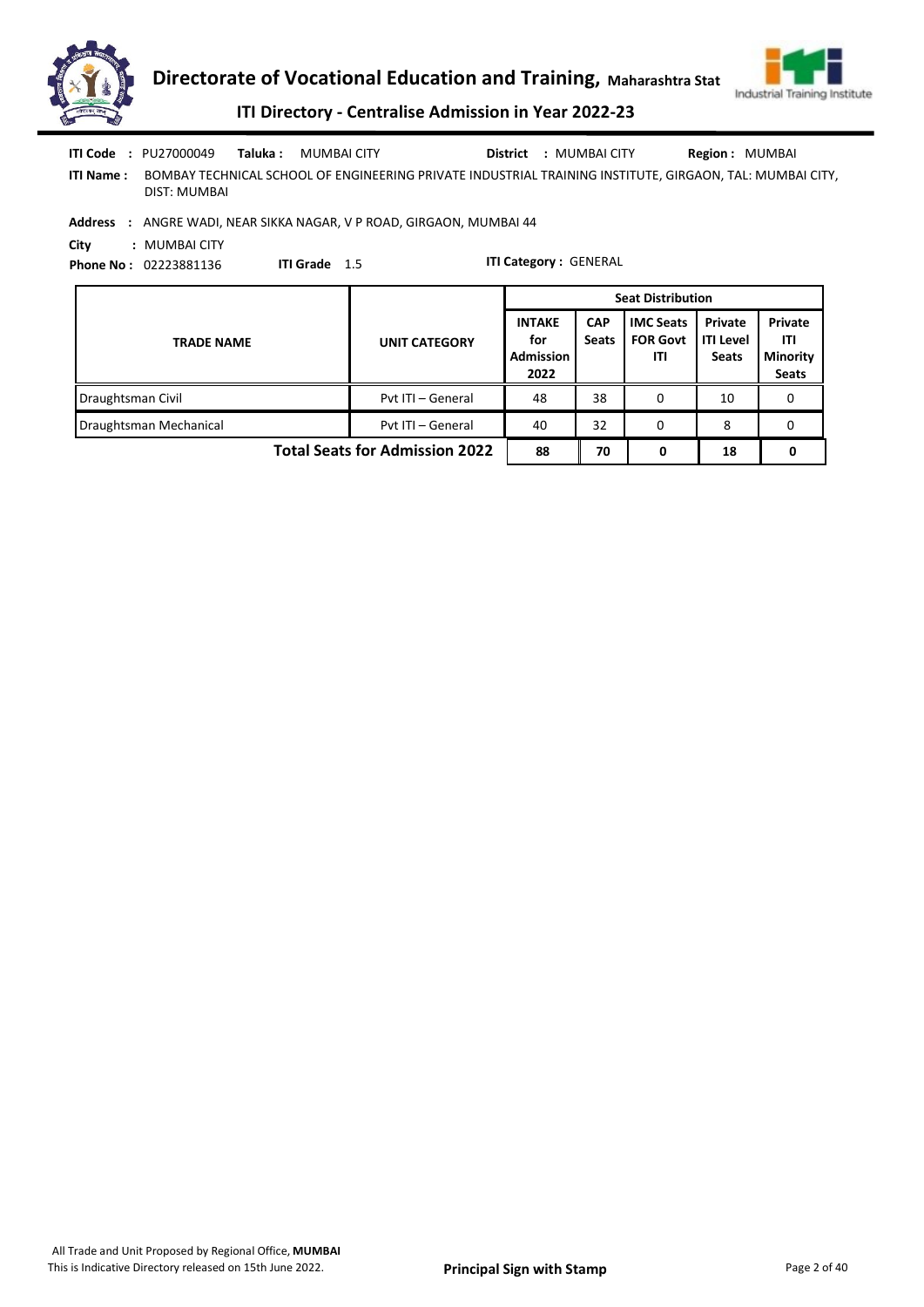

ITI Name : JOSEPH CARDIJN TECHNICAL PRIVATE INDUSTRIAL TRAINING INSTITUTE, DADAR (EAST), TAL: MUMBAI CITY, DIST: MUMBAI

Address : KHASHABA JADHAV MARG, NAIGAUM, DADAR (E), MUMBAI - 14

City : MUMBAI CITY

Phone No : 8451820426 ITI Grade 3.03

|                                       |                      | <b>Seat Distribution</b>                         |                            |                                            |                                             |                                                   |  |  |
|---------------------------------------|----------------------|--------------------------------------------------|----------------------------|--------------------------------------------|---------------------------------------------|---------------------------------------------------|--|--|
| <b>TRADE NAME</b>                     | <b>UNIT CATEGORY</b> | <b>INTAKE</b><br>for<br><b>Admission</b><br>2022 | <b>CAP</b><br><b>Seats</b> | <b>IMC Seats</b><br><b>FOR Govt</b><br>ITI | Private<br><b>ITI Level</b><br><b>Seats</b> | Private<br>ITI<br><b>Minority</b><br><b>Seats</b> |  |  |
| Electrician                           | Pvt ITI - General    | 20                                               | 16                         | 0                                          | 4                                           | 0                                                 |  |  |
| Fitter                                | Pvt ITI - General    | 20                                               | 16                         | 0                                          | 4                                           | 0                                                 |  |  |
| Mechanic Motor Vehicle                | Pvt ITI - General    | 24                                               | 19                         | 0                                          | 5                                           | 0                                                 |  |  |
| <b>Total Seats for Admission 2022</b> |                      |                                                  | 51                         | 0                                          | 13                                          | 0                                                 |  |  |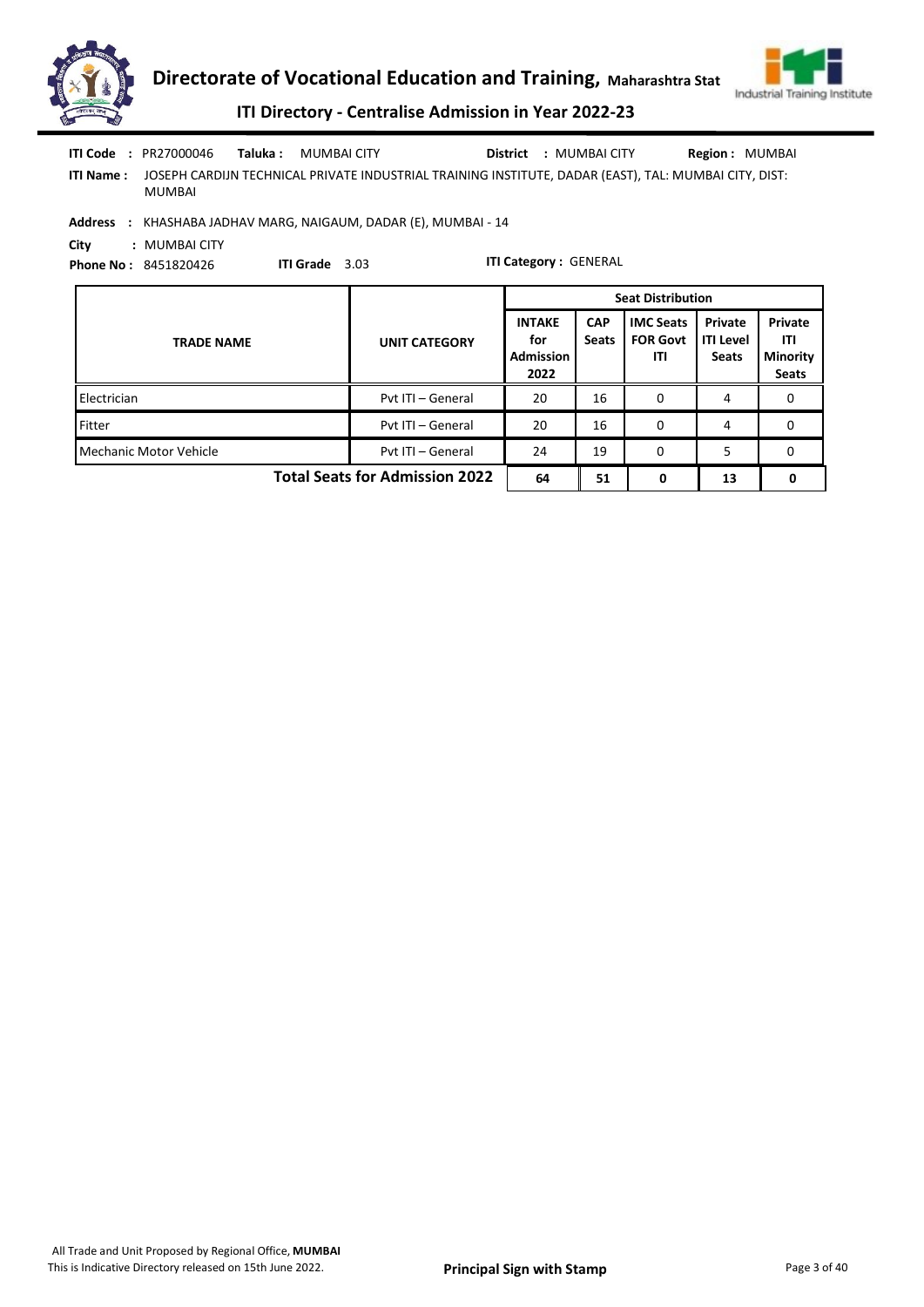



ITI Directory - Centralise Admission in Year 2022-23

ITI Name : HABIB TECHNICAL INSTITUTE PRIVATE INDUSTRIAL TRAINING INSTITUTE, DONGRI, TAL: MUMBAI CITY, DIST: MUMBAI Taluka : MUMBAI CITY District : MUMBAI CITY ITI Code : PR27000100 Region : MUMBAI

Address : PRINCIPAL SHAIKH HASAN SHAIDA MARG , KESAR BAUG, 6TH FLOOR ,DONGRI MUMBAI 49

City : MUMBAI CITY

Phone No : 02223770506

ITI Grade 0.71

|                                                       |                                            | <b>Seat Distribution</b>                         |                            |                                            |                                             |                                                   |
|-------------------------------------------------------|--------------------------------------------|--------------------------------------------------|----------------------------|--------------------------------------------|---------------------------------------------|---------------------------------------------------|
| <b>TRADE NAME</b>                                     | <b>UNIT CATEGORY</b>                       | <b>INTAKE</b><br>for<br><b>Admission</b><br>2022 | <b>CAP</b><br><b>Seats</b> | <b>IMC Seats</b><br><b>FOR Govt</b><br>ITI | Private<br><b>ITI Level</b><br><b>Seats</b> | Private<br>ITI<br><b>Minority</b><br><b>Seats</b> |
| <b>Computer Operator and Programming</b><br>Assistant | Pvt ITI - Minority -<br>Religious - Muslim | 24                                               | 7                          | $\Omega$                                   | 5.                                          | 12                                                |
| Draughtsman Mechanical                                | Pvt ITI - Minority -<br>Religious - Muslim | 20                                               | 6                          | $\Omega$                                   | 4                                           | 10                                                |
| Refrigeration and Air Conditioner Technician          | Pvt ITI - Minority -<br>Religious - Muslim | 24                                               | 7                          | $\Omega$                                   | 5                                           | 12                                                |
| Welder                                                | Pvt ITI - Minority -<br>Religious - Muslim | 20                                               | 6                          | $\Omega$                                   | 4                                           | 10                                                |
| <b>Total Seats for Admission 2022</b>                 |                                            |                                                  | 26                         | 0                                          | 18                                          | 44                                                |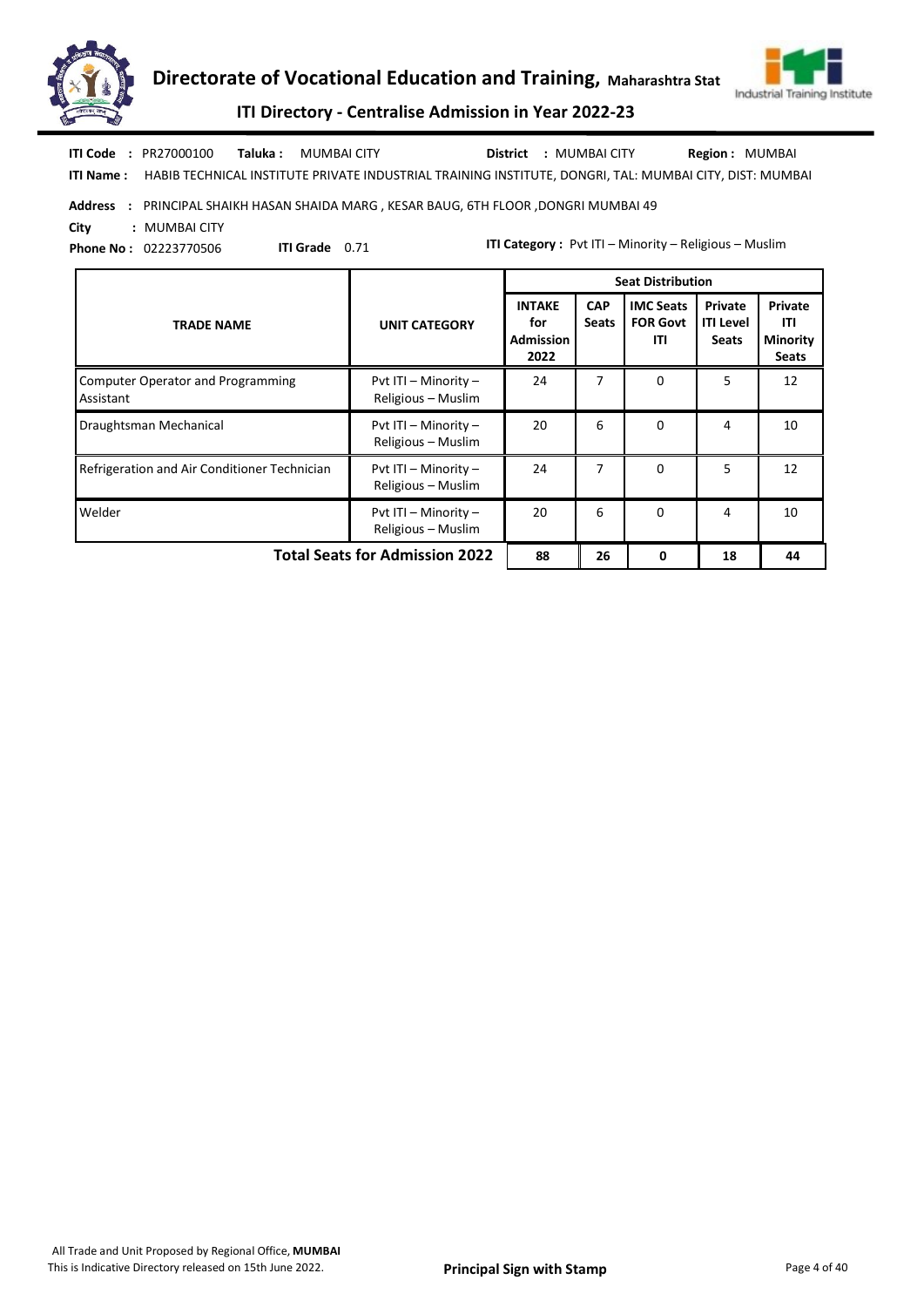



ITI Directory - Centralise Admission in Year 2022-23

ITI Name : SHARDASHRAM VIDYAMANDIR PRIVATE INDUSTRIAL TRAINING INSTITUTE, DADAR, TAL: MUMBAI CITY, DIST: MUMBAI Taluka : MUMBAI CITY District : MUMBAI CITY ITI Code : PR27000101 Region : MUMBAI

### Address : DR.BHAVANISHNKAR DADARKAR MARG,OPP.POST OFFICE,DADAR,MUMBAI-4 28.

ITI Grade 1.35

City : MUMBAI CITY

Phone No : 02224303062

|                                       |                      | <b>Seat Distribution</b>                         |                            |                                            |                                             |                                                   |  |  |
|---------------------------------------|----------------------|--------------------------------------------------|----------------------------|--------------------------------------------|---------------------------------------------|---------------------------------------------------|--|--|
| <b>TRADE NAME</b>                     | <b>UNIT CATEGORY</b> | <b>INTAKE</b><br>for<br><b>Admission</b><br>2022 | <b>CAP</b><br><b>Seats</b> | <b>IMC Seats</b><br><b>FOR Govt</b><br>ITI | Private<br><b>ITI Level</b><br><b>Seats</b> | Private<br>ITI<br><b>Minority</b><br><b>Seats</b> |  |  |
| Draughtsman Mechanical                | Pvt ITI - General    | 20                                               | 16                         | 0                                          | 4                                           | 0                                                 |  |  |
| Fitter                                | Pvt ITI - General    | 20                                               | 16                         | 0                                          | 4                                           | 0                                                 |  |  |
| Wireman                               | Pvt ITI - General    | 20                                               | 16                         | 0                                          | 4                                           | 0                                                 |  |  |
| <b>Total Seats for Admission 2022</b> | 60                   | 48                                               | 0                          | 12                                         |                                             |                                                   |  |  |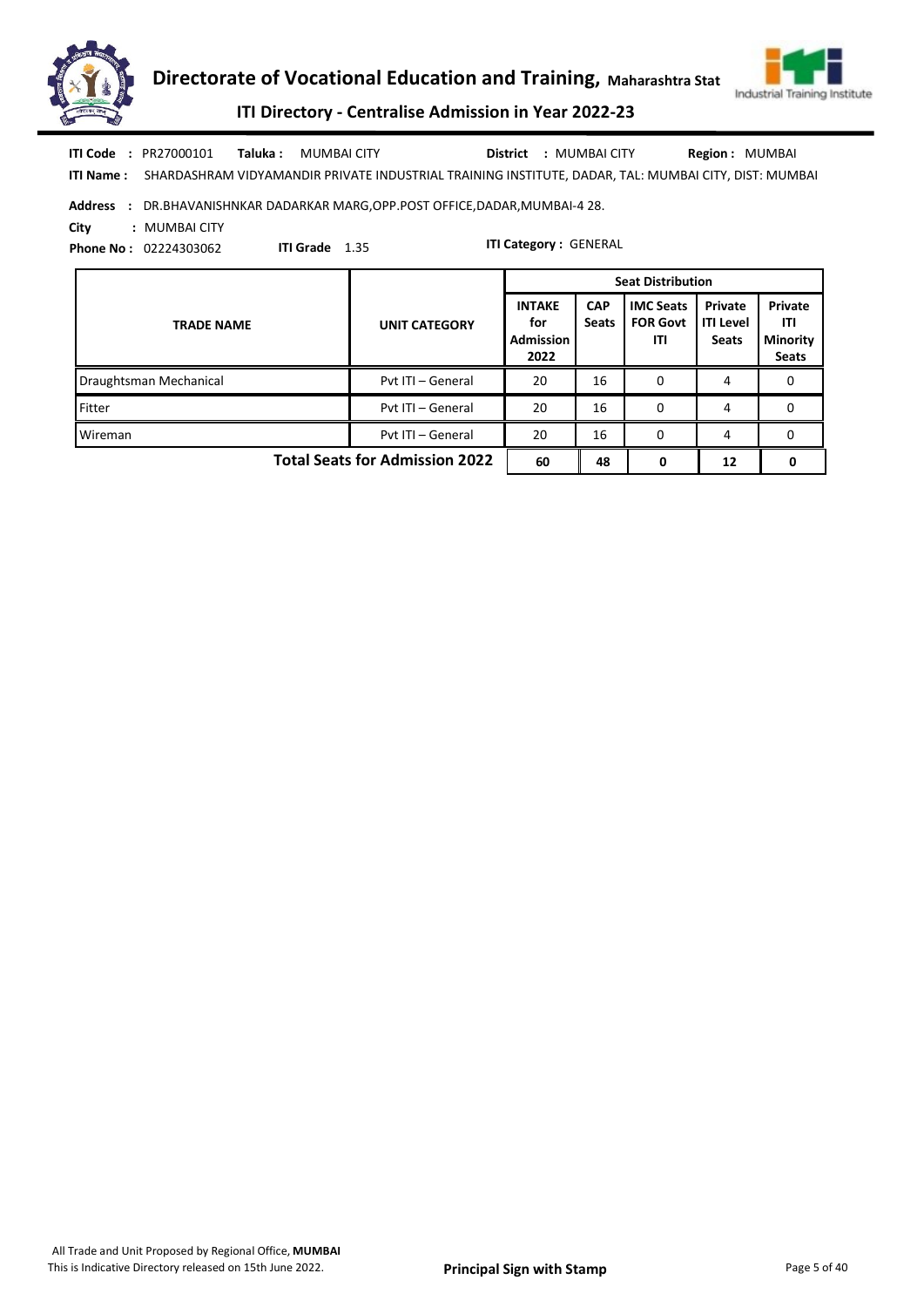



| <b>ITI Code : PR27000038</b> | <b>Taluka:</b> BORIVALI                                                                                            |  | District : MUMBAI SUBURBAN Region : MUMBAI |  |
|------------------------------|--------------------------------------------------------------------------------------------------------------------|--|--------------------------------------------|--|
|                              | ITI Name: ST. FRANCIS PRIVATE INDUSTRIAL TRAINING INSTITUTE, BORIVALI (WEST), TAL: BORIVALI, DIST: MUMBAI SUBURBAN |  |                                            |  |

Address : MOUNT POINSUR, SVP ROAD, BORIVALI (WEST)

City : BORIVALI

Phone No : 02228931323

ITI Grade 1.68

|                                       |                                               | <b>Seat Distribution</b>                         |                            |                                            |                                             |                                                   |
|---------------------------------------|-----------------------------------------------|--------------------------------------------------|----------------------------|--------------------------------------------|---------------------------------------------|---------------------------------------------------|
| <b>TRADE NAME</b>                     | <b>UNIT CATEGORY</b>                          | <b>INTAKE</b><br>for<br><b>Admission</b><br>2022 | <b>CAP</b><br><b>Seats</b> | <b>IMC Seats</b><br><b>FOR Govt</b><br>ITI | Private<br><b>ITI Level</b><br><b>Seats</b> | Private<br>ITI<br><b>Minority</b><br><b>Seats</b> |
| Draughtsman Mechanical                | Pvt ITI - Minority -<br>Religious - Christian | 20                                               | 6                          | $\Omega$                                   | 4                                           | 10                                                |
| Electrician                           | Pvt ITI - Minority -<br>Religious - Christian | 20                                               | 6                          | 0                                          | 4                                           | 10                                                |
| Fitter                                | Pvt ITI - Minority -<br>Religious - Christian | 20                                               | 6                          | $\mathbf 0$                                | 4                                           | 10                                                |
| <b>Mechanic Motor Vehicle</b>         | Pvt ITI - Minority -<br>Religious - Christian | 24                                               | 7                          | $\Omega$                                   | 5                                           | 12                                                |
| <b>Total Seats for Admission 2022</b> |                                               |                                                  | 25                         | 0                                          | 17                                          | 42                                                |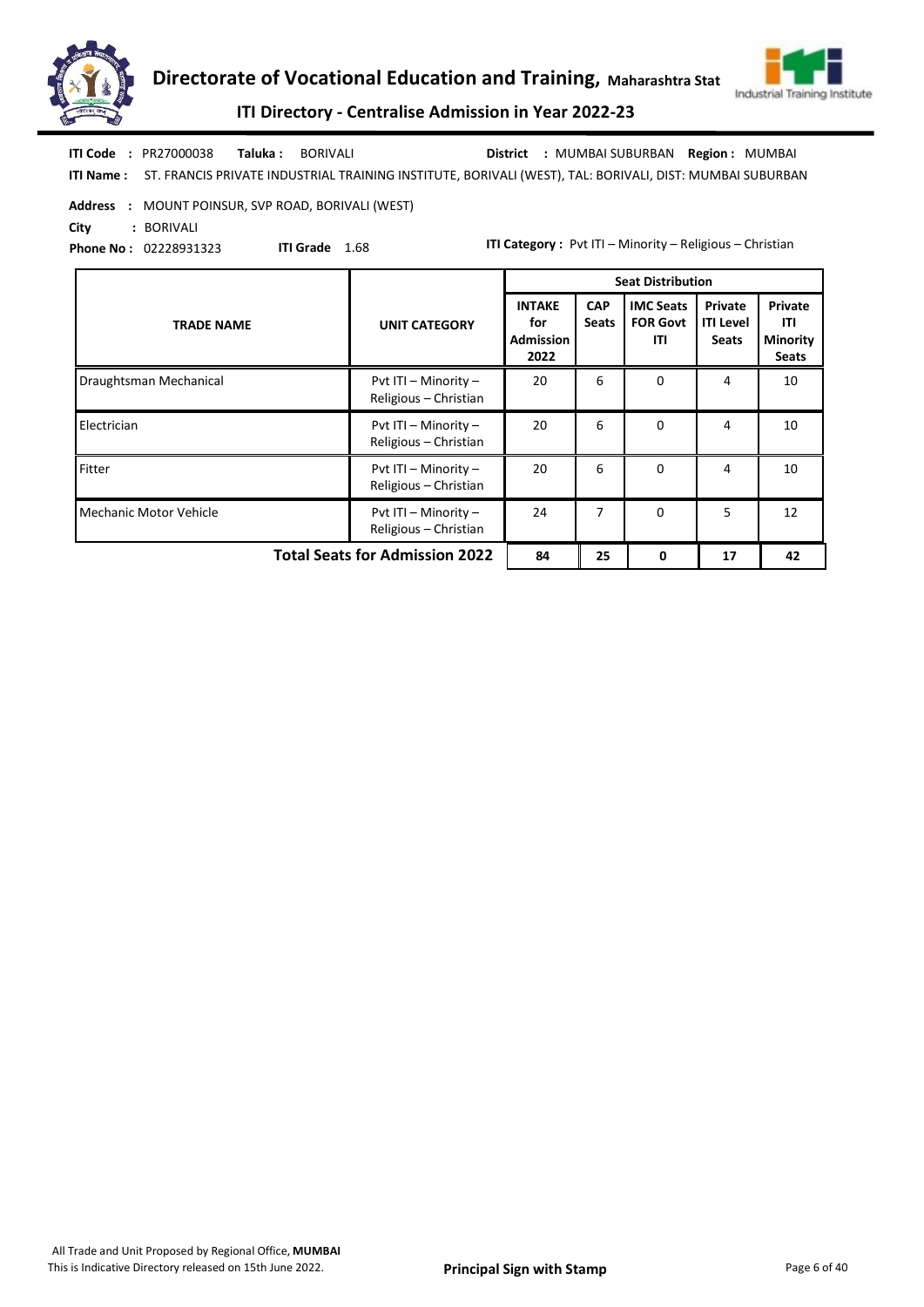



ITI Name : FR. AGNEL PRIVATE INDUSTRIAL TRAINING INSTITUTE, BANDRA(WEST), TAL: ANDHERI, DIST: MUMBAI SUBURBAN ITI Code : PR27000042 Taluka : ANDHERI District : MUMBAI SUBURBAN Region : MUMBAI

Address : FR. AGNEL PRIVATE INDUSTRIAL TRAINING INSTITUTE, FR. AGNEL ASHRAM, BANDSTAND, BANDRA(WEST),

ITI Grade 1.33

City : ANDHERI Phone No : 02267114060

|                                       |                                               |                                                  |                            | <b>Seat Distribution</b>                   |                                             |                                                   |
|---------------------------------------|-----------------------------------------------|--------------------------------------------------|----------------------------|--------------------------------------------|---------------------------------------------|---------------------------------------------------|
| <b>TRADE NAME</b>                     | <b>UNIT CATEGORY</b>                          | <b>INTAKE</b><br>for<br><b>Admission</b><br>2022 | <b>CAP</b><br><b>Seats</b> | <b>IMC Seats</b><br><b>FOR Govt</b><br>ITI | Private<br><b>ITI Level</b><br><b>Seats</b> | Private<br>ITI<br><b>Minority</b><br><b>Seats</b> |
| Draughtsman Mechanical                | Pvt ITI - Minority -<br>Religious - Christian | 20                                               | 6                          | $\Omega$                                   | 4                                           | 10                                                |
| Electrician                           | Pvt ITI - Minority -<br>Religious - Christian | 20                                               | 6                          | $\mathbf 0$                                | 4                                           | 10                                                |
| Fitter                                | Pvt ITI - Minority -<br>Religious - Christian | 20                                               | 6                          | $\Omega$                                   | 4                                           | 10                                                |
| <b>Mechanic Motor Vehicle</b>         | Pvt ITI - Minority -<br>Religious - Christian | 24                                               | 7                          | 0                                          | 5                                           | 12                                                |
| <b>Total Seats for Admission 2022</b> | 84                                            | 25                                               | 0                          | 17                                         | 42                                          |                                                   |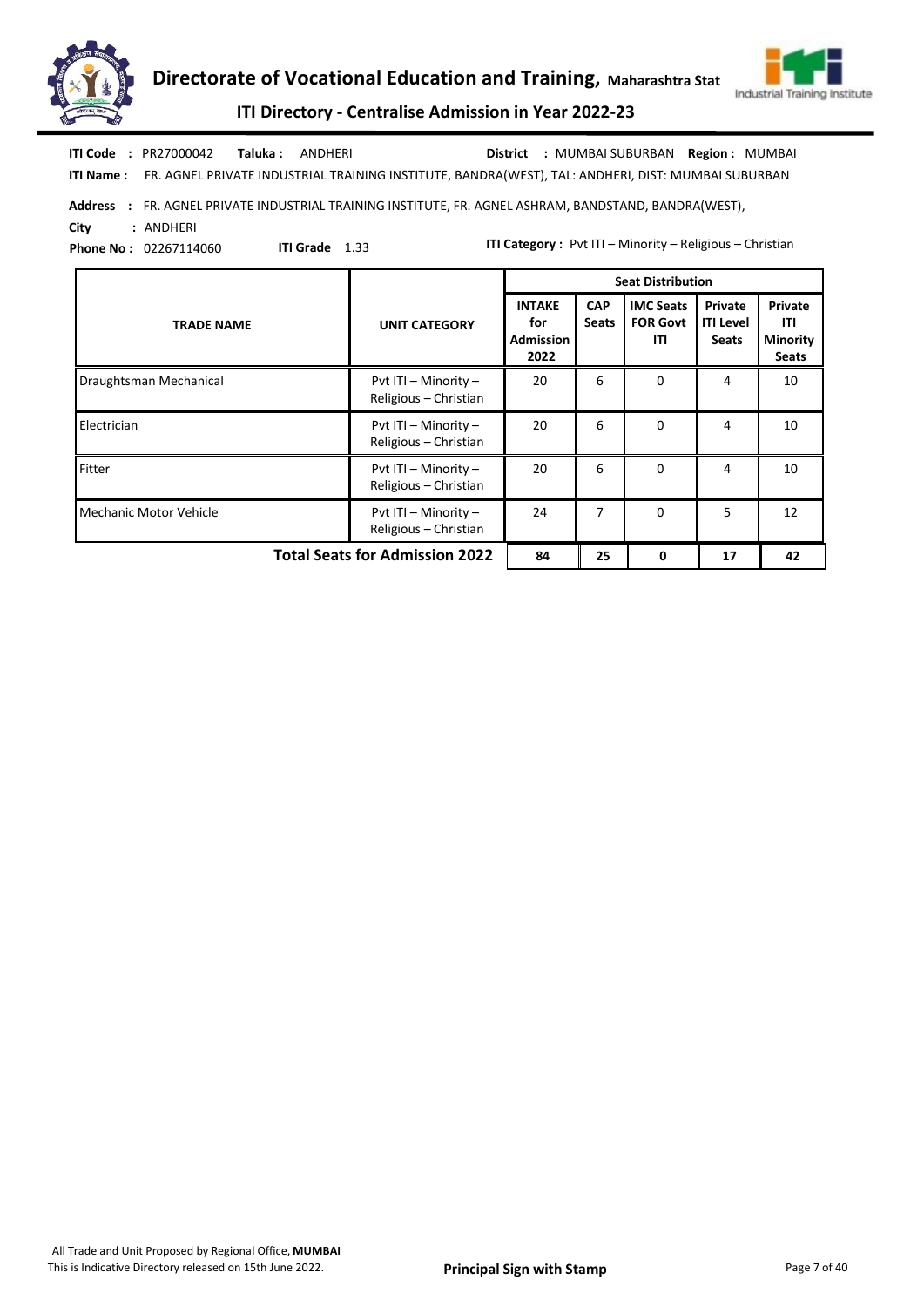



ITI Name : DON BOSCO PRIVATE INDUSTRIAL TRAINING INSTITUTE, KURLA (WEST), TAL: KURLA, DIST: MUMBAI SUBURBAN Taluka : KURLA District : MUMBAI SUBURBAN ITI Code : PR27000039 Region : MUMBAI

Address : DON BOSCO CENTER FOR LEARNING, PREMIER AUTOMOBILES ROAD, NEAR VIDYAVIHAR STATION, KURLA City : KURLA

Phone No : 2268878710

ITI Grade 3.39

|                                                                                   |                                               | <b>Seat Distribution</b>                         |                            |                                            |                                             |                                                          |  |  |  |
|-----------------------------------------------------------------------------------|-----------------------------------------------|--------------------------------------------------|----------------------------|--------------------------------------------|---------------------------------------------|----------------------------------------------------------|--|--|--|
| <b>TRADE NAME</b>                                                                 | <b>UNIT CATEGORY</b>                          | <b>INTAKE</b><br>for<br><b>Admission</b><br>2022 | <b>CAP</b><br><b>Seats</b> | <b>IMC Seats</b><br><b>FOR Govt</b><br>ITI | Private<br><b>ITI Level</b><br><b>Seats</b> | <b>Private</b><br>ITI<br><b>Minority</b><br><b>Seats</b> |  |  |  |
| Draughtsman Mechanical                                                            | Pvt ITI - Minority -<br>Religious - Christian | 20                                               | 6                          | $\Omega$                                   | 4                                           | 10                                                       |  |  |  |
| Electrician                                                                       | Pvt ITI - Minority -<br>Religious - Christian | 20                                               | 6                          | $\Omega$                                   | 4                                           | 10                                                       |  |  |  |
| Electronics Mechanic Under Dual System<br>Training                                | Pvt ITI - Minority -<br>Religious - Christian | 24                                               | 7                          | $\mathbf 0$                                | 5                                           | 12                                                       |  |  |  |
| Fitter Under Dual System Training                                                 | Pvt ITI - Minority -<br>Religious - Christian | 20                                               | 6                          | 0                                          | 4                                           | 10                                                       |  |  |  |
| <b>Machinist Under Dual System Training</b>                                       | Pvt ITI - Minority -<br>Religious - Christian | 20                                               | 6                          | 0                                          | 4                                           | 10                                                       |  |  |  |
| Mechanic Auto Body Painting Under Dual<br><b>System Training</b>                  | Pvt ITI - Minority -<br>Religious - Christian | 20                                               | 6                          | 0                                          | 4                                           | 10                                                       |  |  |  |
| Mechanic Auto Body Repair Under Dual<br><b>System Training</b>                    | Pvt ITI - Minority -<br>Religious - Christian | 20                                               | 6                          | 0                                          | 4                                           | 10                                                       |  |  |  |
| Mechanic Motor Vehicle                                                            | Pvt ITI - Minority -<br>Religious - Christian | 24                                               | 7                          | $\mathbf 0$                                | 5                                           | 12                                                       |  |  |  |
| Mechanic Two And Three wheeler Under Dual<br><b>System Training</b>               | Pvt ITI - Minority -<br>Religious - Christian | 20                                               | 6                          | 0                                          | 4                                           | 10                                                       |  |  |  |
| Plumber Under Dual System Training                                                | Pvt ITI - Minority -<br>Religious - Christian | 24                                               | 7                          | $\Omega$                                   | 5                                           | 12                                                       |  |  |  |
| Refrigeration and Air Conditioner Technician<br><b>Under Dual System Training</b> | Pvt ITI - Minority -<br>Religious - Christian | 24                                               | 7                          | 0                                          | 5                                           | 12                                                       |  |  |  |
| <b>Total Seats for Admission 2022</b>                                             | 236                                           | 70                                               | 0                          | 48                                         | 118                                         |                                                          |  |  |  |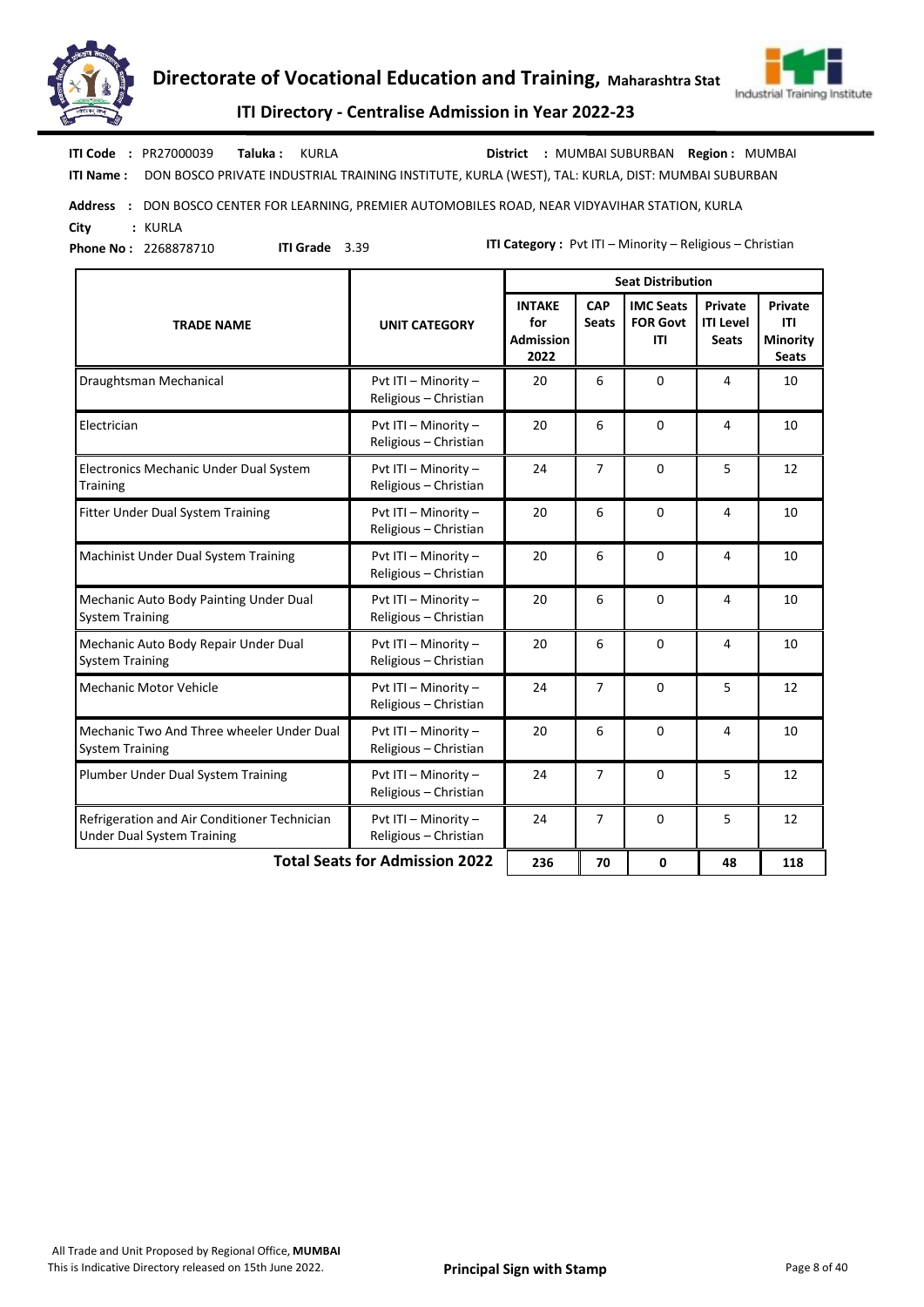



ITI Name : SHRI G. V. GANDHI GURUKUL PRIVATE INDUSTRIAL TRAINING INSTITUTE, GHATKOPAR(EAST), TAL: KURLA, DIST: MUMBAI ITI Code : PR27000058 Taluka : KURLA District : MUMBAI SUBURBAN Region : MUMBAI

Address : TILAK ROAD, OPP.PUNJAB NATIONAL BANK, GHATKOPAR(E),MUMBAI NO. 4 00077

ITI Grade 0.94

City : KURLA

Phone No : 02225017998

|                                       |                      | <b>Seat Distribution</b>                         |                            |                                            |                                             |                                                   |  |  |
|---------------------------------------|----------------------|--------------------------------------------------|----------------------------|--------------------------------------------|---------------------------------------------|---------------------------------------------------|--|--|
| <b>TRADE NAME</b>                     | <b>UNIT CATEGORY</b> | <b>INTAKE</b><br>for<br><b>Admission</b><br>2022 | <b>CAP</b><br><b>Seats</b> | <b>IMC Seats</b><br><b>FOR Govt</b><br>ITI | Private<br><b>ITI Level</b><br><b>Seats</b> | Private<br>ITI<br><b>Minority</b><br><b>Seats</b> |  |  |
| Draughtsman Mechanical                | Pvt ITI - General    | 20                                               | 16                         | 0                                          | 4                                           | 0                                                 |  |  |
| Electrician                           | Pvt ITI - General    | 20                                               | 16                         | 0                                          | 4                                           | 0                                                 |  |  |
| Fitter                                | Pvt ITI - General    | 20                                               | 16                         | 0                                          | 4                                           | 0                                                 |  |  |
| <b>Total Seats for Admission 2022</b> | 60                   | 48                                               |                            | 12                                         | 0                                           |                                                   |  |  |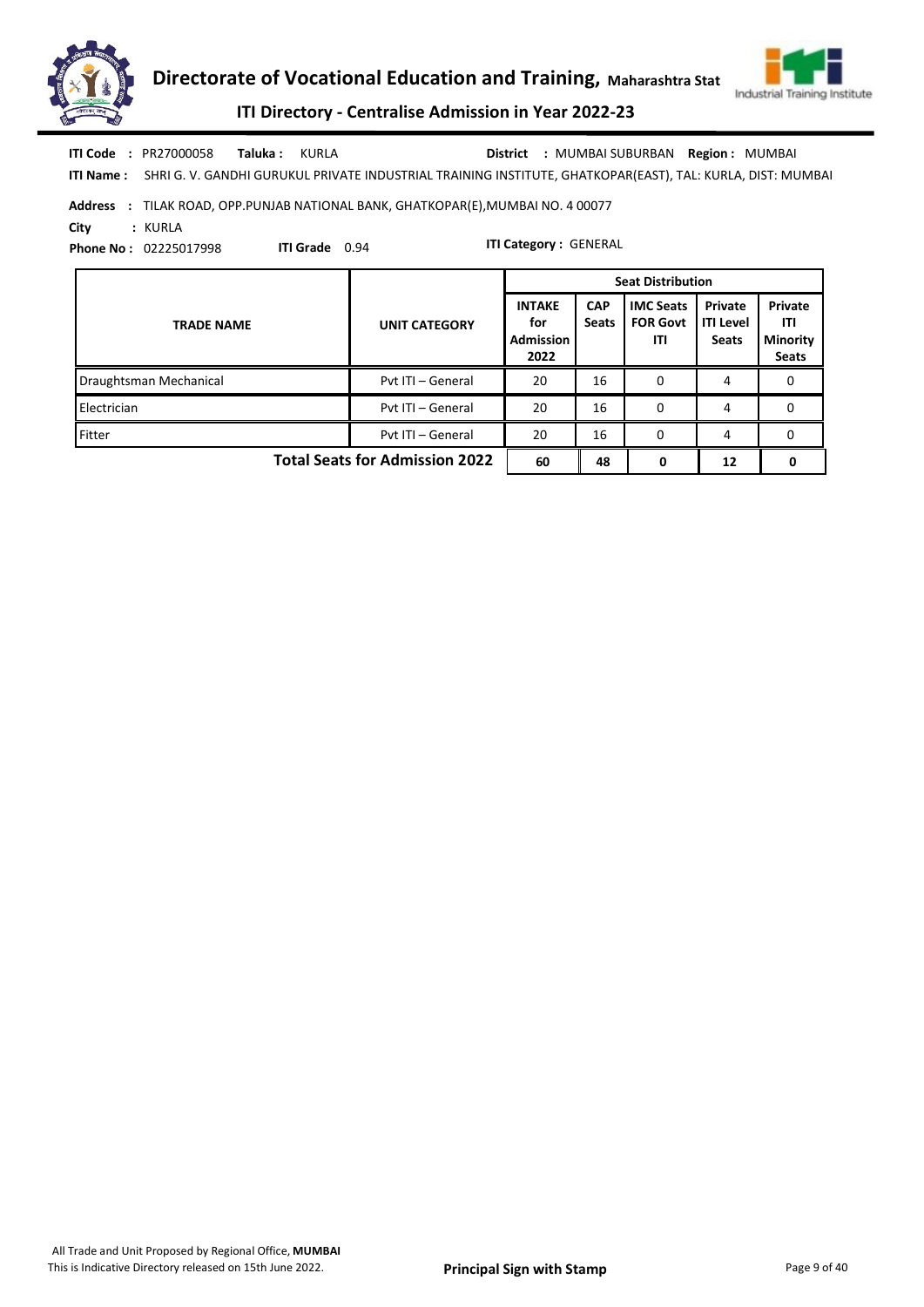



|            | <b>ITI Code : PR27000554</b> | Taluka : | MURUD                                                                                                | District : RAIGARH | <b>Region: MUMBAI</b> |
|------------|------------------------------|----------|------------------------------------------------------------------------------------------------------|--------------------|-----------------------|
| ITI Name : | TAL: MURUD, DIST: RAIGAD     |          | ANJUMANE WASEEUL TALEEM EDUCATIONAL TRUST RAIGAD MAF PRIVATE INDUSTRIAL TRAINING INSTITUTE. MAZGAON. |                    |                       |

Address : AT/P: MAZGAON, TAL: MURUD JANJIRA, DIST: RAIGAD

City : MAZGAON Phone No : 02144252650

ITI Grade 2.26

|                                                       |                      |                                                  |                            | <b>Seat Distribution</b>                   |                                             |                                                          |
|-------------------------------------------------------|----------------------|--------------------------------------------------|----------------------------|--------------------------------------------|---------------------------------------------|----------------------------------------------------------|
| <b>TRADE NAME</b>                                     | <b>UNIT CATEGORY</b> | <b>INTAKE</b><br>for<br><b>Admission</b><br>2022 | <b>CAP</b><br><b>Seats</b> | <b>IMC Seats</b><br><b>FOR Govt</b><br>ITI | Private<br><b>ITI Level</b><br><b>Seats</b> | <b>Private</b><br>ITI<br><b>Minority</b><br><b>Seats</b> |
| <b>Computer Operator and Programming</b><br>Assistant | Pvt ITI - General    | 24                                               | 19                         | $\Omega$                                   | 5.                                          | 0                                                        |
| Draughtsman Civil                                     | Pvt ITI - General    | 24                                               | 19                         | $\Omega$                                   | 5                                           | 0                                                        |
| Draughtsman Mechanical                                | Pvt ITI - General    | 20                                               | 16                         | $\Omega$                                   | 4                                           | $\Omega$                                                 |
| <b>Marine Fitter</b>                                  | Pvt ITI - General    | 20                                               | 16                         | 0                                          | 4                                           | 0                                                        |
| Refrigeration and Air Conditioner Technician          | Pvt ITI - General    | 24                                               | 19                         | $\Omega$                                   | 5                                           | 0                                                        |
| <b>Total Seats for Admission 2022</b>                 | 112                  | 89                                               | 0                          | 23                                         | 0                                           |                                                          |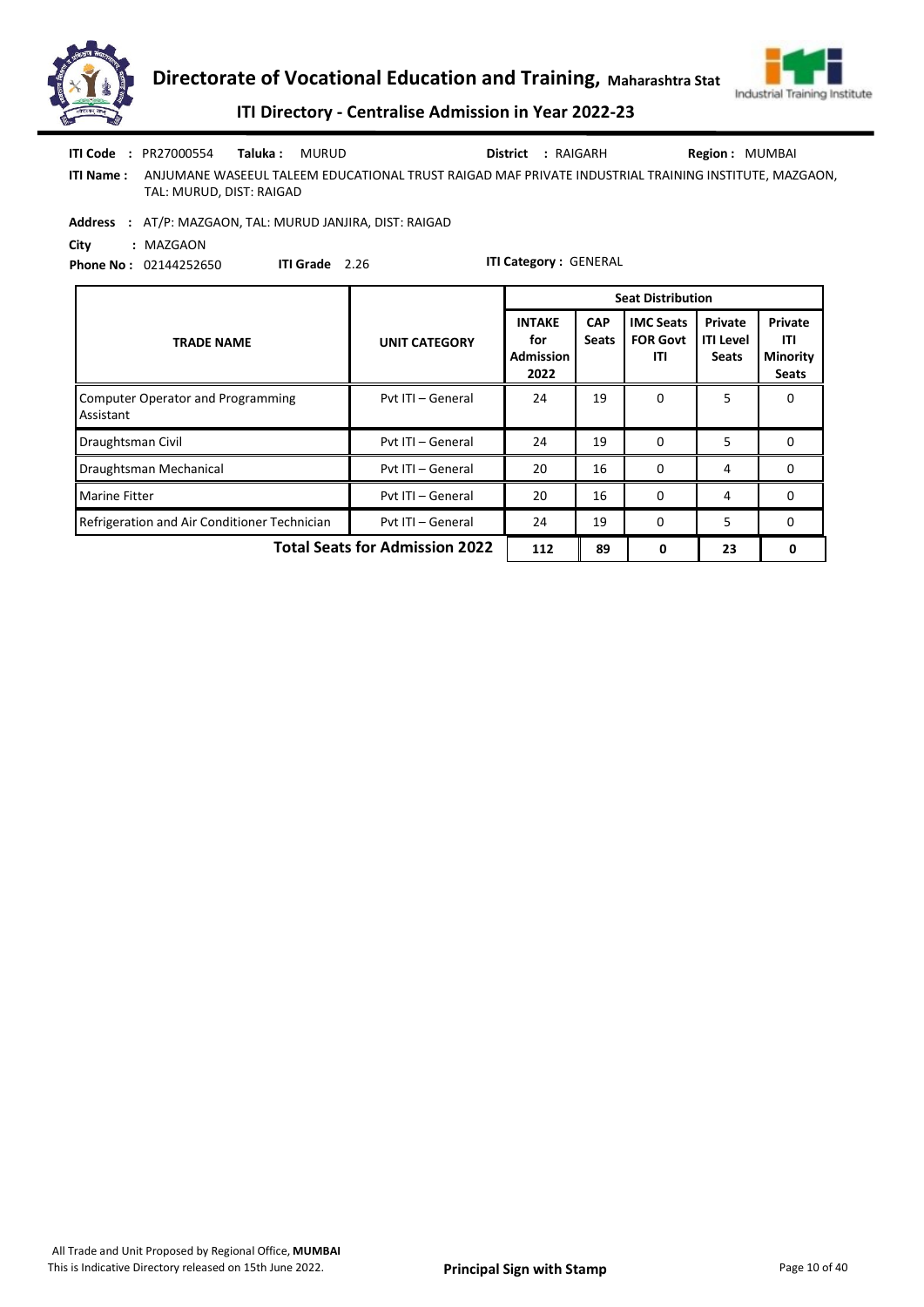



|                  | <b>ITI Code : PR27000166</b> | Taluka : | KURLA                                                                                                | District : MUMBAI SUBURBAN Region : MUMBAI |  |
|------------------|------------------------------|----------|------------------------------------------------------------------------------------------------------|--------------------------------------------|--|
| <b>ITI Name:</b> | SUBURBAN                     |          | THE CHILDRENS AID SOCIETYS PRIVATE INDUSTRIAL TRAINING INSTITUTE, MANKHURD, TAL: KURLA, DIST: MUMBAI |                                            |  |

Address : I.T.I. AGARWADI ROAD, MANKHURD, MUMBAI-488.

City : KURLA

Phone No : 02225559539

ITI Grade 1.14

|                                       |                      | <b>Seat Distribution</b>                         |                            |                                            |                                             |                                                          |  |  |
|---------------------------------------|----------------------|--------------------------------------------------|----------------------------|--------------------------------------------|---------------------------------------------|----------------------------------------------------------|--|--|
| <b>TRADE NAME</b>                     | <b>UNIT CATEGORY</b> | <b>INTAKE</b><br>for<br><b>Admission</b><br>2022 | <b>CAP</b><br><b>Seats</b> | <b>IMC Seats</b><br><b>FOR Govt</b><br>ITI | Private<br><b>ITI Level</b><br><b>Seats</b> | <b>Private</b><br>ITI<br><b>Minority</b><br><b>Seats</b> |  |  |
| <b>Electronics Mechanic</b>           | Pvt ITI - General    | 24                                               | 19                         | 0                                          | כ                                           |                                                          |  |  |
| <b>Fitter</b>                         | Pvt ITI - General    | 20                                               | 16                         | 0                                          | 4                                           | 0                                                        |  |  |
| Wireman                               | Pvt ITI - General    | 20                                               | 16                         | 0                                          | 4                                           | 0                                                        |  |  |
| <b>Total Seats for Admission 2022</b> | 64                   | 51                                               | 0                          | 13                                         | 0                                           |                                                          |  |  |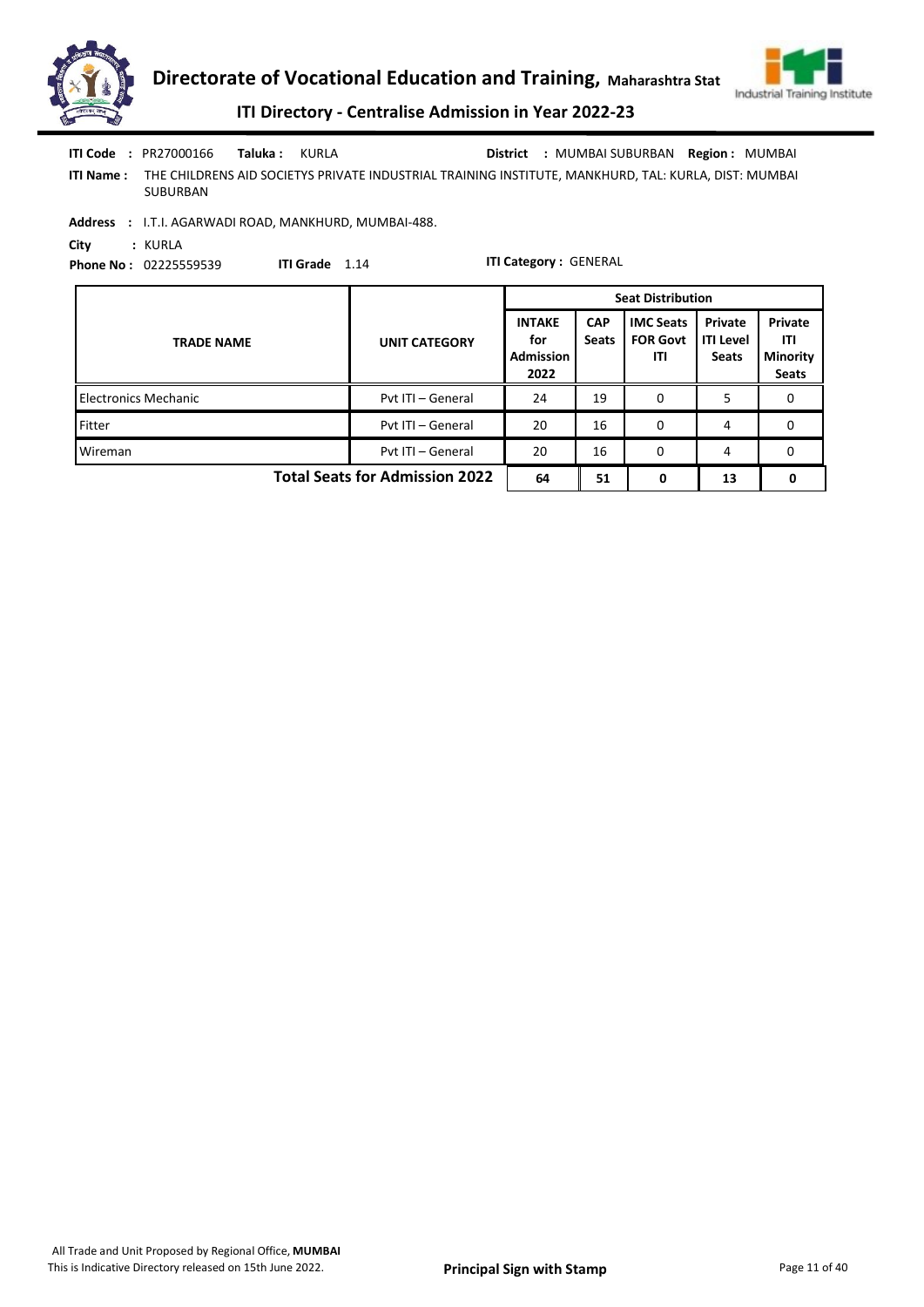



|           | <b>ITI Code : PR27000508</b> | Taluka : | BORIVALI |                                                                                                             | District : MUMBAI SUBURBAN Region : MUMBAI |  |
|-----------|------------------------------|----------|----------|-------------------------------------------------------------------------------------------------------------|--------------------------------------------|--|
| ITI Name: | DIST: MUMBAI SUBURBAN        |          |          | LALJI MEHROTRA TECHNICAL INSTITUTE PRIVATE INDUSTRIAL TRAINING INSTITUTE, JOGESHWARI (EAST), TAL: BORIVALI, |                                            |  |
| Addrocc . |                              |          |          | ODD HEMA INDUSTRIAL ESTATE SARVODAV NACAR JOCESHWARI (EAST), MUNARAL AG                                     |                                            |  |

Address : OPP HEMA INDUSTRIAL ESTATE, SARVODAY NAGAR, JOGESHWARI (EAST), MUMBAI-46

City : JOGESHWARI Phone No : 02228250434

ITI Grade 0.81

|                                                                                   |                                       | <b>Seat Distribution</b>                         |                            |                                                   |                                             |                                                          |  |  |
|-----------------------------------------------------------------------------------|---------------------------------------|--------------------------------------------------|----------------------------|---------------------------------------------------|---------------------------------------------|----------------------------------------------------------|--|--|
| <b>TRADE NAME</b>                                                                 | <b>UNIT CATEGORY</b>                  | <b>INTAKE</b><br>for<br><b>Admission</b><br>2022 | <b>CAP</b><br><b>Seats</b> | <b>IMC Seats</b><br><b>FOR Govt</b><br><b>ITI</b> | Private<br><b>ITI Level</b><br><b>Seats</b> | <b>Private</b><br>ITI<br><b>Minority</b><br><b>Seats</b> |  |  |
| Electrician                                                                       | Pvt ITI - General                     | 40                                               | 32                         | $\Omega$                                          | 8                                           | 0                                                        |  |  |
| Electrician Under Dual System Training                                            | Pyt ITI - General                     | 20                                               | 16                         | $\Omega$                                          | 4                                           | 0                                                        |  |  |
| <b>Electronics Mechanic</b>                                                       | Pvt ITI - General                     | 24                                               | 19                         | $\Omega$                                          | 5                                           | 0                                                        |  |  |
| Electronics Mechanic Under Dual System<br><b>Training</b>                         | Pyt ITI - General                     | 24                                               | 19                         | 0                                                 | 5                                           | 0                                                        |  |  |
| Fitter                                                                            | Pyt ITI - General                     | 20                                               | 16                         | $\Omega$                                          | 4                                           | $\Omega$                                                 |  |  |
| Fitter Under Dual System Training                                                 | Pvt ITI - General                     | 20                                               | 16                         | 0                                                 | 4                                           | 0                                                        |  |  |
| IoT Technician (Smart City)                                                       | Pyt ITI - General                     | 48                                               | 38                         | $\Omega$                                          | 10                                          | 0                                                        |  |  |
| Lift and Escalator Mechanic Under Dual<br><b>System Training</b>                  | Pyt ITI - General                     | 24                                               | 19                         | $\Omega$                                          | 5                                           | $\Omega$                                                 |  |  |
| Refrigeration and Air Conditioner Technician                                      | Pvt ITI - General                     | 24                                               | 19                         | 0                                                 | 5                                           | 0                                                        |  |  |
| Refrigeration and Air Conditioner Technician<br><b>Under Dual System Training</b> | Pyt ITI - General                     | 24                                               | 19                         | $\Omega$                                          | 5                                           | $\Omega$                                                 |  |  |
| <b>Technician Power Electronic Systems</b>                                        | Pvt ITI - General                     | 24                                               | 19                         | $\Omega$                                          | 5                                           | 0                                                        |  |  |
| Technician Power Electronic Systems Under<br><b>Dual System Training</b>          | Pyt ITI - General                     | 24                                               | 19                         | $\Omega$                                          | 5                                           | 0                                                        |  |  |
|                                                                                   | <b>Total Seats for Admission 2022</b> | 316                                              | 251                        | 0                                                 | 65                                          | 0                                                        |  |  |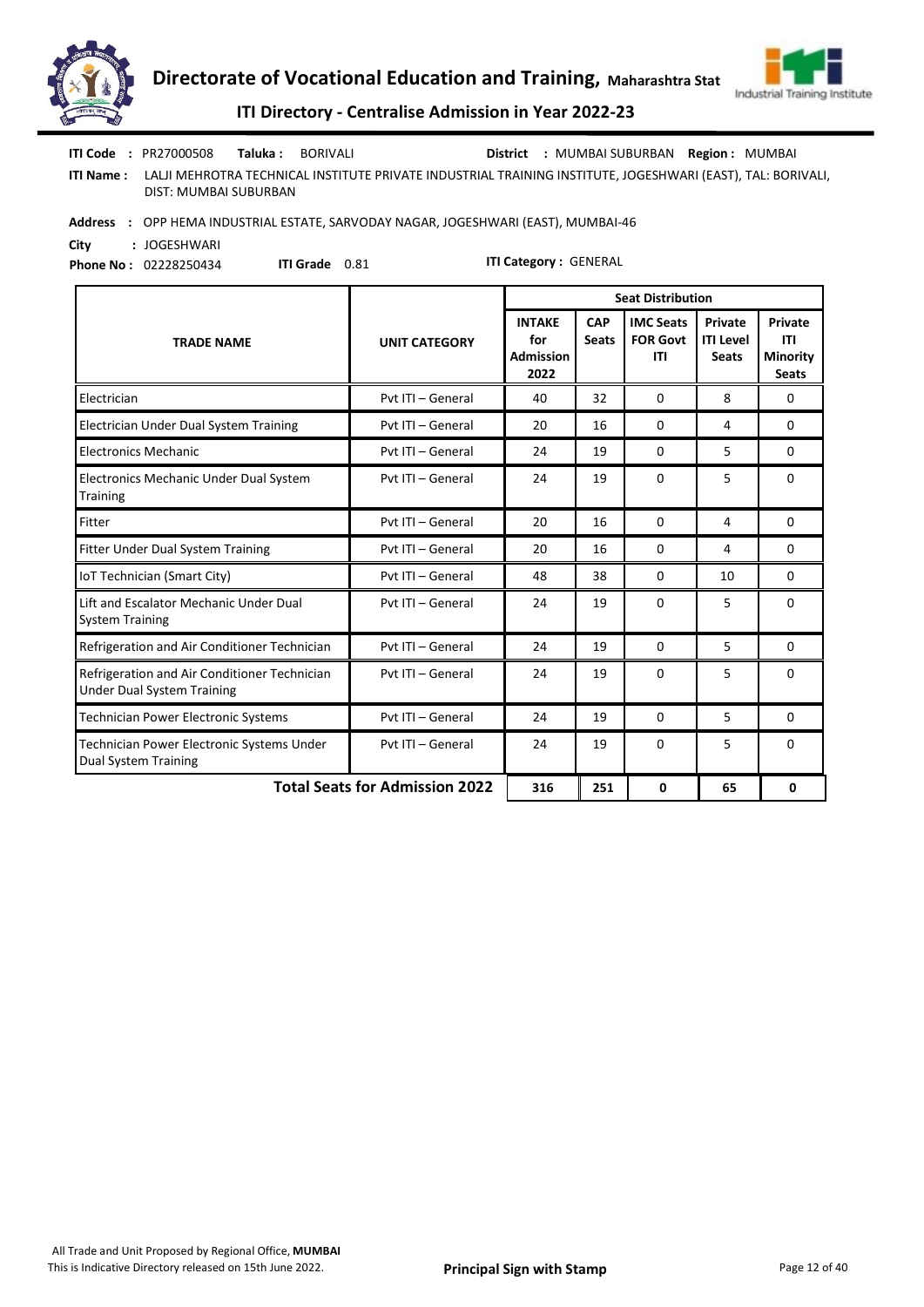



ITI Name : AICMEU'S PRIVATE INDUSTRIAL TRAINING INSTITUTE, TROMBAY, TAL: KURLA, DIST: MUMBAI SUBURBAN ITI Code : PR27000231 Taluka : KURLA District : MUMBAI SUBURBAN Region : MUMBAI

# Address : IDEAL HIGH SCHOOL COMPOUND, D-SECTOR, CHEETA CAMP, TROMBAY, MUMBAI-88

City : KURLA

Phone No :

ITI Grade 0.63

|                                              |                                                | <b>Seat Distribution</b>                         |                            |                                            |                                             |                                                   |  |  |
|----------------------------------------------|------------------------------------------------|--------------------------------------------------|----------------------------|--------------------------------------------|---------------------------------------------|---------------------------------------------------|--|--|
| <b>TRADE NAME</b>                            | <b>UNIT CATEGORY</b>                           | <b>INTAKE</b><br>for<br><b>Admission</b><br>2022 | <b>CAP</b><br><b>Seats</b> | <b>IMC Seats</b><br><b>FOR Govt</b><br>ITI | Private<br><b>ITI Level</b><br><b>Seats</b> | Private<br>ITI<br><b>Minority</b><br><b>Seats</b> |  |  |
| Electrician                                  | Pvt ITI - Minority -<br>Religious - Muslim     | 20                                               | 6                          | 0                                          | 4                                           | 10                                                |  |  |
| Refrigeration and Air Conditioner Technician | Pvt ITI $-$ Minority $-$<br>Religious - Muslim | 24                                               | 7                          | 0                                          | 5.                                          | 12                                                |  |  |
| <b>Total Seats for Admission 2022</b>        | 44                                             | 13                                               | 0                          | 9                                          | 22                                          |                                                   |  |  |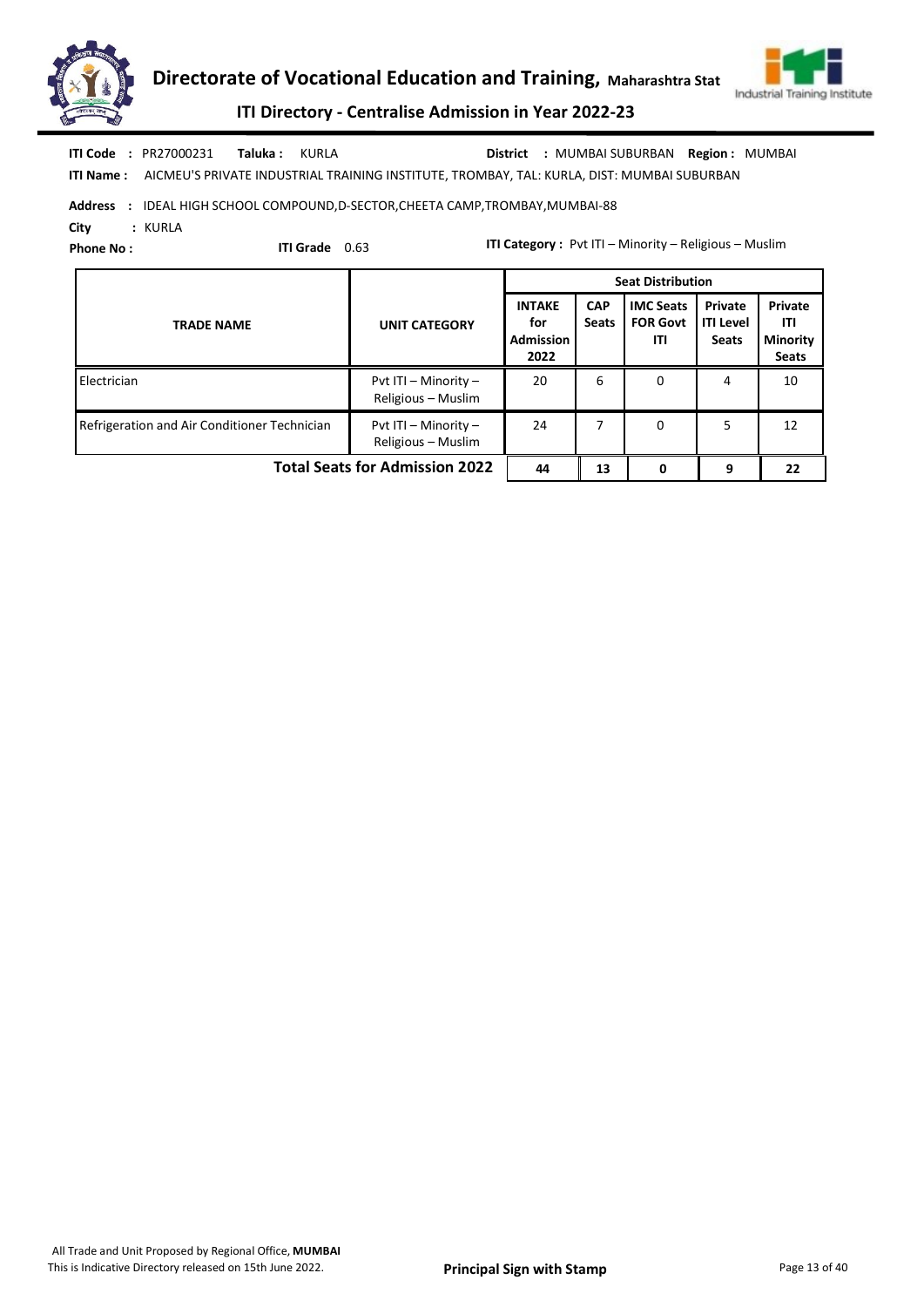



ITI Directory - Centralise Admission in Year 2022-23

|            | <b>ITI Code: PR27000190 Taluka: THANE</b> |  | District : THANE | <b>Region: MUMBAI</b>                                                                                       |
|------------|-------------------------------------------|--|------------------|-------------------------------------------------------------------------------------------------------------|
| ITI Name : |                                           |  |                  | FR. AGNEL TECHNICAL EDUCATION COMPLEX PRIVATE INDUSTRIAL TRAINING INSTITUTE, VASHI, TAL: THANE, DIST: THANE |

Address : SECTOR 9 A VASHI

City : NAVI MUMBAI (M CORP.)

Phone No : 02227771000 ITI Grade 3.89

|                                                                     |                                               |                                                  |                            | <b>Seat Distribution</b>                   |                                             |                                                   |
|---------------------------------------------------------------------|-----------------------------------------------|--------------------------------------------------|----------------------------|--------------------------------------------|---------------------------------------------|---------------------------------------------------|
| <b>TRADE NAME</b>                                                   | <b>UNIT CATEGORY</b>                          | <b>INTAKE</b><br>for<br><b>Admission</b><br>2022 | <b>CAP</b><br><b>Seats</b> | <b>IMC Seats</b><br><b>FOR Govt</b><br>ITI | Private<br><b>ITI Level</b><br><b>Seats</b> | Private<br>ITI<br><b>Minority</b><br><b>Seats</b> |
| Electrician                                                         | Pvt ITI - Minority -<br>Religious - Christian | 20                                               | 6                          | $\Omega$                                   | 4                                           | 10                                                |
| Fitter                                                              | Pvt ITI - Minority -<br>Religious - Christian | 20                                               | 6                          | $\Omega$                                   | 4                                           | 10                                                |
| Information & Communication Technology<br><b>System Maintenance</b> | Pvt ITI - Minority -<br>Religious - Christian | 24                                               | 7                          | $\Omega$                                   | 5                                           | 12                                                |
| <b>Mechanic Motor Vehicle</b>                                       | Pvt ITI - Minority -<br>Religious - Christian | 48                                               | 14                         | $\Omega$                                   | 10                                          | 24                                                |
| Refrigeration and Air Conditioner Technician                        | Pvt ITI - Minority -<br>Religious - Christian | 24                                               | 7                          | $\Omega$                                   | 5                                           | 12                                                |
|                                                                     | <b>Total Seats for Admission 2022</b>         |                                                  |                            |                                            |                                             | 68                                                |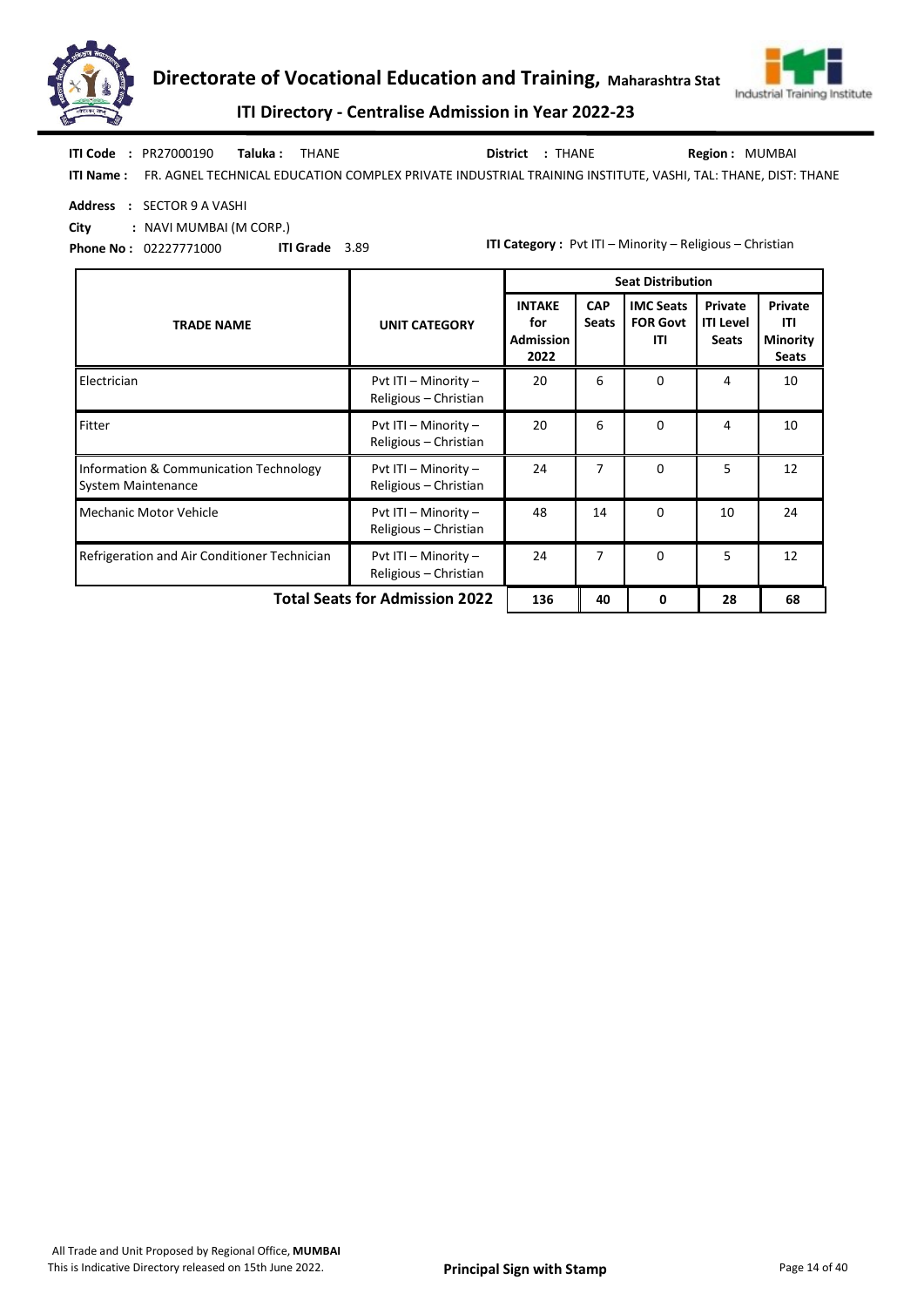



ITI Directory - Centralise Admission in Year 2022-23

| <b>ITI Code : PR27000191</b><br>Taluka :<br>PALGHAR<br>KELVA MAHIM PRIVATE INDUSTRIAL TRAINING INSTITUTE, MAHIM, TAL: PALGHAR, DIST: PALGHAR<br>ITI Name :                             |                      | <b>District</b>                                  | : PALGHAR                  |                                            | <b>Region: MUMBAI</b>                       |                                            |  |  |  |  |  |
|----------------------------------------------------------------------------------------------------------------------------------------------------------------------------------------|----------------------|--------------------------------------------------|----------------------------|--------------------------------------------|---------------------------------------------|--------------------------------------------|--|--|--|--|--|
| Address<br>: MAHIM, TAL-PALGHAR, DIST-PALGHAR, PIN.NO.401402 PALGHAR - TEMBHI ROAD<br>City<br>: MAHIM<br><b>ITI Category: GENERAL</b><br>ITI Grade 1.43<br><b>Phone No: 7821854527</b> |                      |                                                  |                            |                                            |                                             |                                            |  |  |  |  |  |
|                                                                                                                                                                                        |                      | <b>Seat Distribution</b>                         |                            |                                            |                                             |                                            |  |  |  |  |  |
| <b>TRADE NAME</b>                                                                                                                                                                      | <b>UNIT CATEGORY</b> | <b>INTAKE</b><br>for<br><b>Admission</b><br>2022 | <b>CAP</b><br><b>Seats</b> | <b>IMC Seats</b><br><b>FOR Govt</b><br>ITI | Private<br><b>ITI Level</b><br><b>Seats</b> | Private<br>ITI<br>Minority<br><b>Seats</b> |  |  |  |  |  |
| Electrician                                                                                                                                                                            | Pvt ITI - General    | 20                                               | 16                         | 0                                          | 4                                           | $\Omega$                                   |  |  |  |  |  |
| Fitter                                                                                                                                                                                 | Pyt ITI - General    | 40                                               | 32                         | 0                                          | 8                                           | 0                                          |  |  |  |  |  |

Total Seats for Admission 2022  $\begin{array}{|c|c|c|c|c|c|c|c|} \hline 60 & 48 & 0 & 12 & 0 \\ \hline \end{array}$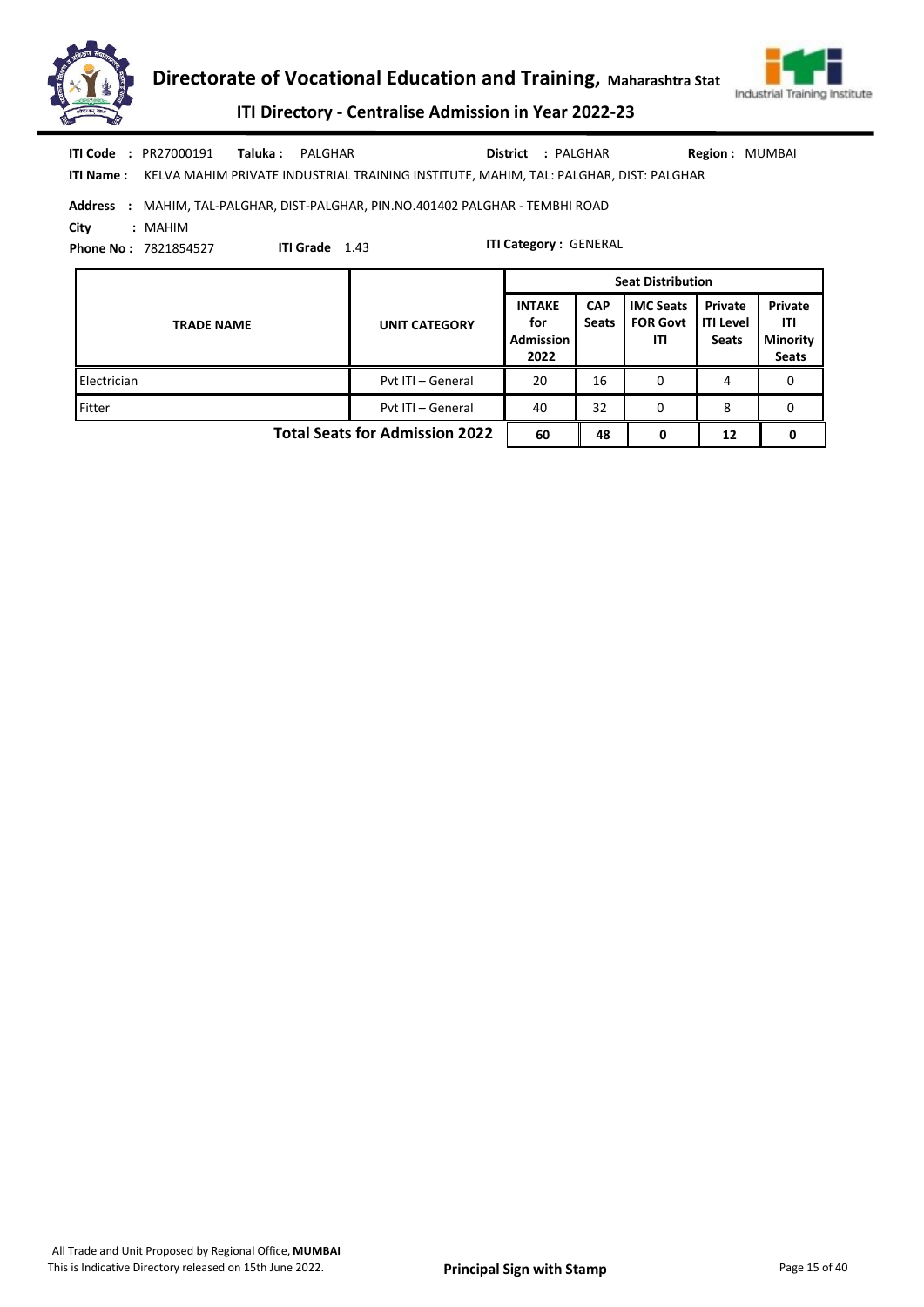

|                  | <b>ITI Code : PR27000229</b><br>Taluka :                                                   | PALGHAR |                                                                                                       | District                                         | : PALGHAR                  |                                            | <b>Region: MUMBAI</b>                       |                                                   |  |
|------------------|--------------------------------------------------------------------------------------------|---------|-------------------------------------------------------------------------------------------------------|--------------------------------------------------|----------------------------|--------------------------------------------|---------------------------------------------|---------------------------------------------------|--|
| <b>ITI Name:</b> | PALGHAR                                                                                    |         | KOKAN EDUCATION & MEDICAL TRUST'S PRIVATE INDUSTRIAL TRAINING INSTITUTE, SAPHALE, TAL: PALGHAR, DIST: |                                                  |                            |                                            |                                             |                                                   |  |
|                  |                                                                                            |         | Address : AT. SAPHALE (NANDADE), PO. UMBARPADA, TAL. PALGHAR, DIST. PALGHAR                           |                                                  |                            |                                            |                                             |                                                   |  |
| City             | : SAPHALE<br><b>ITI Category: GENERAL</b><br>ITI Grade 1.73<br><b>Phone No: 9503294630</b> |         |                                                                                                       |                                                  |                            |                                            |                                             |                                                   |  |
|                  |                                                                                            |         |                                                                                                       |                                                  | <b>Seat Distribution</b>   |                                            |                                             |                                                   |  |
|                  |                                                                                            |         |                                                                                                       |                                                  |                            |                                            |                                             |                                                   |  |
|                  | <b>TRADE NAME</b>                                                                          |         | <b>UNIT CATEGORY</b>                                                                                  | <b>INTAKE</b><br>for<br><b>Admission</b><br>2022 | <b>CAP</b><br><b>Seats</b> | <b>IMC Seats</b><br><b>FOR Govt</b><br>ITI | Private<br><b>ITI Level</b><br><b>Seats</b> | Private<br>ITI<br><b>Minority</b><br><b>Seats</b> |  |
| Electrician      |                                                                                            |         | Pyt ITI - General                                                                                     | 20                                               | 16                         | $\Omega$                                   | 4                                           | $\mathbf{0}$                                      |  |
| Fitter           |                                                                                            |         | Pvt ITI - General                                                                                     | 20                                               | 16                         | $\Omega$                                   | 4                                           | 0                                                 |  |

Total Seats for Admission 2022  $\begin{array}{|c|c|c|c|c|c|} \hline \end{array}$  60  $\begin{array}{|c|c|c|c|c|} \hline \end{array}$  48  $\begin{array}{|c|c|c|c|} \hline \end{array}$  6  $\begin{array}{|c|c|c|c|c|} \hline \end{array}$  12  $\begin{array}{|c|c|c|c|c|} \hline \end{array}$ 

All Trade and Unit Proposed by Regional Office, MUMBAI This is Indicative Directory released on 15th June 2022. **Principal Sign with Stamp** Page 16 of 40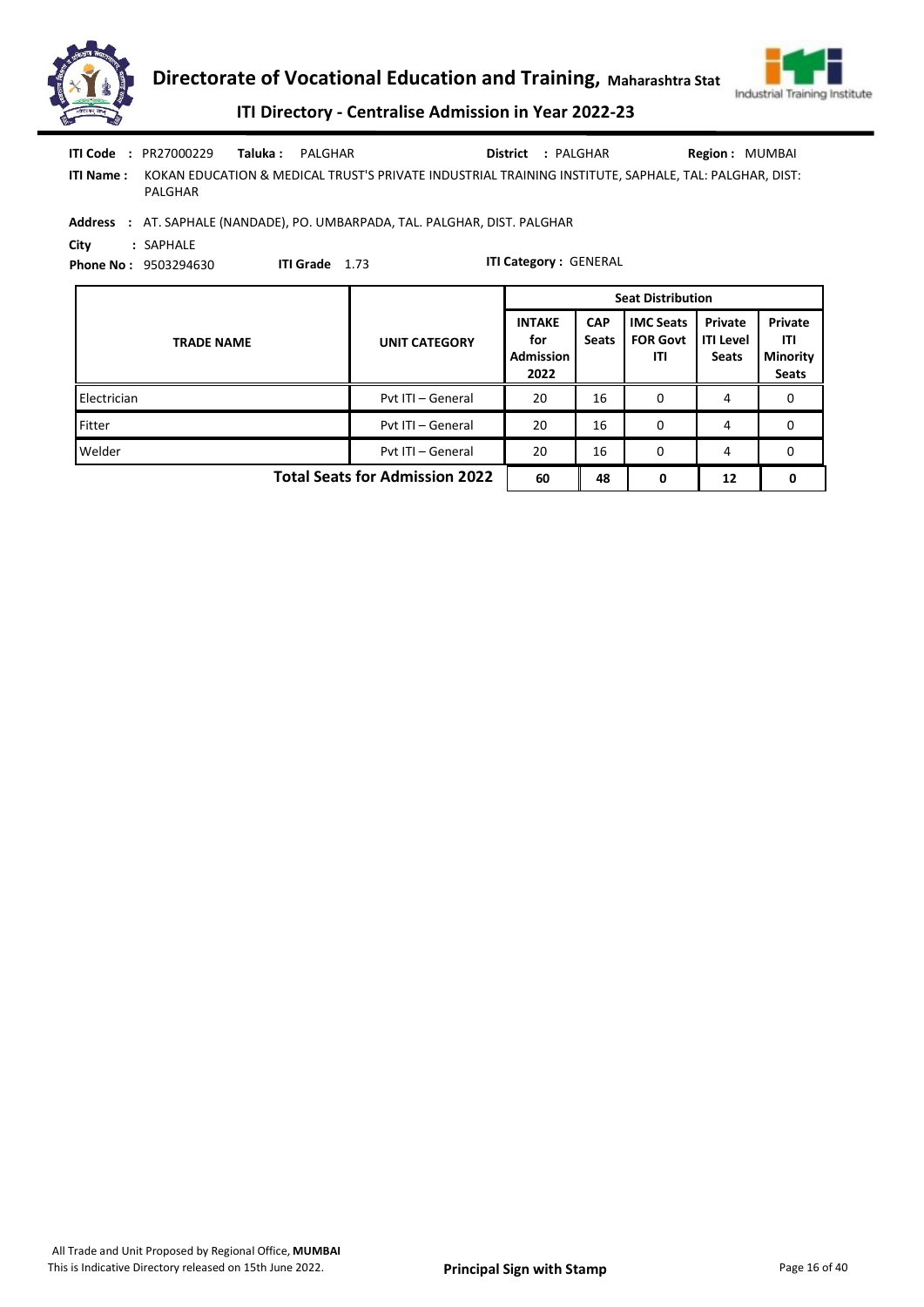



ITI Name : BASSEIN EDUCATION SOCIETY'S INDUSTRIAL TRAINING CENTER , SAMEL PADA, NALASOPARA(W). TAL: VASAI, DIST: PALGHAR Taluka : VASAI District : PALGHAR ITI Code : PU27000429 Taluka : VASAI **District** : PALGHAR **Region : MUMBAI** 

Address : SAMEL PADA, NALASOPARA(W)

City : VASAI-VIRAR CITY (M CORP)

Phone No : 02502309171 ITI Grade 1.99

|                                       |                      | <b>Seat Distribution</b>                         |                            |                                            |                                             |                                                          |  |  |
|---------------------------------------|----------------------|--------------------------------------------------|----------------------------|--------------------------------------------|---------------------------------------------|----------------------------------------------------------|--|--|
| <b>TRADE NAME</b>                     | <b>UNIT CATEGORY</b> | <b>INTAKE</b><br>for<br><b>Admission</b><br>2022 | <b>CAP</b><br><b>Seats</b> | <b>IMC Seats</b><br><b>FOR Govt</b><br>ITI | Private<br><b>ITI Level</b><br><b>Seats</b> | <b>Private</b><br>ITI<br><b>Minority</b><br><b>Seats</b> |  |  |
| Draughtsman Civil                     | Pvt ITI - General    | 24                                               | 19                         | 0                                          |                                             | 0                                                        |  |  |
| Electrician                           | Pvt ITI - General    | 20                                               | 16                         | 0                                          | 4                                           | 0                                                        |  |  |
| <b>Total Seats for Admission 2022</b> | 44                   | 35                                               | 0                          | 9                                          |                                             |                                                          |  |  |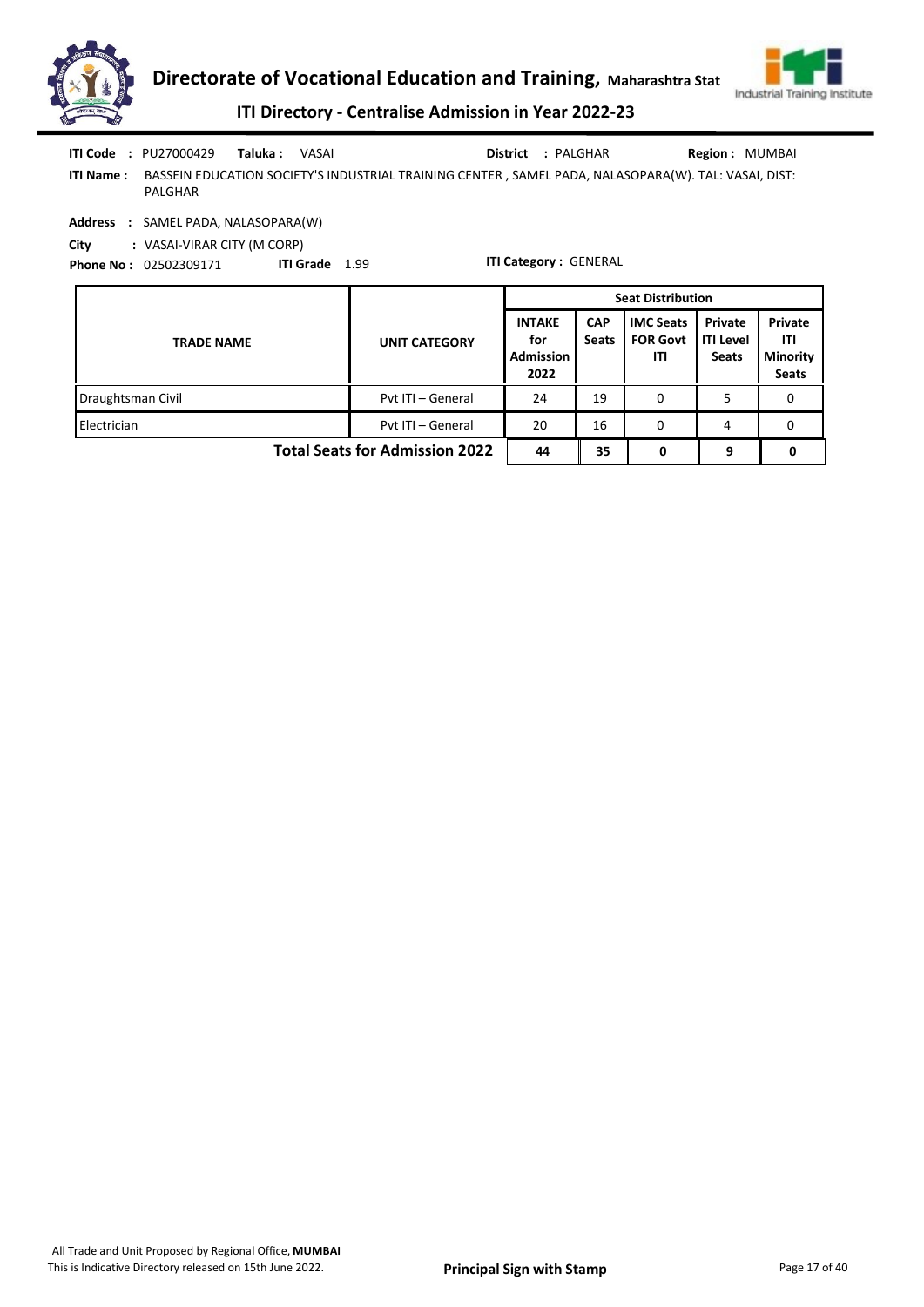



| ITI Code         | : PR27000188          | Taluka : . | DAHANU |  | District : PALGHAR | <b>Region: MUMBAI</b>                                                                                      |
|------------------|-----------------------|------------|--------|--|--------------------|------------------------------------------------------------------------------------------------------------|
| <b>ITI Name:</b> | DAHANU, DIST: PALGHAR |            |        |  |                    | BHANUDAS MANIRAM SAVE SHIKSHAN SANSTHA'S L. J. RAUT PRIVATE INDUSTRIAL TRAINING INSTITUTE. CHINCHANI. TAL: |

Address : RAUT STOP, CHINCHANI, TAL. DAHANU, DIST. PALGHAR, PIN. 401503, MAHARASHTRA

City : CHINCHANI(CT) Phone No : 07498487689

ITI Grade 1.82

|                                                       |                      | <b>Seat Distribution</b>                         |                            |                                            |                                             |                                                          |  |
|-------------------------------------------------------|----------------------|--------------------------------------------------|----------------------------|--------------------------------------------|---------------------------------------------|----------------------------------------------------------|--|
| <b>TRADE NAME</b>                                     | <b>UNIT CATEGORY</b> | <b>INTAKE</b><br>for<br><b>Admission</b><br>2022 | <b>CAP</b><br><b>Seats</b> | <b>IMC Seats</b><br><b>FOR Govt</b><br>ITI | Private<br><b>ITI Level</b><br><b>Seats</b> | <b>Private</b><br>ITI<br><b>Minority</b><br><b>Seats</b> |  |
| <b>Computer Operator and Programming</b><br>Assistant | Pvt ITI - General    | 24                                               | 19                         | 0                                          | 5                                           | 0                                                        |  |
| Electrician                                           | Pyt ITI - General    | 20                                               | 16                         | 0                                          | 4                                           | 0                                                        |  |
| Fitter                                                | Pvt ITI - General    | 20                                               | 16                         | $\Omega$                                   | 4                                           | $\Omega$                                                 |  |
| Welder                                                | Pyt ITI - General    | 40                                               | 32                         | 0                                          | 8                                           | 0                                                        |  |
| Wireman                                               | Pvt ITI - General    | 20                                               | 16                         | 0                                          | 4                                           | 0                                                        |  |
| <b>Total Seats for Admission 2022</b>                 | 124                  | 99                                               | 0                          | 25                                         | 0                                           |                                                          |  |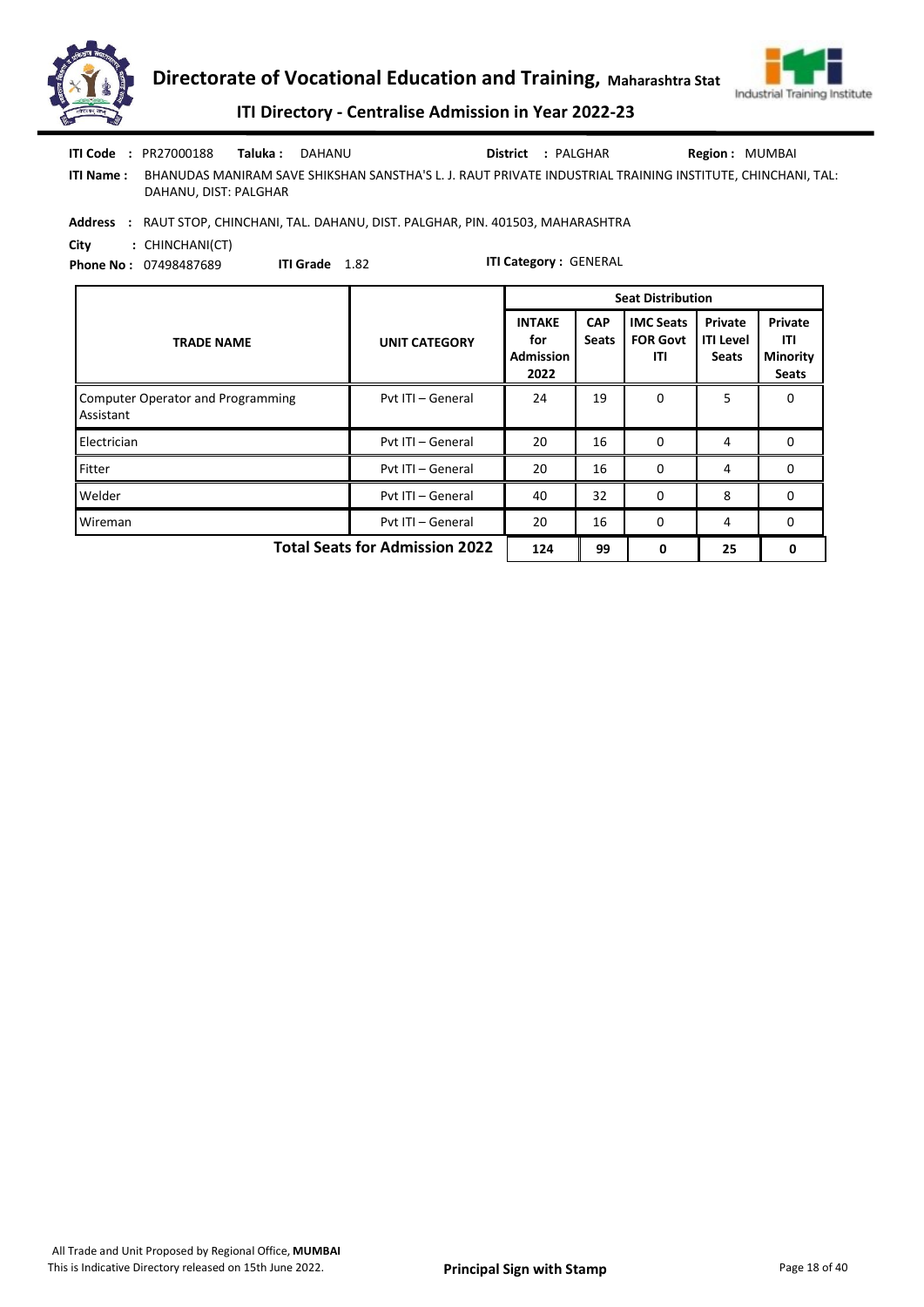



ITI Directory - Centralise Admission in Year 2022-23

| <b>ITI Code : PR27000054</b> | <b>Taluka : BHIWANDI</b>                                                                               | District : THANE | <b>Region: MUMBAI</b> |
|------------------------------|--------------------------------------------------------------------------------------------------------|------------------|-----------------------|
|                              | ITI Name: SHAD ADAM SHAIKH PRIVATE INDUSTRIAL TRAINING INSTITUTE, KHADIPAR, TAL: BHIWANDI, DIST: THANE |                  |                       |

#### Address : KHADIPAR, RASOOLABAD, BHIWANDI (THANE) 421-32.

City : KHONI(CT)

Phone No : 02522255785

ITI Grade 1.29

|                                              |                                            | <b>Seat Distribution</b>                         |                            |                                            |                                             |                                                   |
|----------------------------------------------|--------------------------------------------|--------------------------------------------------|----------------------------|--------------------------------------------|---------------------------------------------|---------------------------------------------------|
| <b>TRADE NAME</b>                            | <b>UNIT CATEGORY</b>                       | <b>INTAKE</b><br>for<br><b>Admission</b><br>2022 | <b>CAP</b><br><b>Seats</b> | <b>IMC Seats</b><br><b>FOR Govt</b><br>ITI | Private<br><b>ITI Level</b><br><b>Seats</b> | Private<br>ITI<br><b>Minority</b><br><b>Seats</b> |
| Draughtsman Mechanical                       | Pvt ITI - Minority -<br>Religious - Muslim | 20                                               | 6                          | $\Omega$                                   | 4                                           | 10                                                |
| Electrician                                  | Pvt ITI - Minority -<br>Religious - Muslim | 20                                               | 6                          | $\Omega$                                   | 4                                           | 10                                                |
| <b>Electronics Mechanic</b>                  | Pvt ITI - Minority -<br>Religious - Muslim | 24                                               | 7                          | $\Omega$                                   | 5                                           | 12                                                |
| Fitter                                       | Pvt ITI - Minority -<br>Religious - Muslim | 20                                               | 6                          | $\Omega$                                   | 4                                           | 10                                                |
| Refrigeration and Air Conditioner Technician | Pvt ITI - Minority -<br>Religious - Muslim | 24                                               | 7                          | $\Omega$                                   | 5                                           | 12                                                |
|                                              | <b>Total Seats for Admission 2022</b>      |                                                  |                            |                                            | 22                                          | 54                                                |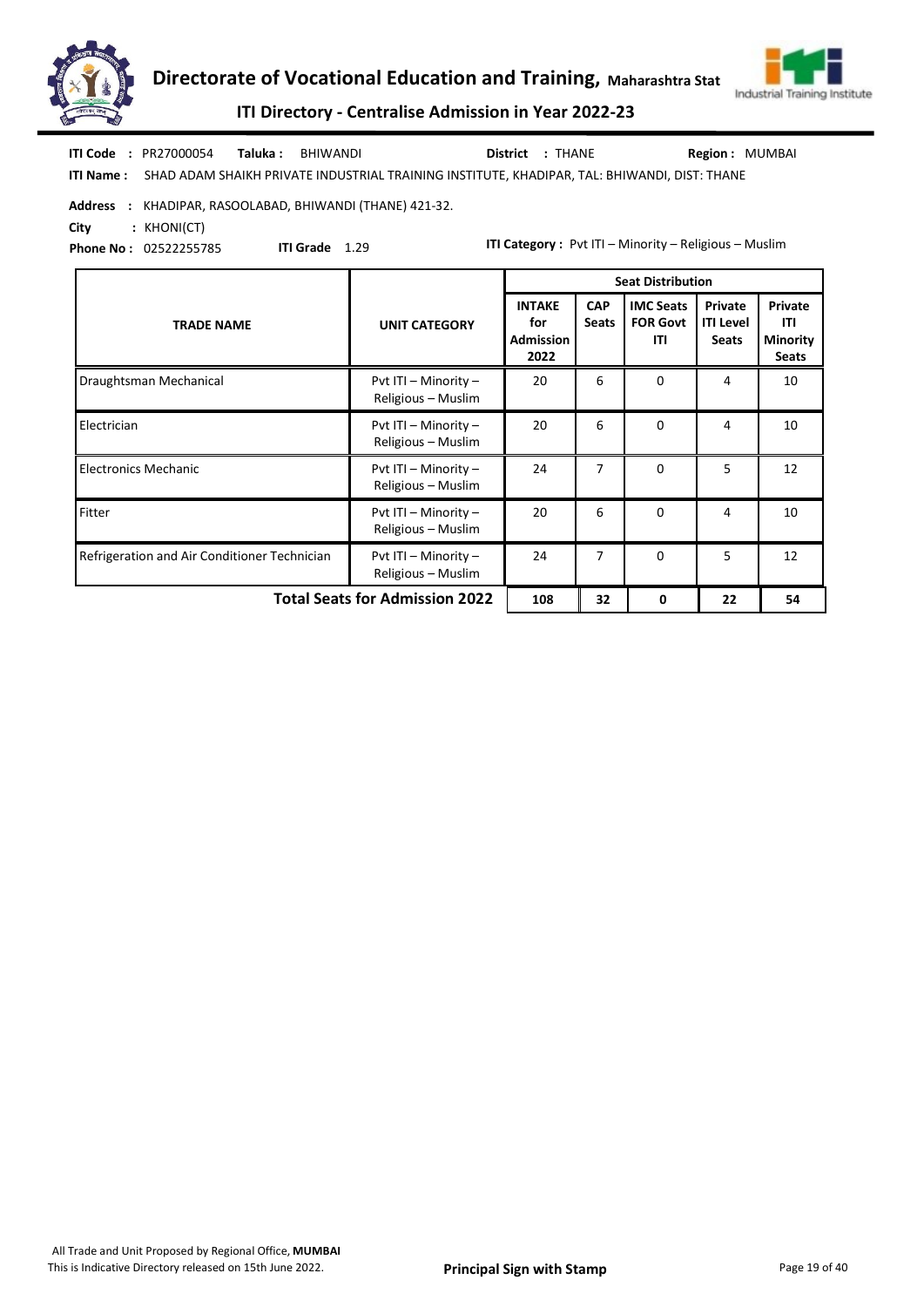



ITI Directory - Centralise Admission in Year 2022-23

ITI Name : TAKIYA AMANI SHAH PRIVATE INDUSTRIAL TRAINING INSTITUTE, BHIWANDI, TAL: BHIWANDI, DIST: THANE Taluka : BHIWANDI District : THANE ITI Code : PR27000057 Taluka : BHIWANDI MUNISAI District : THANE THE Region : MUMBAI

#### Address : 654, IDGAH ROAD BHIWANDI

City : BHIWANDI (M CORP.)

Phone No : 7507436601

ITI Grade 0.89

|                                       |                                            | <b>Seat Distribution</b>                  |                            |                                            |                                             |                                                   |  |
|---------------------------------------|--------------------------------------------|-------------------------------------------|----------------------------|--------------------------------------------|---------------------------------------------|---------------------------------------------------|--|
| <b>TRADE NAME</b>                     | <b>UNIT CATEGORY</b>                       | <b>INTAKE</b><br>for<br>Admission<br>2022 | <b>CAP</b><br><b>Seats</b> | <b>IMC Seats</b><br><b>FOR Govt</b><br>ITI | Private<br><b>ITI Level</b><br><b>Seats</b> | Private<br>ITI<br><b>Minority</b><br><b>Seats</b> |  |
| Draughtsman Civil                     | Pvt ITI - Minority -<br>Religious - Muslim | 24                                        | 7                          | $\Omega$                                   | 5                                           | 12                                                |  |
| Electrician                           | Pvt ITI - Minority -<br>Religious - Muslim | 20                                        | 6                          | $\Omega$                                   | 4                                           | 10                                                |  |
| Fitter                                | Pvt ITI - Minority -<br>Religious - Muslim | 20                                        | 6                          | $\Omega$                                   | 4                                           | 10                                                |  |
| <b>Mechanic Motor Vehicle</b>         | Pvt ITI - Minority -<br>Religious - Muslim | 24                                        | 7                          | $\Omega$                                   | 5                                           | 12                                                |  |
| Sewing Technology                     | Pvt ITI - Minority -<br>Religious - Muslim | 20                                        | 6                          | $\Omega$                                   | 4                                           | 10                                                |  |
| Welder                                | Pvt ITI - Minority -<br>Religious - Muslim | 20                                        | 6                          | $\Omega$                                   | 4                                           | 10                                                |  |
| <b>Total Seats for Admission 2022</b> | 128                                        | 38                                        | 0                          | 26                                         | 64                                          |                                                   |  |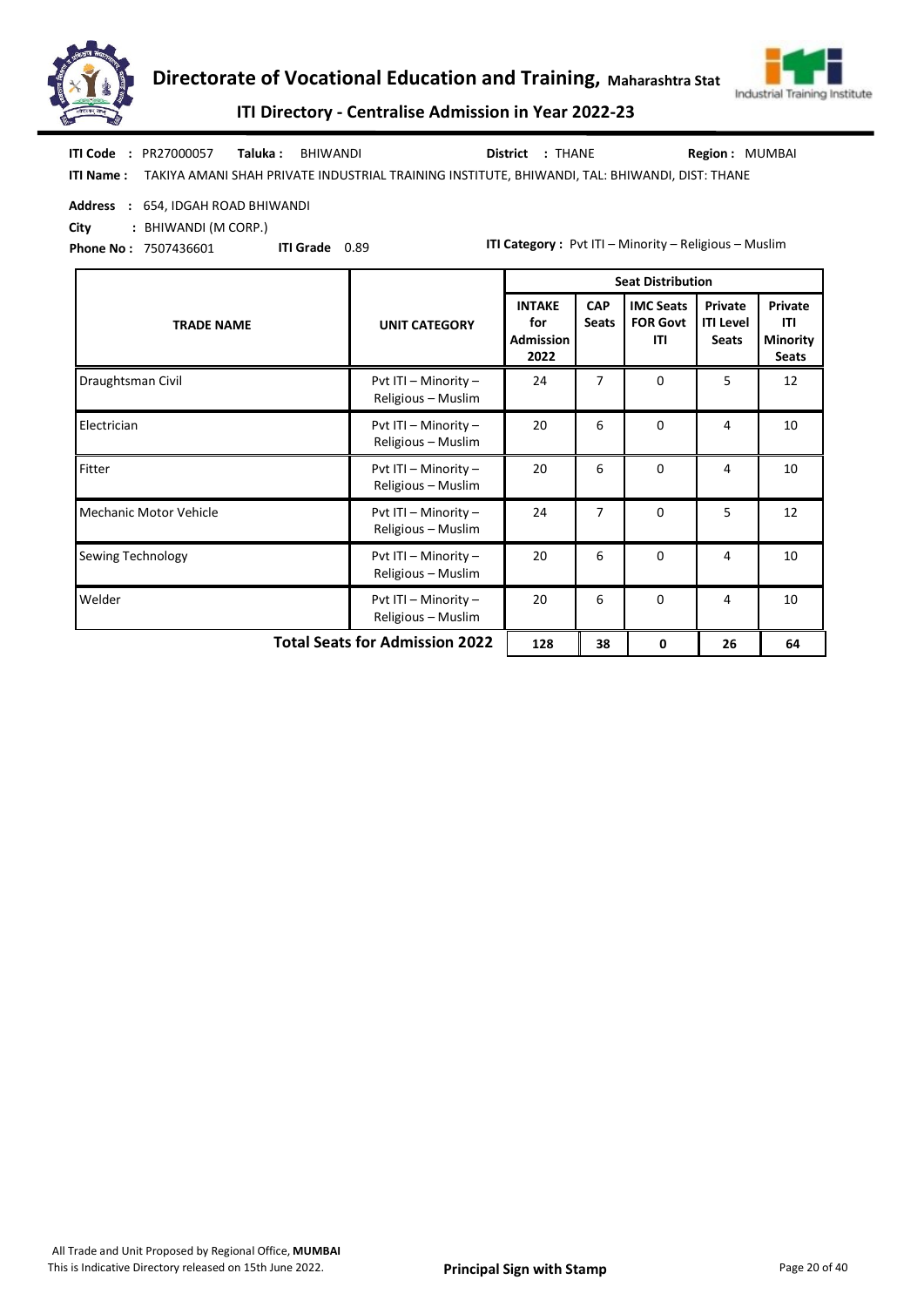



Region : MUMBAI

ITI Directory - Centralise Admission in Year 2022-23

| ITI Code : PR27000068 Taluka : MURUD |  | District : RAIGARH |
|--------------------------------------|--|--------------------|
|                                      |  |                    |

ITI Name : ANJUMAN ISLAM JANJIRA SIDI ZAFAR SHEKHANI MEMORIAL PRIVATE INDUSTRIAL TRAINING INSTITUTE, MURUD JANJIRA, TAL: MURUD, DIST: RAIGAD

Address : LAXMIKHAR DASTURI NAKA MURUD JANJIRA

City : MURUD JANJIRA (M CL)

Phone No : 02144274068 ITI Grade 2.66

|                                       |                                            | <b>Seat Distribution</b>                         |                            |                                            |                                             |                                                   |
|---------------------------------------|--------------------------------------------|--------------------------------------------------|----------------------------|--------------------------------------------|---------------------------------------------|---------------------------------------------------|
| <b>TRADE NAME</b>                     | <b>UNIT CATEGORY</b>                       | <b>INTAKE</b><br>for<br><b>Admission</b><br>2022 | <b>CAP</b><br><b>Seats</b> | <b>IMC Seats</b><br><b>FOR Govt</b><br>ITI | Private<br><b>ITI Level</b><br><b>Seats</b> | Private<br>ITI<br><b>Minority</b><br><b>Seats</b> |
| Electrician                           | Pvt ITI - Minority -<br>Religious - Muslim | 20                                               | 6                          | $\Omega$                                   | 4                                           | 10                                                |
| <b>Mechanic Diesel</b>                | Pvt ITI - Minority -<br>Religious - Muslim | 48                                               | 14                         | $\Omega$                                   | 10                                          | 24                                                |
| <b>Mechanic Motor Vehicle</b>         | Pvt ITI - Minority -<br>Religious - Muslim | 24                                               | 7                          | $\Omega$                                   | 5                                           | 12                                                |
| Welder                                | Pvt ITI - Minority -<br>Religious - Muslim | 40                                               | 12                         | 0                                          | 8                                           | 20                                                |
| <b>Total Seats for Admission 2022</b> | 132                                        | 39                                               | 0                          | 27                                         | 66                                          |                                                   |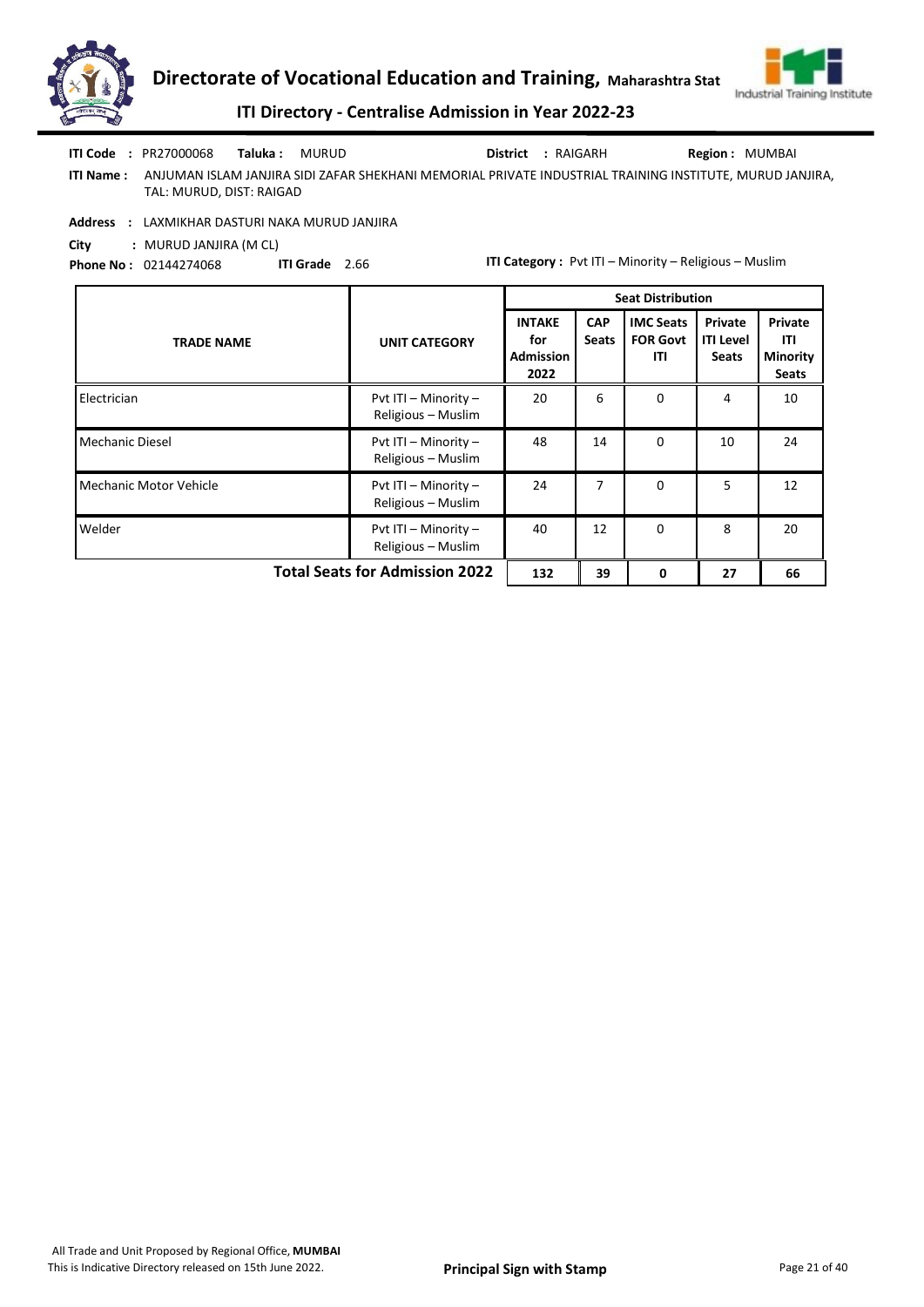



ITI Directory - Centralise Admission in Year 2022-23

|                  | <b>ITI Code : PR27000232</b> | <b>Taluka:</b> PANVEL |  | District : RAIGARH | <b>Region: MUMBAI</b>                                                                              |
|------------------|------------------------------|-----------------------|--|--------------------|----------------------------------------------------------------------------------------------------|
| <b>ITI Name:</b> |                              |                       |  |                    | RAYAT SHIKSHAN SANSTHA'S PRIVATE INDUSTRIAL TRAINING INSTITUTE , NAWADE, TAL: PANVEL, DIST: RAIGAD |

## Address : P. J MHATRE VIDYALAYA, NAWADE

City : NAVADE

Phone No : 02227412284 ITI Grade 0

|                                       |                      | <b>Seat Distribution</b>                         |                            |                                            |                                             |                                                   |  |
|---------------------------------------|----------------------|--------------------------------------------------|----------------------------|--------------------------------------------|---------------------------------------------|---------------------------------------------------|--|
| <b>TRADE NAME</b>                     | <b>UNIT CATEGORY</b> | <b>INTAKE</b><br>for<br><b>Admission</b><br>2022 | <b>CAP</b><br><b>Seats</b> | <b>IMC Seats</b><br><b>FOR Govt</b><br>ITI | Private<br><b>ITI Level</b><br><b>Seats</b> | Private<br>ITI<br><b>Minority</b><br><b>Seats</b> |  |
| <b>Electronics Mechanic</b>           | Pvt ITI - General    | 24                                               | 19                         | 0                                          |                                             | 0                                                 |  |
| Fitter                                | Pvt ITI - General    | 20                                               | 16                         | 0                                          | 4                                           | 0                                                 |  |
| <b>Total Seats for Admission 2022</b> | 44                   | 35                                               | 0                          | 9                                          |                                             |                                                   |  |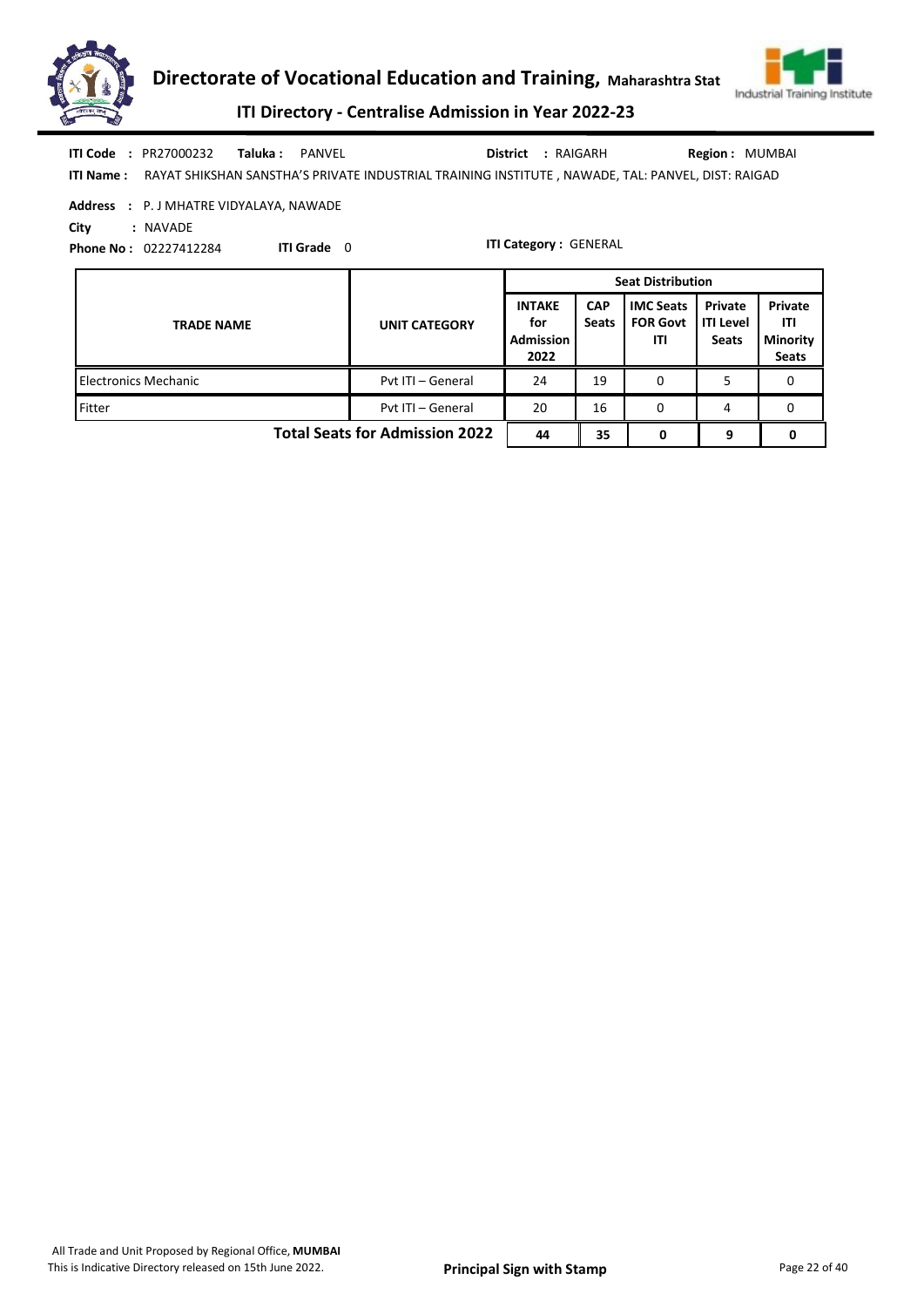



ITI Directory - Centralise Admission in Year 2022-23

| <b>ITI Code</b>  | : PR27000148 | <b>Taluka: CHIPLUN</b> |                                                                                                           | <b>District : RATNAGIRI</b> | Region: MUMBAI |  |
|------------------|--------------|------------------------|-----------------------------------------------------------------------------------------------------------|-----------------------------|----------------|--|
| <b>ITI Name:</b> |              |                        | SAHYADRI SHIKSHAN SANSTHA'S PRIVATE INDUSTRIAL TRAINING INSTITUTE, SAWARDE, TAL: CHIPLUN, DIST: RATNAGIRI |                             |                |  |

#### Address : AP : SAWARDE, (VAHALPHATA)

City : SAVARDE

Phone No : 8888664053

ITI Grade 1.74

|                                                                     |                      | <b>Seat Distribution</b>                         |                            |                                            |                                             |                                                   |  |  |
|---------------------------------------------------------------------|----------------------|--------------------------------------------------|----------------------------|--------------------------------------------|---------------------------------------------|---------------------------------------------------|--|--|
| <b>TRADE NAME</b>                                                   | <b>UNIT CATEGORY</b> | <b>INTAKE</b><br>for<br><b>Admission</b><br>2022 | <b>CAP</b><br><b>Seats</b> | <b>IMC Seats</b><br><b>FOR Govt</b><br>ITI | Private<br><b>ITI Level</b><br><b>Seats</b> | Private<br>ITI<br><b>Minority</b><br><b>Seats</b> |  |  |
| <b>Computer Operator and Programming</b><br>Assistant               | Pyt ITI - General    | 24                                               | 19                         | $\Omega$                                   | 5                                           | $\Omega$                                          |  |  |
| Draughtsman Civil                                                   | Pvt ITI - General    | 24                                               | 19                         | $\Omega$                                   | 5                                           | $\Omega$                                          |  |  |
| Draughtsman Mechanical                                              | Pyt ITI - General    | 20                                               | 16                         | 0                                          | 4                                           | 0                                                 |  |  |
| Electrician                                                         | Pyt ITI - General    | 20                                               | 16                         | $\Omega$                                   | 4                                           | $\Omega$                                          |  |  |
| Fitter                                                              | Pyt ITI - General    | 20                                               | 16                         | 0                                          | 4                                           | 0                                                 |  |  |
| <b>Mechanic Diesel</b>                                              | Pvt ITI - General    | 24                                               | 19                         | $\Omega$                                   | 5                                           | $\Omega$                                          |  |  |
| Mechanic Motor Vehicle                                              | Pyt ITI - General    | 24                                               | 19                         | 0                                          | 5                                           | 0                                                 |  |  |
| Refrigeration and Air Conditioner Technician                        | Pvt ITI - General    | 24                                               | 19                         | 0                                          | 5                                           | 0                                                 |  |  |
| Sewing Technology                                                   | Pvt ITI - General    | 20                                               | 16                         | 0                                          | 4                                           | 0                                                 |  |  |
| Welder                                                              | Pvt ITI - General    | 20                                               | 16                         | 0                                          | 4                                           | 0                                                 |  |  |
| <b>Total Seats for Admission 2022</b><br>220<br>175<br>45<br>0<br>0 |                      |                                                  |                            |                                            |                                             |                                                   |  |  |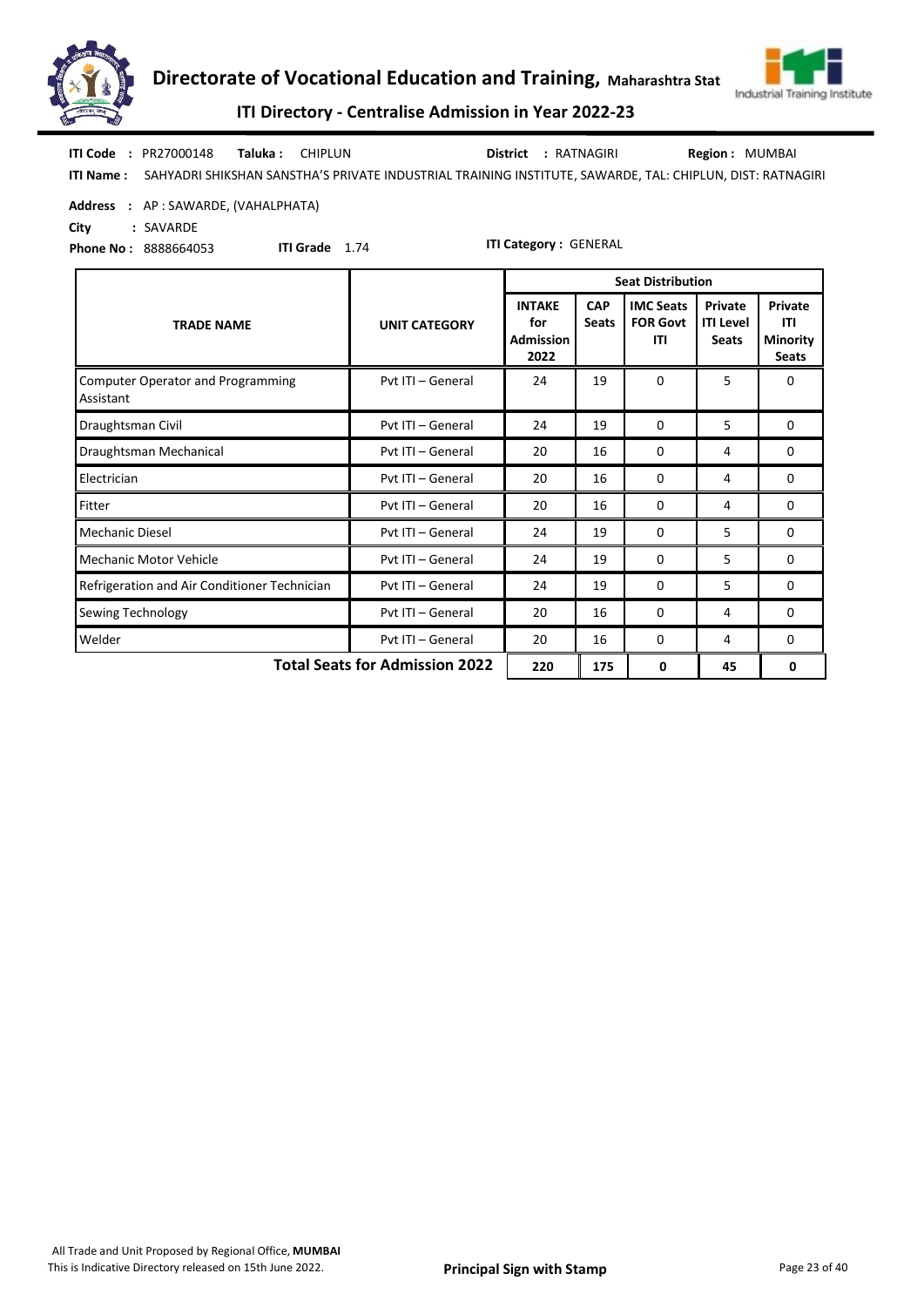



ITI Directory - Centralise Admission in Year 2022-23

ITI Name : SMT. INDIRA M. BEHARE PRIVATE INDUSTRIAL TRAINING INSTITUTE, SADAVALI, TAL: SANGAMESHWAR, DIST: RATNAGIRI Taluka : SANGAMESHWAR District : RATNAGIRI ITI Code : PR27000087 Region : MUMBAI

Address : AT/POST-SADAVALI

City : SADAVALI

Phone No : 02354260078

ITI Grade 2.18

|                                       |                      | <b>Seat Distribution</b>                         |                            |                                            |                                             |                                                   |  |
|---------------------------------------|----------------------|--------------------------------------------------|----------------------------|--------------------------------------------|---------------------------------------------|---------------------------------------------------|--|
| <b>TRADE NAME</b>                     | <b>UNIT CATEGORY</b> | <b>INTAKE</b><br>for<br><b>Admission</b><br>2022 | <b>CAP</b><br><b>Seats</b> | <b>IMC Seats</b><br><b>FOR Govt</b><br>ITI | Private<br><b>ITI Level</b><br><b>Seats</b> | Private<br>ITI<br><b>Minority</b><br><b>Seats</b> |  |
| Fitter                                | Pyt ITI - General    | 20                                               | 16                         | $\Omega$                                   | 4                                           | 0                                                 |  |
| Mechanic Motor Vehicle                | Pvt ITI - General    | 24                                               | 19                         | 0                                          | 5                                           | 0                                                 |  |
| <b>Sewing Technology</b>              | Pvt ITI - General    | 20                                               | 16                         | $\Omega$                                   | 4                                           | $\Omega$                                          |  |
| Turner                                | Pyt ITI - General    | 20                                               | 16                         | 0                                          | 4                                           | 0                                                 |  |
| Welder                                | Pvt ITI - General    | 20                                               | 16                         | 0                                          | 4                                           | $\Omega$                                          |  |
| Wireman                               | Pvt ITI - General    | 20                                               | 16                         | 0                                          | 4                                           | 0                                                 |  |
| <b>Total Seats for Admission 2022</b> | 124                  | 99                                               | 0                          | 25                                         | 0                                           |                                                   |  |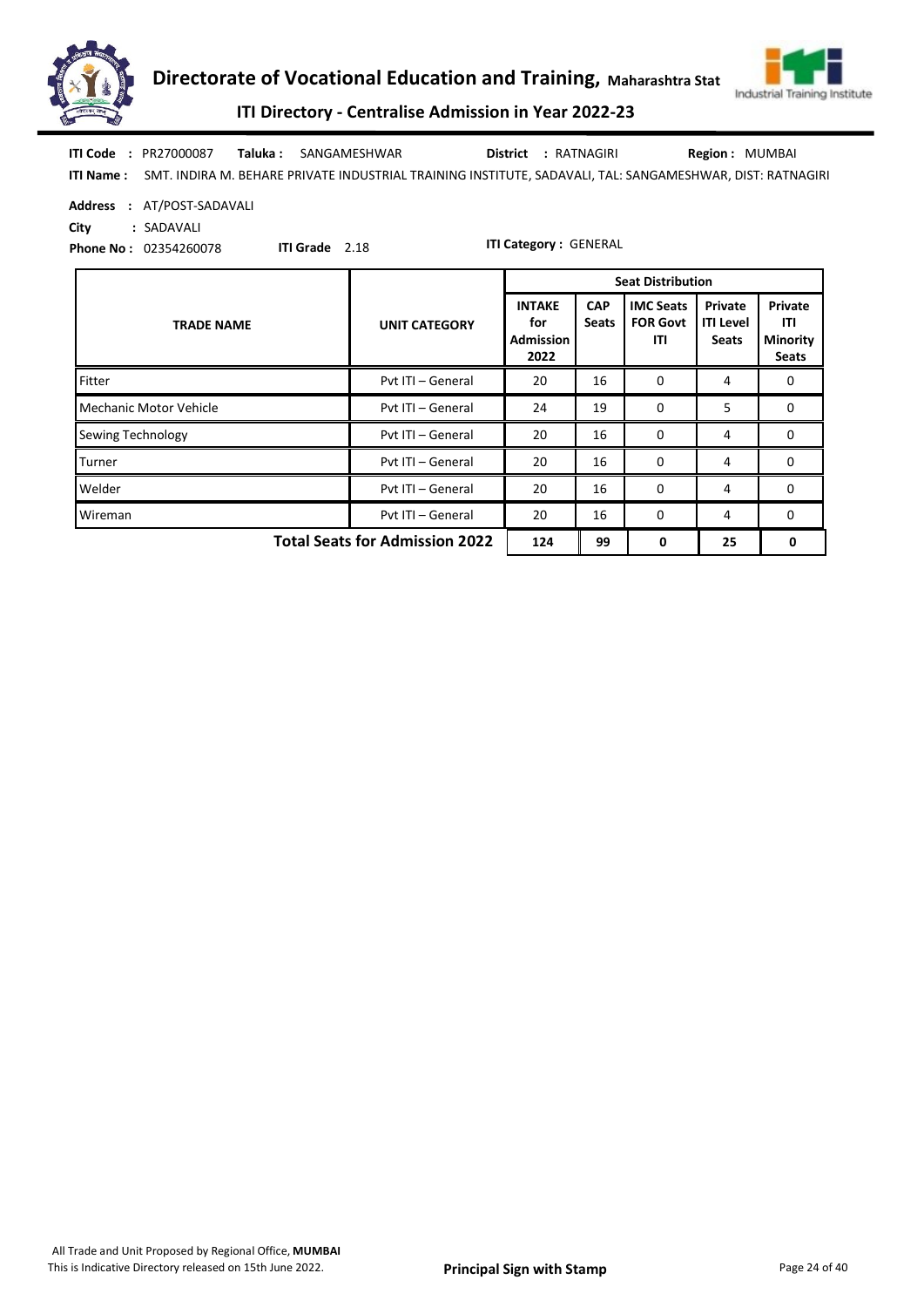



ITI Directory - Centralise Admission in Year 2022-23

| <b>ITI Code : PR27000175</b> | <b>Taluka : KUDAL</b> |  |  | District : SINDHUDURG |  | Region : MUMBAI |
|------------------------------|-----------------------|--|--|-----------------------|--|-----------------|
|                              |                       |  |  |                       |  |                 |

ITI Name : BOSCO UDYOGSHALA PRIVATE INDUSTRIAL TRAINING INSTITUTE, PINGULI, TAL: KUDAL, DIST: SINDHUDURG

Address : BOSCO UDYOGSHALA PVT ITI PINGULI, A/P - PINGULI, TAL - KUDAL, DIS - SINDHUDURG, MAHARASTRA, PI City : KUDAL(CT)

Phone No : 02362222332

ITI Grade 1.38

|                                       |                                               | <b>Seat Distribution</b>                         |                            |                                            |                                             |                                                   |  |
|---------------------------------------|-----------------------------------------------|--------------------------------------------------|----------------------------|--------------------------------------------|---------------------------------------------|---------------------------------------------------|--|
| <b>TRADE NAME</b>                     | <b>UNIT CATEGORY</b>                          | <b>INTAKE</b><br>for<br><b>Admission</b><br>2022 | <b>CAP</b><br><b>Seats</b> | <b>IMC Seats</b><br><b>FOR Govt</b><br>ΙTΙ | Private<br><b>ITI Level</b><br><b>Seats</b> | Private<br>ITI<br><b>Minority</b><br><b>Seats</b> |  |
| Welder                                | Pvt ITI - Minority -<br>Religious - Christian | 20                                               | 6                          | 0                                          | 4                                           | 10                                                |  |
| <b>Total Seats for Admission 2022</b> | 20                                            | 6                                                |                            | 4                                          | 10                                          |                                                   |  |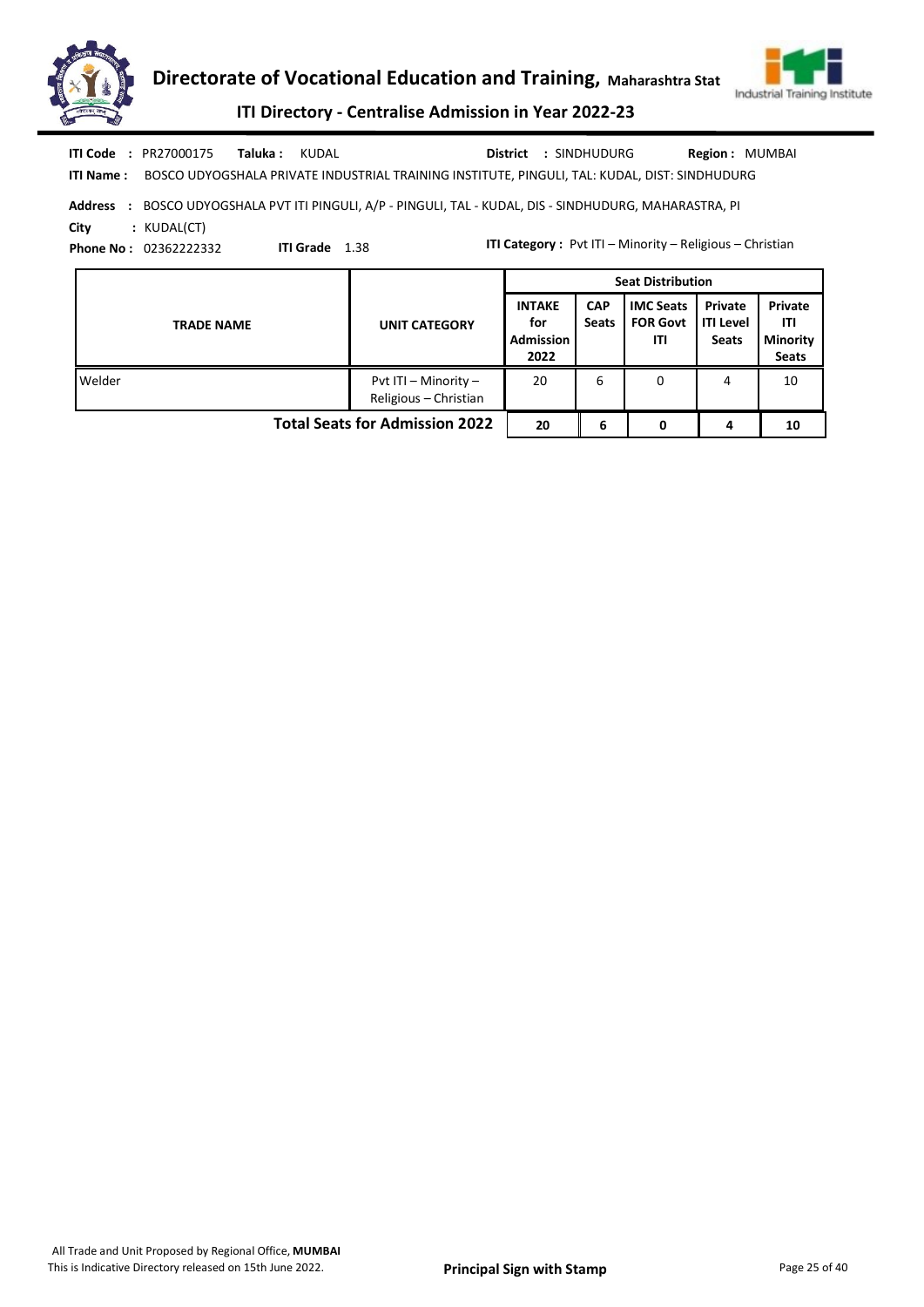



ITI Name : K.J. SOMAIYA PRIVATE INDUSTRIAL TRAINING INSTITUTE, VIDYAVIHAR, TAL: KURLA, DIST: MUMBAI SUBURBAN ITI Code : PR27000189 Taluka : KURLA District : MUMBAI SUBURBAN Region : MUMBAI

Address : K.J.Somaiya Pvt.ITI,Behind Polytechnic Hostel,Somaiya Vidyavihar University Campus, Vidya Vihar (E),Mu City : KURLA

Phone No : 9920360807

ITI Grade 2.49

ITI Category : Pvt ITI – Minority – Linguistic – Gujarati

|                                              |                                                   |                                                  |                            | <b>Seat Distribution</b>                   |                                             |                                                   |
|----------------------------------------------|---------------------------------------------------|--------------------------------------------------|----------------------------|--------------------------------------------|---------------------------------------------|---------------------------------------------------|
| <b>TRADE NAME</b>                            | <b>UNIT CATEGORY</b>                              | <b>INTAKE</b><br>for<br><b>Admission</b><br>2022 | <b>CAP</b><br><b>Seats</b> | <b>IMC Seats</b><br><b>FOR Govt</b><br>ITI | Private<br><b>ITI Level</b><br><b>Seats</b> | Private<br>ITI<br><b>Minority</b><br><b>Seats</b> |
| Electrician                                  | Pvt ITI $-$ Minority $-$<br>Linguistic - Gujarati | 40                                               | 12                         | $\Omega$                                   | 8                                           | 20                                                |
| <b>Electronics Mechanic</b>                  | Pvt ITI - Minority -<br>Linguistic - Gujarati     | 48                                               | 14                         | $\Omega$                                   | 10                                          | 24                                                |
| Plumber                                      | Pvt ITI - Minority -<br>Linguistic - Gujarati     | 24                                               | 7                          | $\Omega$                                   | 5                                           | 12                                                |
| Refrigeration and Air Conditioner Technician | Pvt ITI $-$ Minority $-$<br>Linguistic - Gujarati | 24                                               | 7                          | $\Omega$                                   | 5                                           | 12                                                |
| Welder                                       | Pvt ITI - Minority -<br>Linguistic - Gujarati     | 20                                               | 6                          | $\Omega$                                   | 4                                           | 10                                                |
| Welder Under Dual System Training            | Pvt ITI - Minority -<br>Linguistic - Gujarati     | 20                                               | 6                          | $\Omega$                                   | 4                                           | 10                                                |
| <b>Total Seats for Admission 2022</b>        | 176                                               | 52                                               | 0                          | 36                                         | 88                                          |                                                   |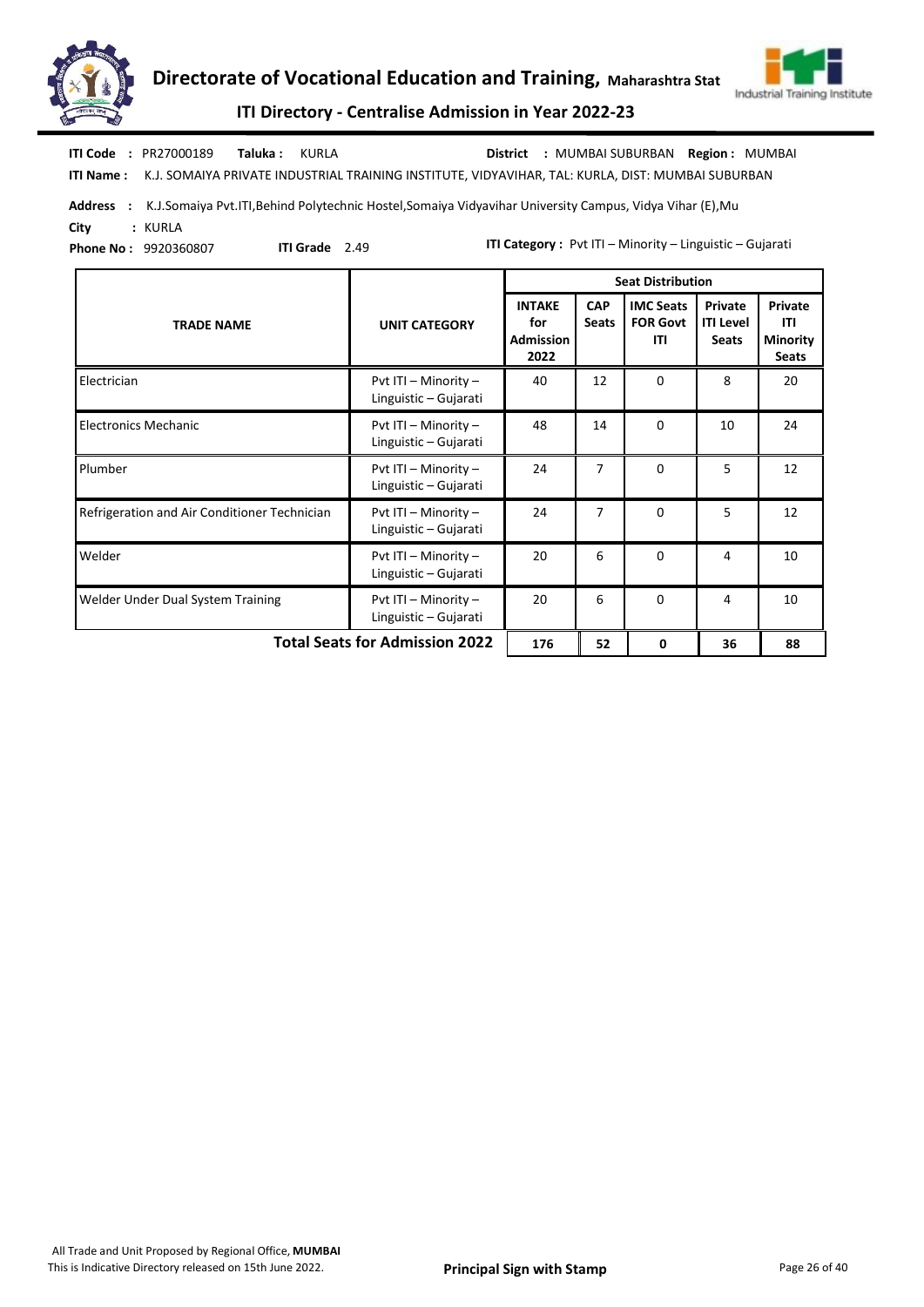



ITI Directory - Centralise Admission in Year 2022-23

Taluka : THANE District : THANE ITI Code : PR27000525 Taluka : THANE District : THANE Region : MUMBAI

ITI Grade 2.33

ITI Name : AHMED ABDULLAH GARIB PRIVATE INDUSTRIAL TRAINING INSTITUTE, KAUSA MUMBRA, TAL: THANE, DIST: THANE

Address : MEMON WELFARE EDUCATIONAL CAMPUS, ALMAS COLONY, BEHIND WAFA PARK, KAUSA MUMBRA. THANE

City : THANE (M CORP.)

Phone No : 02225494555

|                                                       |                                            | <b>Seat Distribution</b>                         |                            |                                            |                                             |                                                          |  |  |
|-------------------------------------------------------|--------------------------------------------|--------------------------------------------------|----------------------------|--------------------------------------------|---------------------------------------------|----------------------------------------------------------|--|--|
| <b>TRADE NAME</b>                                     | <b>UNIT CATEGORY</b>                       | <b>INTAKE</b><br>for<br><b>Admission</b><br>2022 | <b>CAP</b><br><b>Seats</b> | <b>IMC Seats</b><br><b>FOR Govt</b><br>ITI | Private<br><b>ITI Level</b><br><b>Seats</b> | Private<br><b>ITI</b><br><b>Minority</b><br><b>Seats</b> |  |  |
| <b>Computer Operator and Programming</b><br>Assistant | Pvt ITI - Minority -<br>Religious - Muslim | 24                                               | 7                          | $\Omega$                                   | 5                                           | 12                                                       |  |  |
| Draughtsman Civil                                     | Pvt ITI - Minority -<br>Religious - Muslim | 24                                               | $\overline{7}$             | $\Omega$                                   | 5                                           | 12                                                       |  |  |
| Draughtsman Mechanical                                | Pvt ITI - Minority -<br>Religious - Muslim | 20                                               | 6                          | $\Omega$                                   | 4                                           | 10                                                       |  |  |
| Electrician                                           | Pvt ITI - Minority -<br>Religious - Muslim | 40                                               | 12                         | $\Omega$                                   | 8                                           | 20                                                       |  |  |
| Fitter                                                | Pvt ITI - Minority -<br>Religious - Muslim | 20                                               | 6                          | $\Omega$                                   | 4                                           | 10                                                       |  |  |
| Mechanic Motor Vehicle                                | Pvt ITI - Minority -<br>Religious - Muslim | 48                                               | 14                         | $\Omega$                                   | 10                                          | 24                                                       |  |  |
| Welder                                                | Pvt ITI - Minority -<br>Religious - Muslim | 20                                               | 6                          | $\Omega$                                   | 4                                           | 10                                                       |  |  |
| <b>Total Seats for Admission 2022</b>                 | 196                                        | 58                                               | 0                          | 40                                         | 98                                          |                                                          |  |  |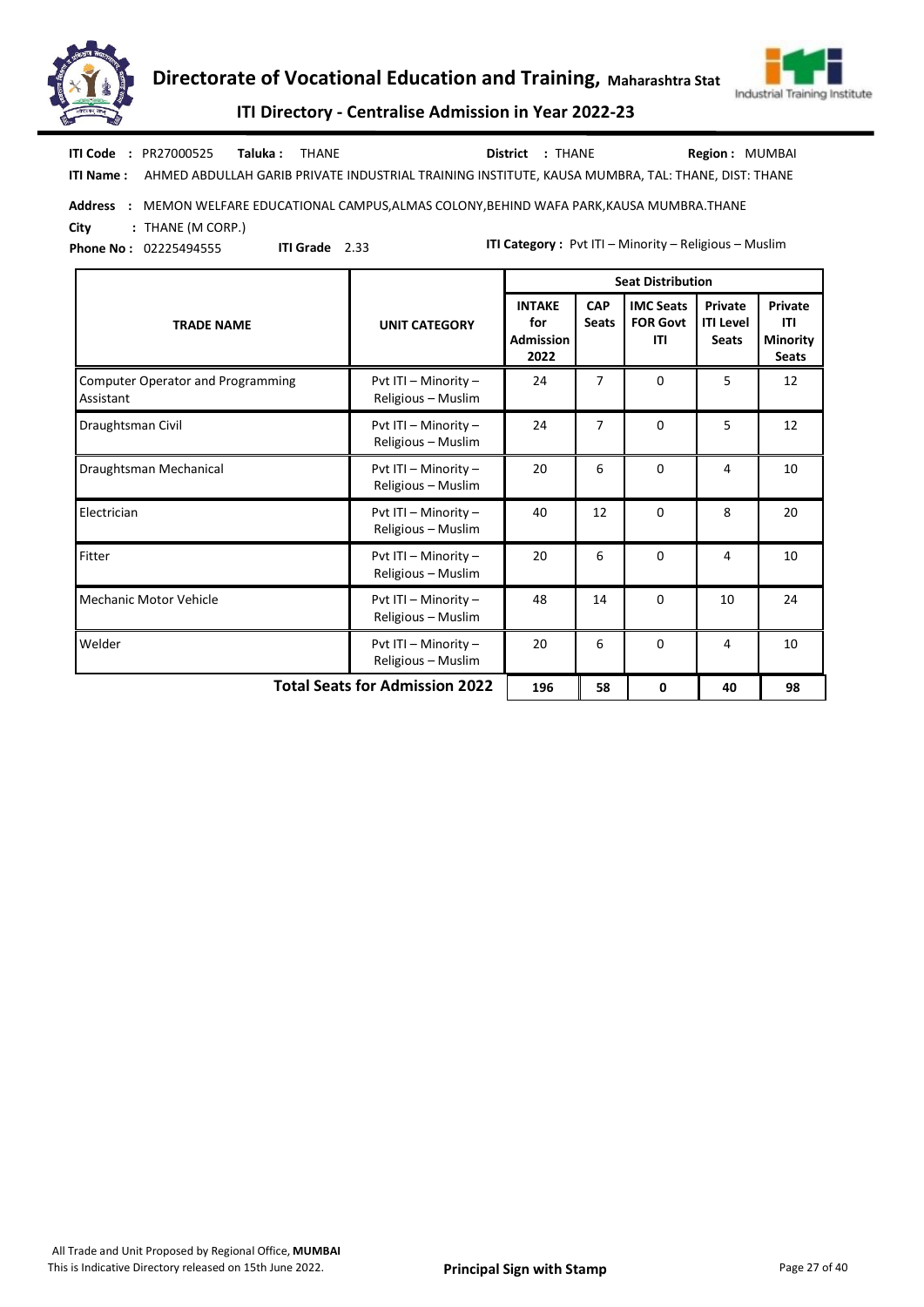

ITI Name : SHREE MANAV SEVA SANGH SANCHALIT SMT. SAVITRIBEN AND SHRI. NENUMAL PARDASANI PRIVATE INDUSTRIAL TRAINING INSTITUTE, SION (WEST), TAL: MUMBAI CITY, DIST: MUMBAI ITI Code : PR27000617 Taluka : MUMBAI CITY District : MUMBAI CITY Region : MUMBAI

Address : SHREE MANAV SEVA SANGH, 255/257, SION MAIN ROAD, SION (W)

City : MUMBAI CITY Phone No : 02262636444

ITI Grade 1.7

|                                                       |                      | <b>Seat Distribution</b>                         |                            |                                            |                                      |                                                   |
|-------------------------------------------------------|----------------------|--------------------------------------------------|----------------------------|--------------------------------------------|--------------------------------------|---------------------------------------------------|
| <b>TRADE NAME</b>                                     | <b>UNIT CATEGORY</b> | <b>INTAKE</b><br>for<br><b>Admission</b><br>2022 | <b>CAP</b><br><b>Seats</b> | <b>IMC Seats</b><br><b>FOR Govt</b><br>ITI | Private<br>ITI Level<br><b>Seats</b> | Private<br>ITI<br><b>Minority</b><br><b>Seats</b> |
| <b>Computer Operator and Programming</b><br>Assistant | Pvt ITI - General    | 24                                               | 19                         | 0                                          | 5                                    | 0                                                 |
| <b>Electronics Mechanic</b>                           | Pyt ITI - General    | 24                                               | 19                         | 0                                          | 5                                    | 0                                                 |
| <b>Total Seats for Admission 2022</b>                 | 48                   | 38                                               | 0                          | 10                                         | 0                                    |                                                   |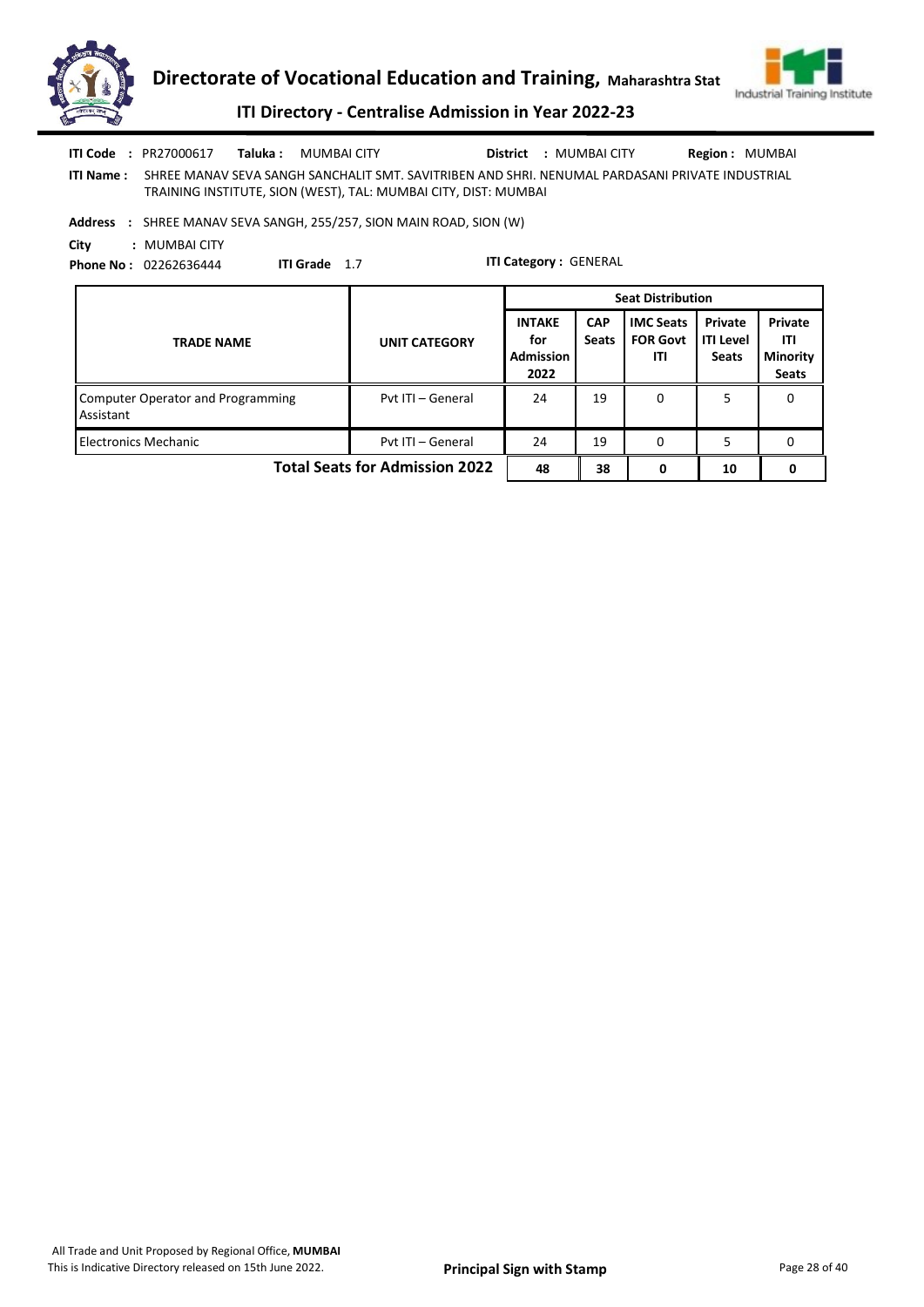



ITI Directory - Centralise Admission in Year 2022-23

| <b>ITI Code : PR27000661</b> | <b>Taluka : RATNAGIRI</b>                                                                           | District : RATNAGIRI | <b>Region: MUMBAI</b> |
|------------------------------|-----------------------------------------------------------------------------------------------------|----------------------|-----------------------|
|                              | ITI Name: D. J. SAMANT PRIVATE INDUSTRIAL TRAINING INSTITUTE, PALI, TAL: RATNAGIRI, DIST: RATNAGIRI |                      |                       |

Address : A/P-PALI,TAL/DIST-RATNAGIRI-41583

City : PALI

Phone No : 02352249277

ITI Grade 0.81

|                                       |                      | <b>Seat Distribution</b>                         |                            |                                            |                                      |                                                   |
|---------------------------------------|----------------------|--------------------------------------------------|----------------------------|--------------------------------------------|--------------------------------------|---------------------------------------------------|
| <b>TRADE NAME</b>                     | <b>UNIT CATEGORY</b> | <b>INTAKE</b><br>for<br><b>Admission</b><br>2022 | <b>CAP</b><br><b>Seats</b> | <b>IMC Seats</b><br><b>FOR Govt</b><br>ITI | Private<br>ITI Level<br><b>Seats</b> | Private<br>ITI<br><b>Minority</b><br><b>Seats</b> |
| Draughtsman Mechanical                | Pyt ITI - General    | 20                                               | 16                         | 0                                          | 4                                    | 0                                                 |
| Electrician                           | Pyt ITI - General    | 20                                               | 16                         | $\Omega$                                   | 4                                    | 0                                                 |
| <b>Total Seats for Admission 2022</b> | 40                   | 32                                               |                            | 8                                          |                                      |                                                   |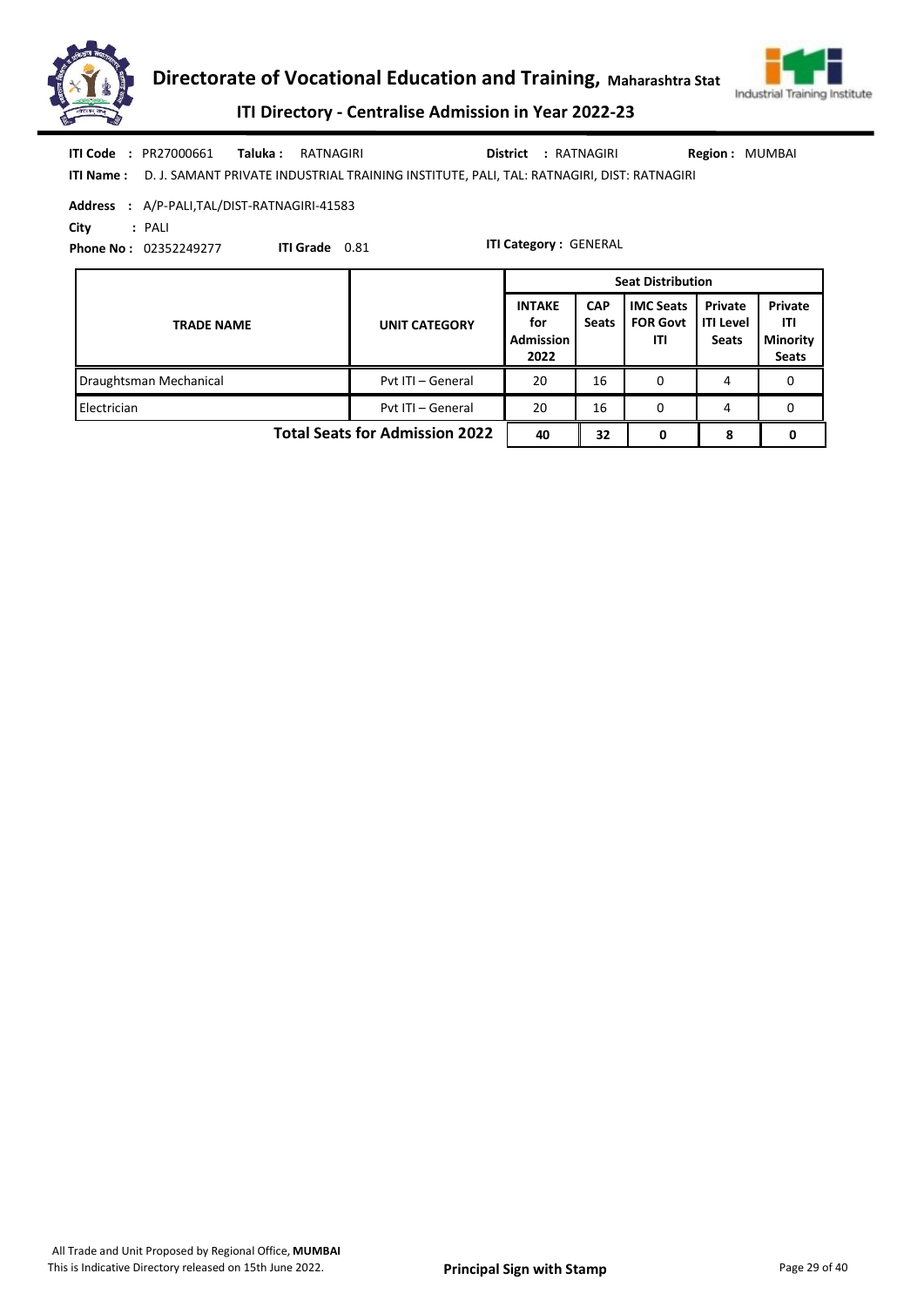



ITI Directory - Centralise Admission in Year 2022-23

|                  | <b>ITI Code : PR27000731</b> | <b>Taluka:</b> SANGAMESHWAR                                                                           | District : RATNAGIRI | <b>Region: MUMBAI</b> |
|------------------|------------------------------|-------------------------------------------------------------------------------------------------------|----------------------|-----------------------|
| <b>ITI Name:</b> | RATNAGIRI                    | HAJI MOHAMMED SAHEB THAKUR PRIVATE INDUSTRIAL TRAINING INSTITUTE, KARANJARI, TAL: SANGAMESHWAR, DIST: |                      |                       |
|                  |                              | Address : AT POST - KARANJARI, TAL - SANGAMESHWAR, DIST - RATNAGIRI, MAHARASHTRA                      |                      |                       |

City : KARANJARI Phone No : 02354269395

ITI Grade 0.66

|                                              |                                                                     |                                                  |                            | <b>Seat Distribution</b>                   |                                      |                                                   |  |  |  |  |
|----------------------------------------------|---------------------------------------------------------------------|--------------------------------------------------|----------------------------|--------------------------------------------|--------------------------------------|---------------------------------------------------|--|--|--|--|
| <b>TRADE NAME</b>                            | <b>UNIT CATEGORY</b>                                                | <b>INTAKE</b><br>for<br><b>Admission</b><br>2022 | <b>CAP</b><br><b>Seats</b> | <b>IMC Seats</b><br><b>FOR Govt</b><br>ITI | Private<br><b>ITI Level</b><br>Seats | Private<br>ITI<br><b>Minority</b><br><b>Seats</b> |  |  |  |  |
| Draughtsman Civil                            | Pvt ITI - General                                                   | 24                                               | 19                         | 0                                          | 5                                    | 0                                                 |  |  |  |  |
| Draughtsman Mechanical                       | Pvt ITI - General                                                   | 20                                               | 16                         | 0                                          | 4                                    | 0                                                 |  |  |  |  |
| Electrician                                  | Pvt ITI - General                                                   | 20                                               | 16                         | $\Omega$                                   | 4                                    | 0                                                 |  |  |  |  |
| Fitter                                       | Pvt ITI - General                                                   | 20                                               | 16                         | 0                                          | 4                                    | 0                                                 |  |  |  |  |
| <b>Mechanic Diesel</b>                       | Pvt ITI - General                                                   | 48                                               | 38                         | 0                                          | 10                                   | 0                                                 |  |  |  |  |
| Refrigeration and Air Conditioner Technician | Pvt ITI - General                                                   | 24                                               | 19                         | 0                                          | 5                                    | 0                                                 |  |  |  |  |
|                                              | <b>Total Seats for Admission 2022</b><br>156<br>124<br>32<br>0<br>0 |                                                  |                            |                                            |                                      |                                                   |  |  |  |  |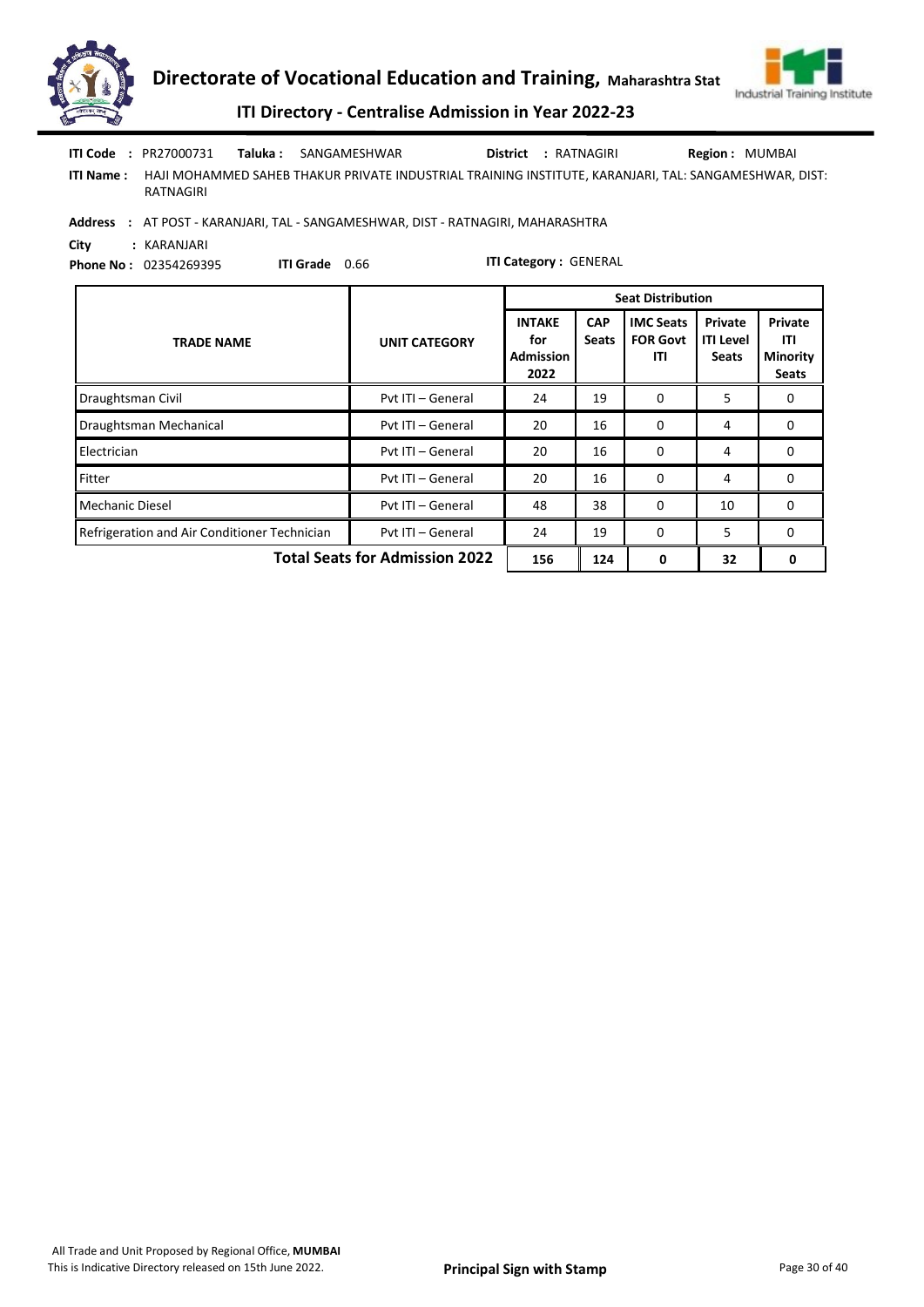



ITI Directory - Centralise Admission in Year 2022-23

| <b>ITI Code : PR27000830</b> | <b>Taluka : CHIPLUN</b> |                                                                                                     | District : RATNAGIRI | <b>Region: MUMBAI</b> |  |
|------------------------------|-------------------------|-----------------------------------------------------------------------------------------------------|----------------------|-----------------------|--|
|                              |                         | <b>ITI Name:</b> REGAL PRIVATE INDUSTRIAL TRAINING INSTITUTE, KONDHE, TAL: CHIPLUN, DIST: RATNAGIRI |                      |                       |  |

#### Address : AT KONDHE, GUHAGAR ROAD

City : KONDHE

Phone No : 02355259393

ITI Grade 1.03

|                                                |                      |                                                  |                            | <b>Seat Distribution</b>                   |                                             |                                                   |
|------------------------------------------------|----------------------|--------------------------------------------------|----------------------------|--------------------------------------------|---------------------------------------------|---------------------------------------------------|
| <b>TRADE NAME</b>                              | <b>UNIT CATEGORY</b> | <b>INTAKE</b><br>for<br><b>Admission</b><br>2022 | <b>CAP</b><br><b>Seats</b> | <b>IMC Seats</b><br><b>FOR Govt</b><br>ITI | Private<br><b>ITI Level</b><br><b>Seats</b> | Private<br>ITI<br><b>Minority</b><br><b>Seats</b> |
| Computer Operator and Programming<br>Assistant | Pyt ITI - General    | 48                                               | 38                         | 0                                          | 10                                          | 0                                                 |
| Draughtsman Civil                              | Pvt ITI - General    | 24                                               | 19                         | $\Omega$                                   | 5                                           | 0                                                 |
| Electrician                                    | Pvt ITI - General    | 20                                               | 16                         | $\Omega$                                   | 4                                           | 0                                                 |
| Welder                                         | Pvt ITI - General    | 40                                               | 32                         | $\Omega$                                   | 8                                           | 0                                                 |
| <b>Total Seats for Admission 2022</b>          | 132                  | 105                                              | 0                          | 27                                         | 0                                           |                                                   |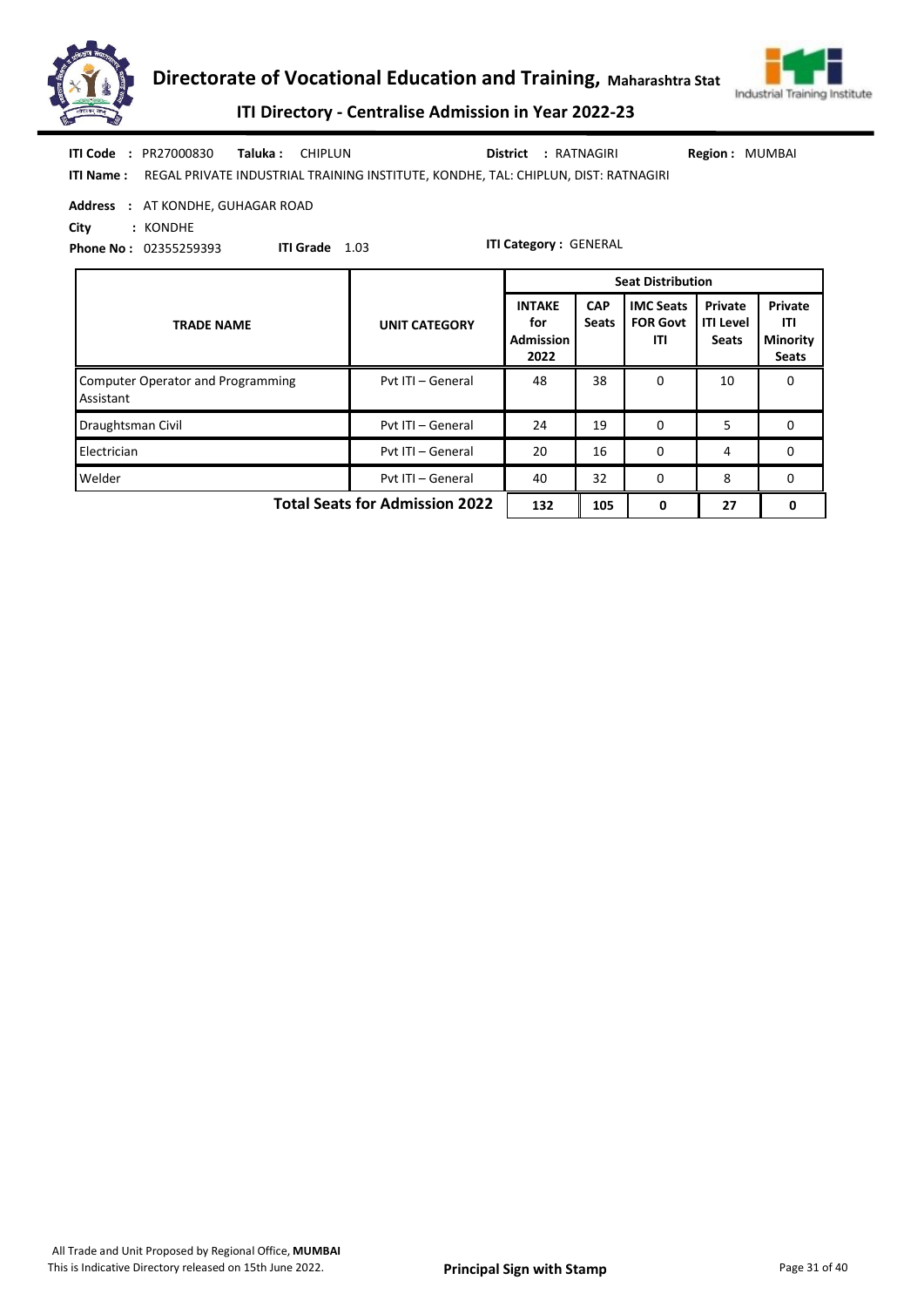



ITI Directory - Centralise Admission in Year 2022-23

| <b>ITI Code : PR27000869</b><br>Taluka :<br><b>ITI Name:</b>                               | TALASARI<br>District<br>: PALGHAR<br>Region: MUMBAI<br>RAMAVTAR SURAJMAL MODI INDUSTRIAL TRAINING INSTITUTE |                                                  |                            |                                                                        |                                             |                                                   |  |
|--------------------------------------------------------------------------------------------|-------------------------------------------------------------------------------------------------------------|--------------------------------------------------|----------------------------|------------------------------------------------------------------------|---------------------------------------------|---------------------------------------------------|--|
| : AT BORIGOAN, POST-BORDI<br>Address<br>City<br>: BORIGAON<br><b>Phone No: 02528249022</b> | ITI Grade 1.28                                                                                              | <b>ITI Category: GENERAL</b>                     |                            |                                                                        |                                             |                                                   |  |
| <b>TRADE NAME</b>                                                                          | <b>UNIT CATEGORY</b>                                                                                        | <b>INTAKE</b><br>for<br><b>Admission</b><br>2022 | <b>CAP</b><br><b>Seats</b> | <b>Seat Distribution</b><br><b>IMC Seats</b><br><b>FOR Govt</b><br>ITI | Private<br><b>ITI Level</b><br><b>Seats</b> | Private<br>ITI<br><b>Minority</b><br><b>Seats</b> |  |
| Electrician                                                                                | Pvt ITI - General                                                                                           | 20                                               | 16                         | $\Omega$                                                               | 4                                           | 0                                                 |  |
| Fitter                                                                                     | Pvt ITI - General                                                                                           | 40                                               | 32                         | 0                                                                      | 8                                           | 0                                                 |  |

Total Seats for Admission 2022 60 48 0 12 0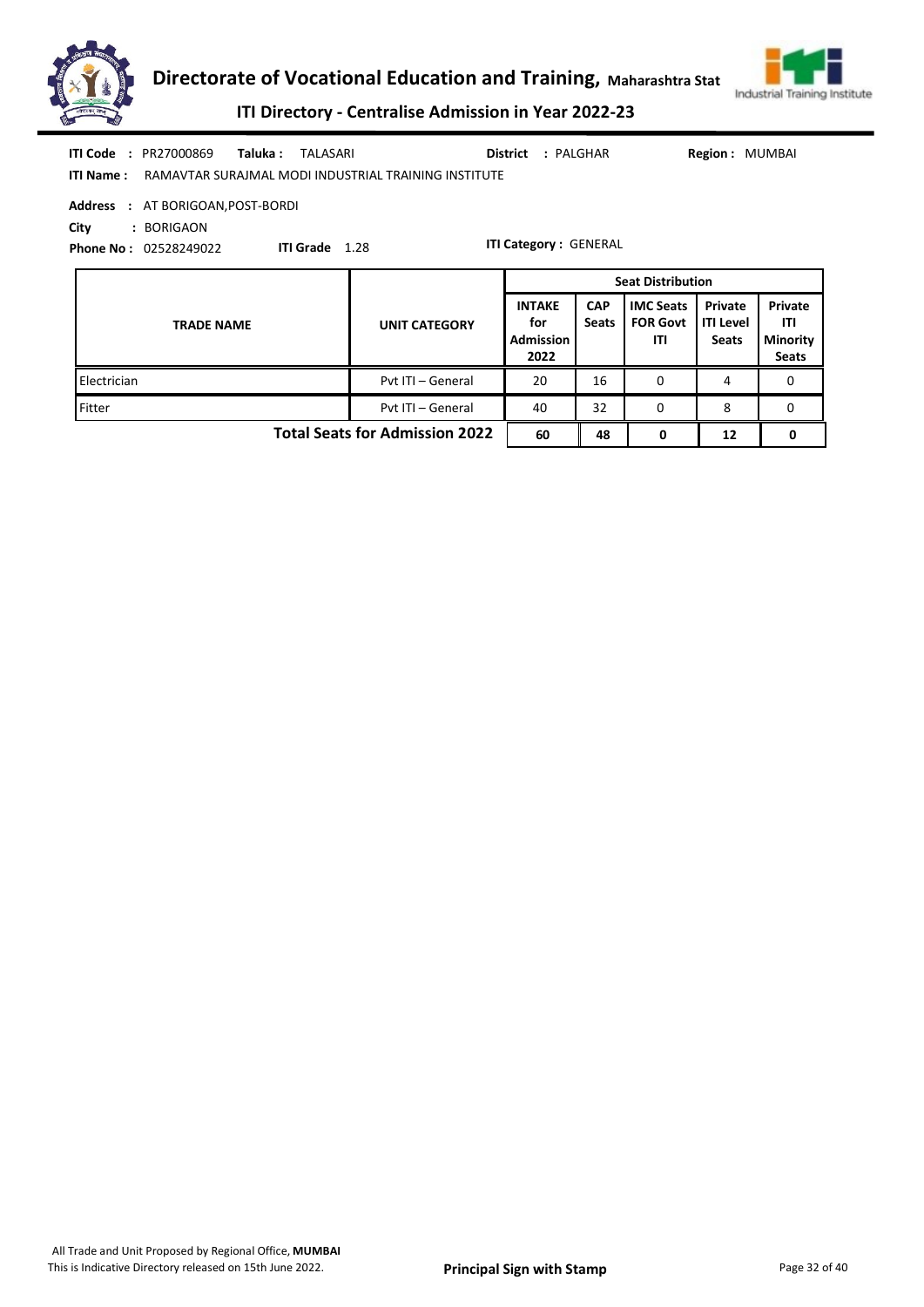



ITI Directory - Centralise Admission in Year 2022-23

|            | <b>ITI Code : PR27000899</b> | Taluka: PALGHAR |                       |                                                                                               | District : PALGHAR           | Region: MUMBAI |  |
|------------|------------------------------|-----------------|-----------------------|-----------------------------------------------------------------------------------------------|------------------------------|----------------|--|
| ITI Name : |                              |                 |                       | DIWAKAR PATIL PRIVATE INDUSTRIAL TRAINING INSTITUTE                                           |                              |                |  |
| Address    |                              |                 |                       | : PASTHALNAKA, BOISAR TARAPUR ROAD, OPP SAIBABA MADIR, POST-TAPP, TAL. PALGHAR, DIST. PALGHAR |                              |                |  |
| City       | : BOISAR                     |                 |                       |                                                                                               |                              |                |  |
|            | <b>Phone No: 09028636000</b> |                 | <b>ITI Grade</b> 0.85 |                                                                                               | <b>ITI Category: GENERAL</b> |                |  |

TRADE NAME UNIT CATEGORY INTAKE for Admission 2022 **CAP** Seats IMC Seats FOR Govt ITI Private ITI Level **Seats** Private ITI Minority Seats Seat Distribution Draughtsman Mechanical **Pvt ITI – General 20 16 0 4 0** 0 Electrician **Pvt ITI – General 20 16 0 4 0** 0 **Fitter Pvt ITI – General 40 32 0 8 0** 0 Welder **Product Communist Product Product Article Communist Additional Article Communist Article Communist Communist Communist Communist Communist Communist Communist Communist Communist Communist Communist Communist Commu** Total Seats for Admission 2022 120 96 0 24 0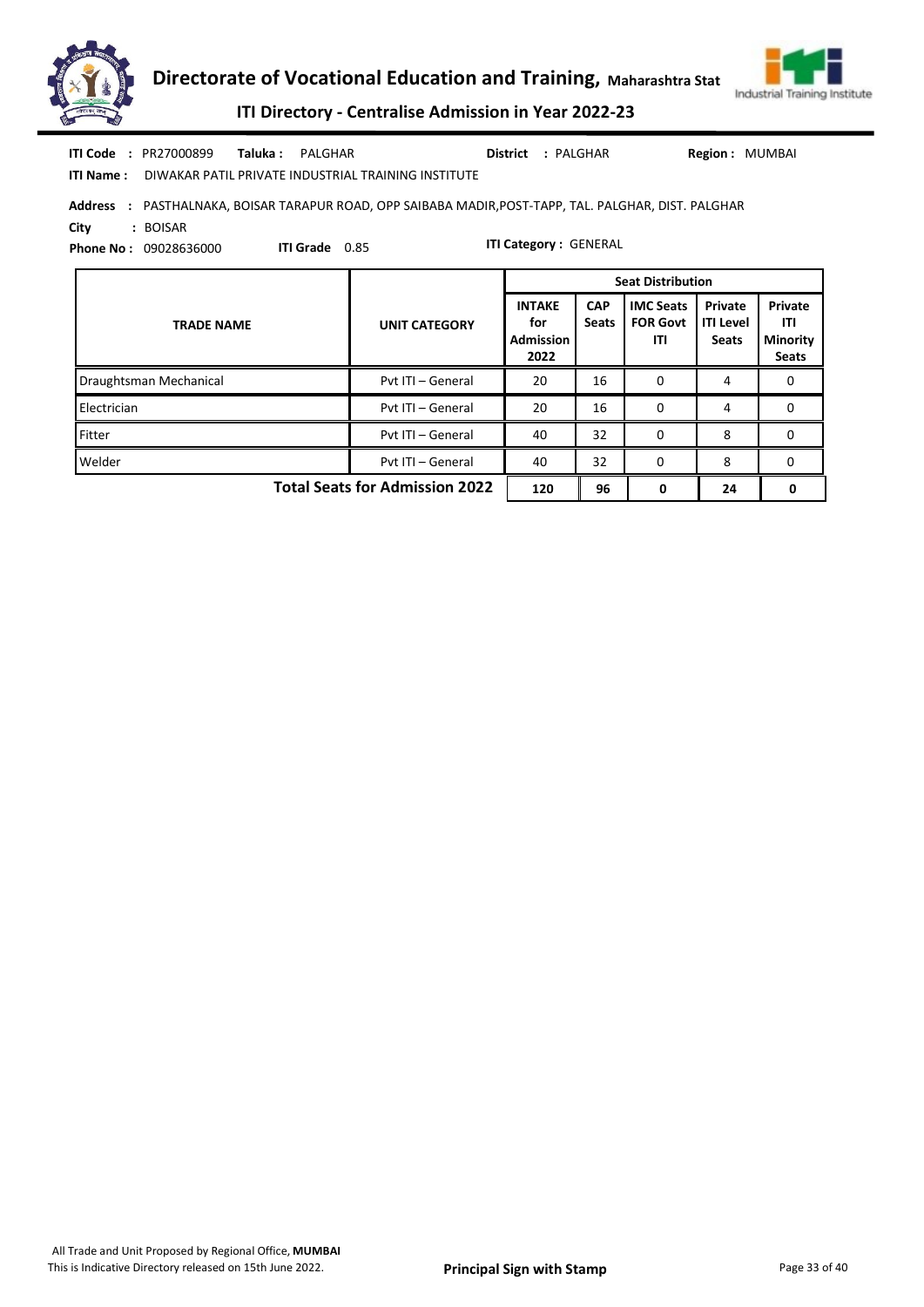



ITI Directory - Centralise Admission in Year 2022-23

| ITI Code<br><b>ITI Name:</b> | : PR27000929<br>Taluka :<br>KALYAN<br>INDALA PRIVATE INDUSTRIAL TRAINING INSTITUTE BAPSAI KALYAN                                                                                         |                      | District : THANE                          |                            |                                            | Region: MUMBAI                              |                                                   |
|------------------------------|------------------------------------------------------------------------------------------------------------------------------------------------------------------------------------------|----------------------|-------------------------------------------|----------------------------|--------------------------------------------|---------------------------------------------|---------------------------------------------------|
| <b>Address</b><br>City       | : Indala Pvt Industrial Training Institute Kalyan Murbad Road, Near Gagangiri Petrol Pump At-Bapsai, Post-<br>: BAPSAI, KALYAN<br><b>ITI Grade</b> 0.45<br><b>Phone No: 099225 69916</b> |                      | <b>ITI Category: GENERAL</b>              |                            |                                            |                                             |                                                   |
|                              |                                                                                                                                                                                          |                      |                                           |                            | <b>Seat Distribution</b>                   |                                             |                                                   |
|                              | <b>TRADE NAME</b>                                                                                                                                                                        | <b>UNIT CATEGORY</b> | <b>INTAKE</b><br>for<br>Admission<br>2022 | <b>CAP</b><br><b>Seats</b> | <b>IMC Seats</b><br><b>FOR Govt</b><br>ITI | Private<br><b>ITI Level</b><br><b>Seats</b> | Private<br>ITI<br><b>Minority</b><br><b>Seats</b> |
| Electrician                  |                                                                                                                                                                                          | Pyt ITI - General    | 20                                        | 16                         | 0                                          | 4                                           | 0                                                 |
| Fitter                       |                                                                                                                                                                                          | Pvt ITI - General    | 20                                        | 16                         | 0                                          | 4                                           | 0                                                 |

Total Seats for Admission 2022  $\begin{array}{|c|c|c|c|c|c|c|c|} \hline 40 & 32 & 0 & 8 & 0 \ \hline \end{array}$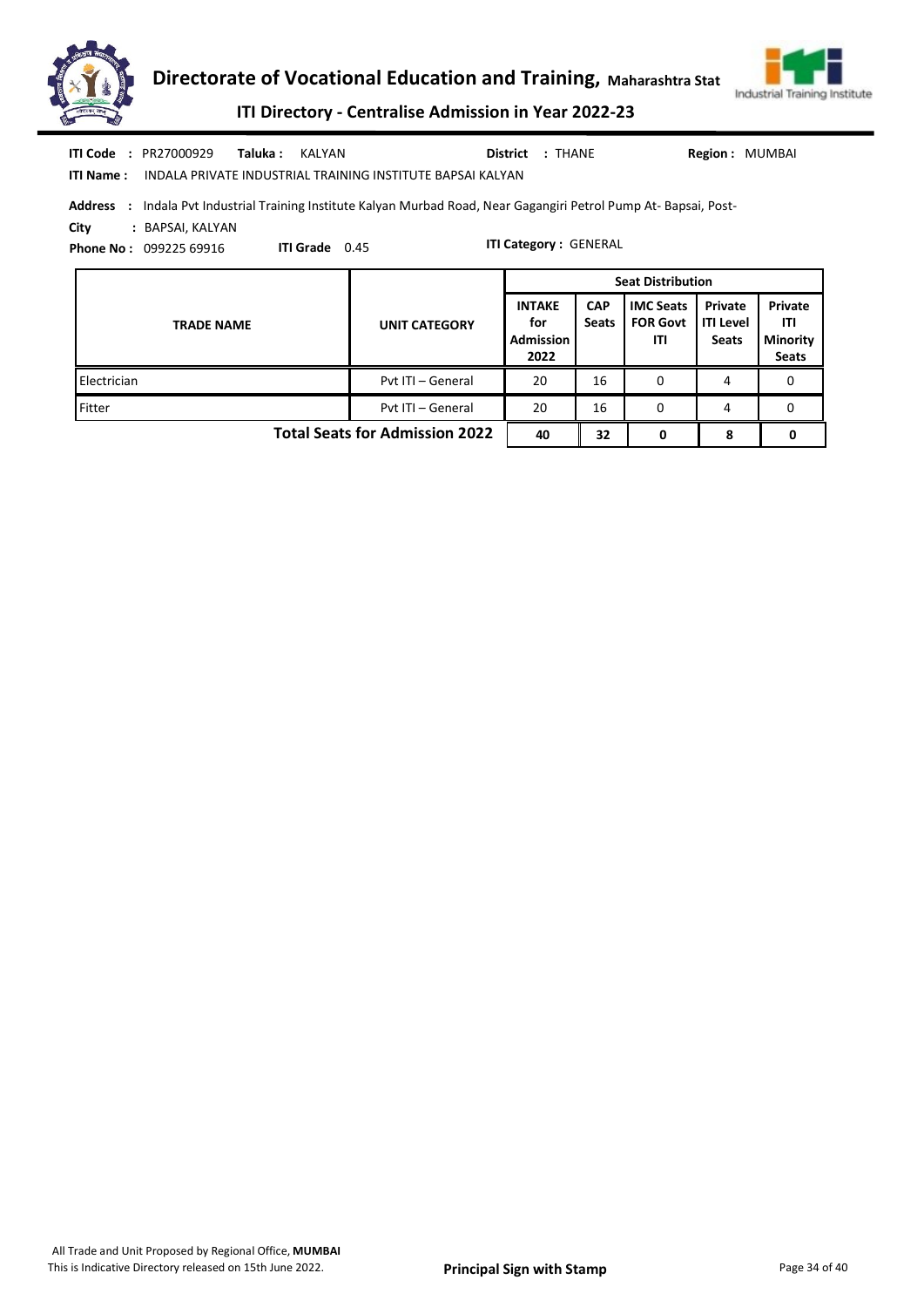



ITI Directory - Centralise Admission in Year 2022-23

|            | <b>ITI Code : PR27000923</b> | Taluka : | DAPOLI                                                                                    |  | District : RATNAGIRI | <b>Region: MUMBAI</b> |
|------------|------------------------------|----------|-------------------------------------------------------------------------------------------|--|----------------------|-----------------------|
| ITI Name : |                              |          | HAMAD BEEN JASSIM PRIVATE INDUSTRIAL TRAINING INSTITUTE. DABHOL                           |  |                      |                       |
|            |                              |          | Address : SURVEY NO.158, HISSA NO 4, CHIREKHAN, DABHOL BHIWBANDAR ROAD, DABHOL, RATNAGIRI |  |                      |                       |
| City       | : DABHOL                     |          |                                                                                           |  |                      |                       |

ITI Grade 0.83

Phone No : 09146882771

|                                                                   |                      |                                                  |                            | <b>Seat Distribution</b>                   |                                             |                                                   |
|-------------------------------------------------------------------|----------------------|--------------------------------------------------|----------------------------|--------------------------------------------|---------------------------------------------|---------------------------------------------------|
| <b>TRADE NAME</b>                                                 | <b>UNIT CATEGORY</b> | <b>INTAKE</b><br>for<br><b>Admission</b><br>2022 | <b>CAP</b><br><b>Seats</b> | <b>IMC Seats</b><br><b>FOR Govt</b><br>ITI | Private<br><b>ITI Level</b><br><b>Seats</b> | Private<br>ITI<br><b>Minority</b><br><b>Seats</b> |
| Electrician                                                       | Pvt ITI - General    | 20                                               | 16                         | 0                                          | 4                                           | 0                                                 |
| Fitter                                                            | Pvt ITI - General    | 20                                               | 16                         | 0                                          | 4                                           | 0                                                 |
| Welder                                                            | Pvt ITI - General    | 40                                               | 32                         | 0                                          | 8                                           | 0                                                 |
| <b>Total Seats for Admission 2022</b><br>80<br>16<br>64<br>0<br>0 |                      |                                                  |                            |                                            |                                             |                                                   |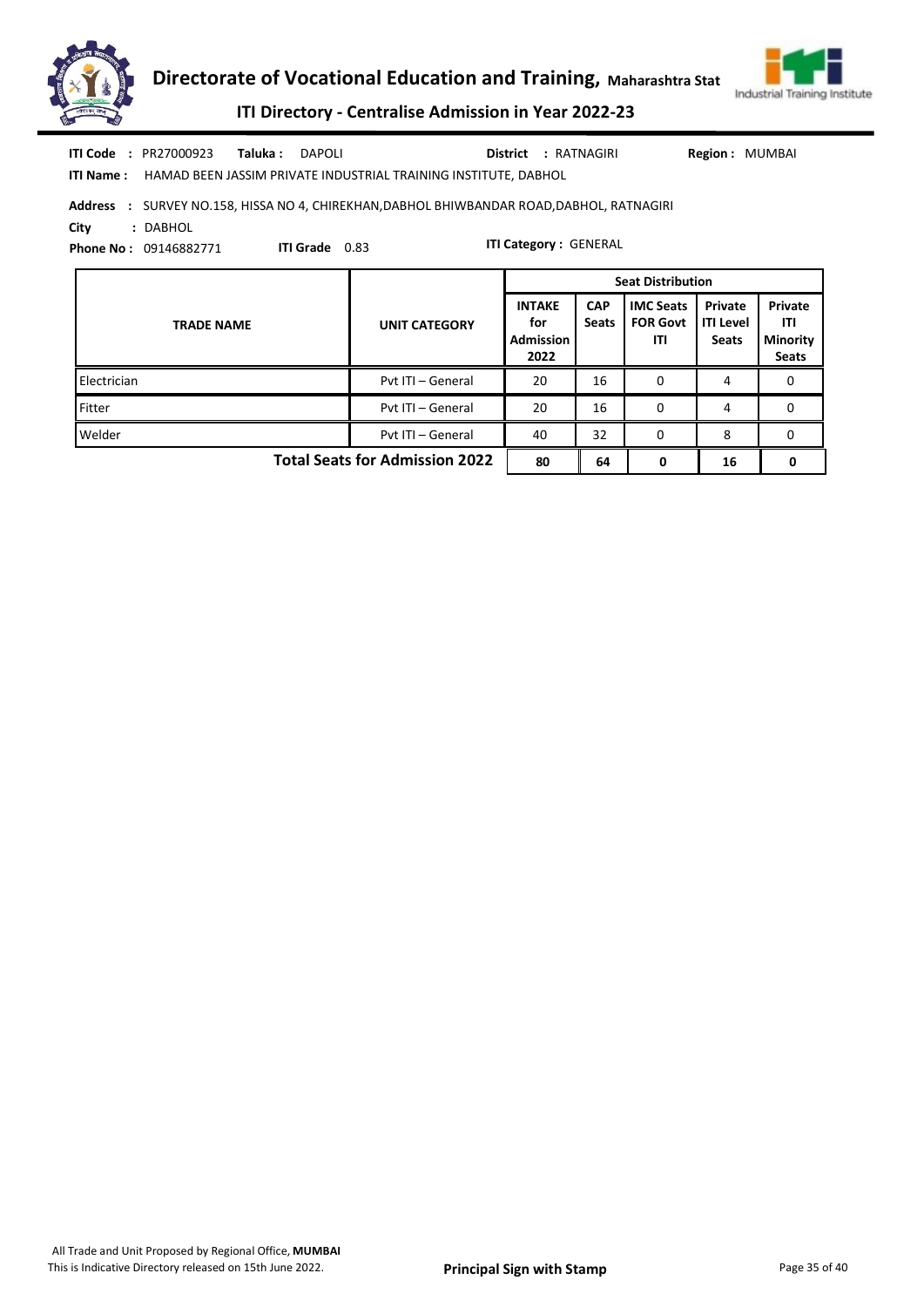



ITI Directory - Centralise Admission in Year 2022-23

| <b>ITI Code : PR27000958</b><br>Taluka :<br>THANE<br><b>ITI Name:</b> JAI BHAGWAN PRIVATE INDUSTRIAL TRAINING INSTITUTE, VITAWA, TAL: THANE, DIST: THANE |                      | District : THANE                                 |                            |                                            | Region: MUMBAI                              |                                                          |
|----------------------------------------------------------------------------------------------------------------------------------------------------------|----------------------|--------------------------------------------------|----------------------------|--------------------------------------------|---------------------------------------------|----------------------------------------------------------|
| <b>Address</b> : Suryapada, Near Octroi Naka, Vitawa, Kalwa<br>$:$ Thane<br>City<br><b>ITI Grade</b> 0.88<br><b>Phone No: 7738455651</b>                 |                      | <b>ITI Category: GENERAL</b>                     |                            |                                            |                                             |                                                          |
|                                                                                                                                                          |                      |                                                  |                            | <b>Seat Distribution</b>                   |                                             |                                                          |
| <b>TRADE NAME</b>                                                                                                                                        | <b>UNIT CATEGORY</b> | <b>INTAKE</b><br>for<br><b>Admission</b><br>2022 | <b>CAP</b><br><b>Seats</b> | <b>IMC Seats</b><br><b>FOR Govt</b><br>ITI | Private<br><b>ITI Level</b><br><b>Seats</b> | <b>Private</b><br>ITI<br><b>Minority</b><br><b>Seats</b> |
| Draughtsman Mechanical                                                                                                                                   | Pyt ITI - General    | 20                                               | 16                         | 0                                          | 4                                           | 0                                                        |
| Electrician                                                                                                                                              | Pvt ITI - General    | 20                                               | 16                         | $\Omega$                                   | 4                                           | 0                                                        |

**Fitter Pvt ITI – General 20 16 0 4 0** 0 4 0 Welder Pvt ITI – General 40 32 0 8 0

Total Seats for Admission 2022  $\begin{array}{|c|c|c|c|c|c|c|c|} \hline 100 & 80 & 0 & 20 & 0 \ \hline \end{array}$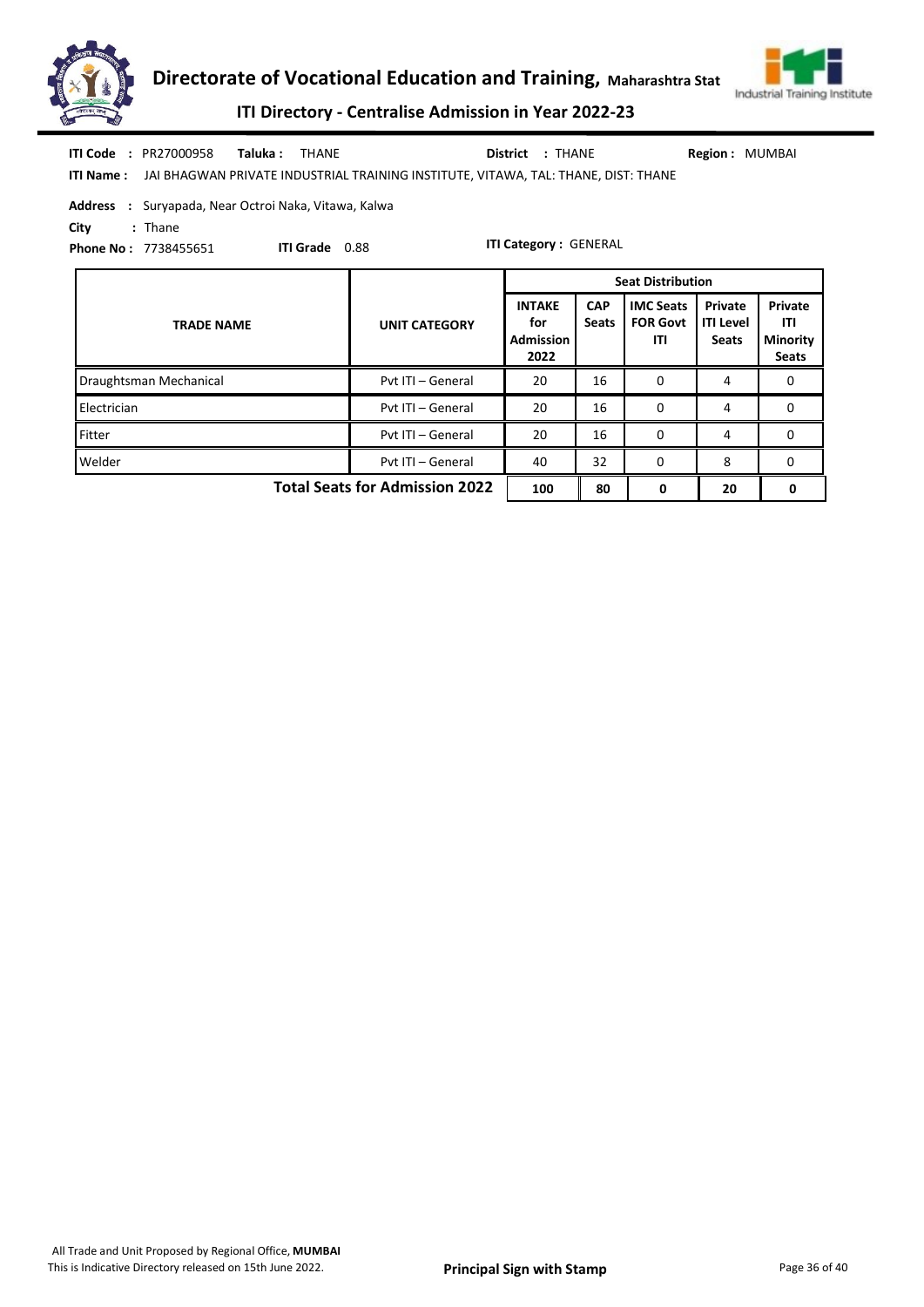



ITI Directory - Centralise Admission in Year 2022-23

| <b>ITI Code : PR27000952</b>                        | <b>Taluka:</b> SHAHAPUR                                                      | District : THANE | <b>Region: MUMBAI</b> |
|-----------------------------------------------------|------------------------------------------------------------------------------|------------------|-----------------------|
|                                                     | <b>ITI Name:</b> DR.MANOJ SHETE PRIVATE INDUSTRIAL TRAINING INSTITUE, KASARA |                  |                       |
| Address : At-Post-Mokhavane. Kasara. Talukashahapur |                                                                              |                  |                       |

City : KASARA

Phone No :

ITI Grade 0.78

|                                       |                      |                                                  | <b>Seat Distribution</b>   |                                            |                                             |                                                   |  |  |
|---------------------------------------|----------------------|--------------------------------------------------|----------------------------|--------------------------------------------|---------------------------------------------|---------------------------------------------------|--|--|
| <b>TRADE NAME</b>                     | <b>UNIT CATEGORY</b> | <b>INTAKE</b><br>for<br><b>Admission</b><br>2022 | <b>CAP</b><br><b>Seats</b> | <b>IMC Seats</b><br><b>FOR Govt</b><br>ITI | Private<br><b>ITI Level</b><br><b>Seats</b> | Private<br>ITI<br><b>Minority</b><br><b>Seats</b> |  |  |
| Draughtsman Civil                     | Pyt ITI - General    | 24                                               | 19                         | 0                                          | 5                                           | 0                                                 |  |  |
| Electrician                           | Pvt ITI - General    | 20                                               | 16                         | 0                                          | 4                                           | 0                                                 |  |  |
| Fitter                                | Pvt ITI - General    | 20                                               | 16                         | 0                                          | 4                                           | 0                                                 |  |  |
| <b>Total Seats for Admission 2022</b> | 64                   | 51                                               | 0                          | 13                                         |                                             |                                                   |  |  |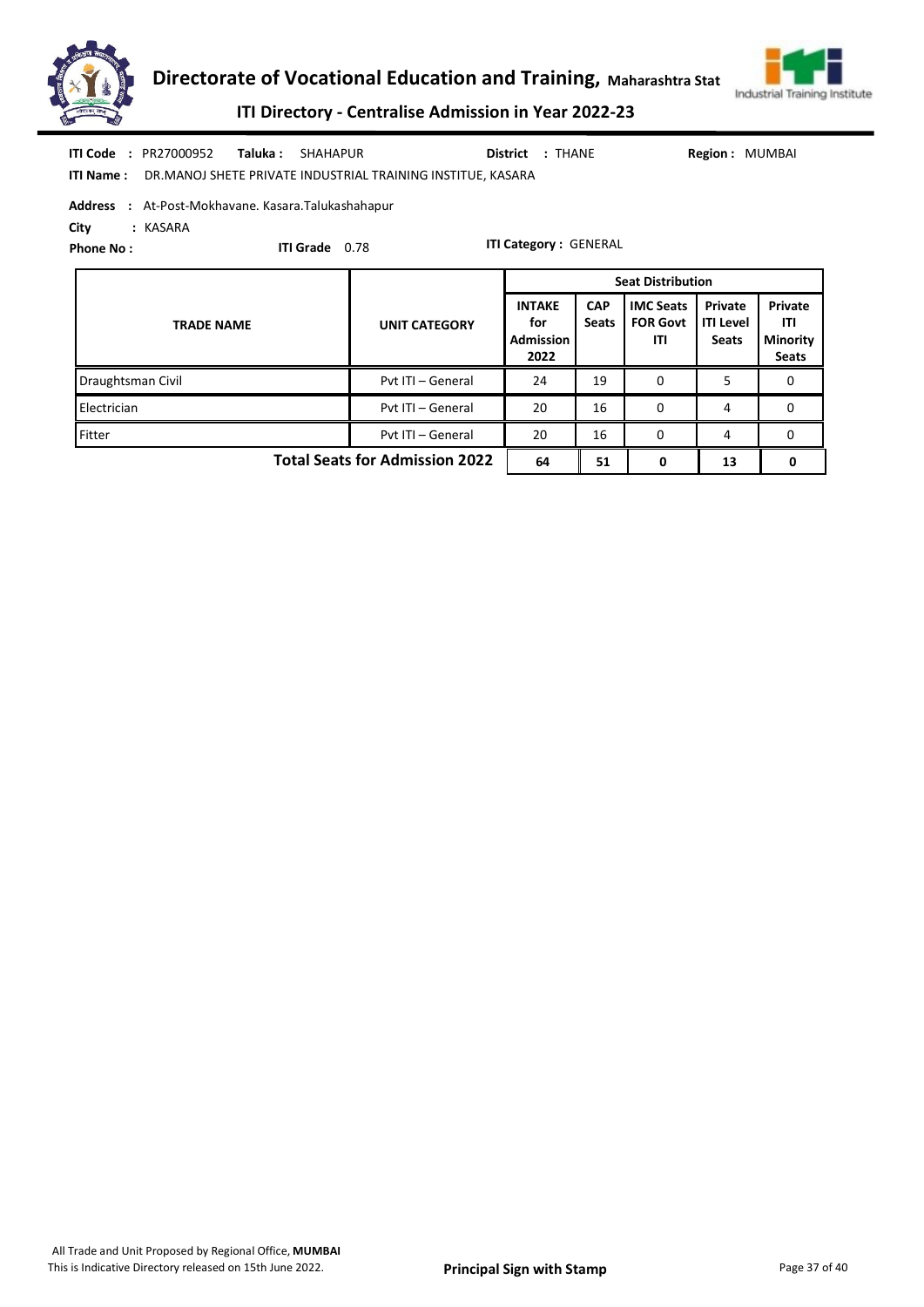



ITI Directory - Centralise Admission in Year 2022-23

| <b>ITI Code : PR27001004</b> | <b>Taluka:</b> AMBERNATH                                                                              | District : THANE | <b>Region: MUMBAI</b> |
|------------------------------|-------------------------------------------------------------------------------------------------------|------------------|-----------------------|
|                              | <b>ITI Name:</b> BHARAT PRIVATE INDUSTRIAL TRAINING INSTITUTE, AMBERNATH, TAL: AMBERNATH, DIST: THANE |                  |                       |

#### Address : Opp. Gajanan Maharaj Temple, Dist thane Maharashtr

City : AMBERNATH

Phone No :

ITI Grade 0

|                                                |                                       | <b>Seat Distribution</b>                         |                            |                                            |                                             |                                                   |
|------------------------------------------------|---------------------------------------|--------------------------------------------------|----------------------------|--------------------------------------------|---------------------------------------------|---------------------------------------------------|
| <b>TRADE NAME</b>                              | <b>UNIT CATEGORY</b>                  | <b>INTAKE</b><br>for<br><b>Admission</b><br>2022 | <b>CAP</b><br><b>Seats</b> | <b>IMC Seats</b><br><b>FOR Govt</b><br>ITI | Private<br><b>ITI Level</b><br><b>Seats</b> | Private<br>ITI<br><b>Minority</b><br><b>Seats</b> |
| Computer Operator and Programming<br>Assistant | Pvt ITI - General                     | 48                                               | 38                         | 0                                          | 10                                          | 0                                                 |
| Electrician                                    | Pyt ITI - General                     | 20                                               | 16                         | 0                                          | 4                                           | 0                                                 |
| Fitter                                         | Pyt ITI - General                     | 20                                               | 16                         | $\Omega$                                   | 4                                           | 0                                                 |
| Welder                                         | Pvt ITI - General                     | 40                                               | 32                         | 0                                          | 8                                           | 0                                                 |
|                                                | <b>Total Seats for Admission 2022</b> | 128                                              | 102                        | 0                                          | 26                                          | 0                                                 |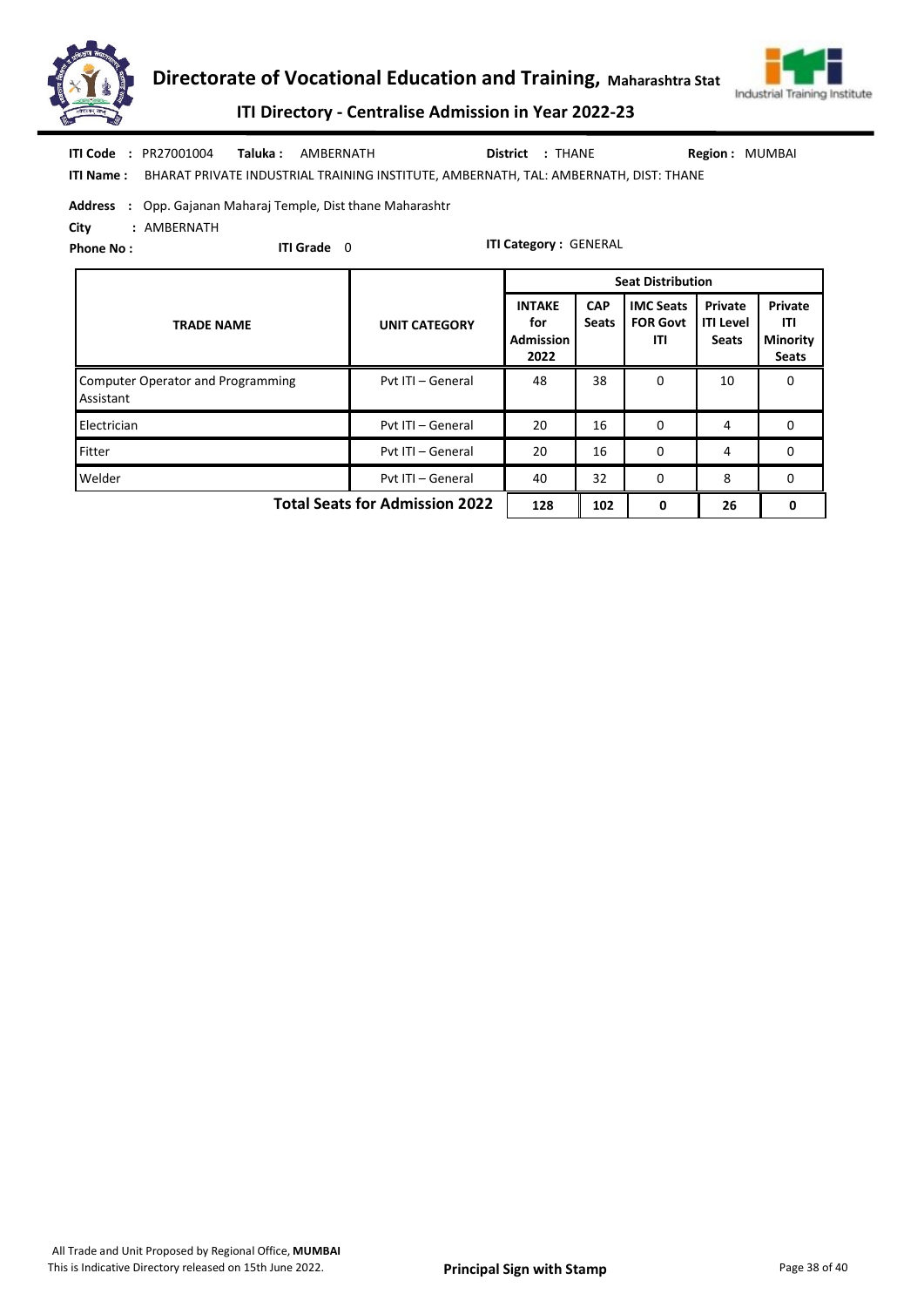



ITI Directory - Centralise Admission in Year 2022-23

ITI Name : SMT GEETA D. TATKARE POLYTECHNIC PVT ITI,AT-GOVE, POST -KOLAD,TAL-ROHA,DIST-RAIGAD 402304 Taluka : ROHA District : RAIGARH ITI Code : PR27001006 Taluka : ROHA **District** : RAIGARH Region : MUMBAI

#### Address : TATKARE GROUP OF INSTITUTES CAMPUS,AT- GOVE,POST-KOLAD

City : KOLAD

Phone No : 8378897222

ITI Grade 0

|                                       |                                       | <b>Seat Distribution</b>                         |                            |                                            |                                             |                                                   |
|---------------------------------------|---------------------------------------|--------------------------------------------------|----------------------------|--------------------------------------------|---------------------------------------------|---------------------------------------------------|
| <b>TRADE NAME</b>                     | <b>UNIT CATEGORY</b>                  | <b>INTAKE</b><br>for<br><b>Admission</b><br>2022 | <b>CAP</b><br><b>Seats</b> | <b>IMC Seats</b><br><b>FOR Govt</b><br>ITI | Private<br><b>ITI Level</b><br><b>Seats</b> | Private<br>ITI<br><b>Minority</b><br><b>Seats</b> |
| Attendant Operator (Chemical Plant)   | Pvt ITI - General                     | 24                                               | 19                         | 0                                          | 5                                           | 0                                                 |
| Draughtsman Civil                     | Pvt ITI - General                     | 24                                               | 19                         | 0                                          | 5                                           | 0                                                 |
| Electrician                           | Pvt ITI - General                     | 20                                               | 16                         | $\Omega$                                   | 4                                           | 0                                                 |
| Fitter                                | Pvt ITI - General                     | 20                                               | 16                         | 0                                          | 4                                           | 0                                                 |
| Maintenance Mechanic (Chemical Plant) | Pvt ITI - General                     | 20                                               | 16                         | $\Omega$                                   | 4                                           | $\Omega$                                          |
| Mechanic Motor Vehicle                | Pvt ITI - General                     | 24                                               | 19                         | 0                                          | 5                                           | 0                                                 |
|                                       | <b>Total Seats for Admission 2022</b> | 132                                              | 105                        | 0                                          | 27                                          | 0                                                 |